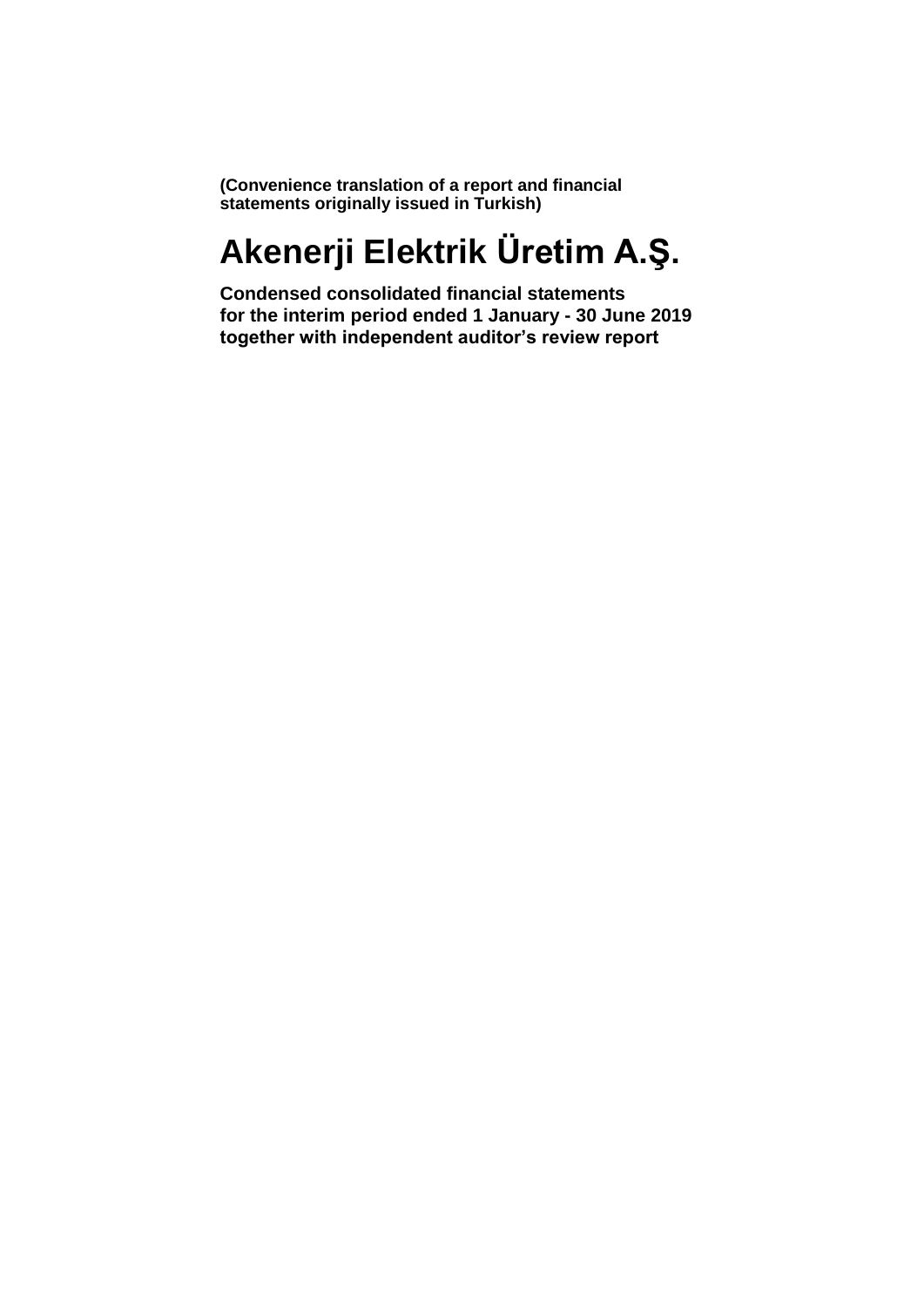

E Güney Bağımsız Denetim ve SMMM A.Ş. Tel: +90 <sup>212</sup> <sup>315</sup> <sup>3000</sup> Maslak Mah. Eski Büyükdere Cad. Fax: +90 <sup>212</sup> <sup>230</sup> <sup>8291</sup> Orjin Maslak iş Merkezi No: <sup>27</sup> ey.com <sup>5</sup> 1d <sup>b</sup> Kat: 2-3-4 Daire: 54-57-59 Ticaret Sicil No: <sup>479920</sup> İstanbul - Türkiye

Mersis No: 0-4350-3032-6000017

## (Convenience translation of <sup>a</sup> repor<sup>t</sup> and condensed consolidated financial statements originaliy issued in Turkish)

## Report on Review of Interim Condensed Consolidated Financial Statements

## To the Board of Directors of Akenerji Elektrik Üretim A.S.:

## lntroduction

We have reviewed the accompanying interim condensed consolidated statement of financial position of Akenerji Elektrik Üretim A.Ş. ("the Company") and its subsidiaries ("the Group") as of June 30, 2019 and the interim condensed consolidated statement of profit or loss and other comprehensive income, consolidated statement of changes in equity and the consolidated statement cash flows for the six month period then ended, and explanatory notes. Group managemen<sup>t</sup> is responsible for the preparation and presentation of these interim condensed consolidated financial statements in accordance with Turkish Accounting Standard 34, Interim Financial Reporting ("TAS 34"). Our responsibility ısto express <sup>a</sup> conclusion on these interim condensed consolidated financial statements based on our review.

## Scope of Review

We conducted our review in accordance with the Standard on Review Engagements ("SRE") 2410 "Review of Interim Financial Information Performed by the lndependent Auditor of the Entity". <sup>A</sup> review of interim financial information consists of making inquiries, primariiy of persons responsible for financial and accounting matters, and applying analytical and other review procedures. <sup>A</sup> review of interim financial information is substantially less in scope than an audit conducted in accordance with lndependent Auditing Standards and the objective of which is to express an opinion on the financial statements. Consequently, <sup>a</sup> review of the interim financial information does not provide assurance that the audit firm will be aware of all significant matters that might be identified in an audit. Accordingly, we do not express an audit opinion.

## Material Uncertainty Related to Going Concern

We draw attention to Note 2.7 to the accompanying financial statements which indicates that has current period loss of the Company is TL 375.483.440 TL and its retained earnings amount is TL 2.884.667.439 as of of June 30, 2019 and the current liabilities exceeded current assets by 1.392.152.858 TL as of same date. These conditions indicate the existence of <sup>a</sup> material uncertainty which may cast significant doubt about the Company's ability to continue as <sup>a</sup> going concern. The Company management's <sup>p</sup>lans in connection with these matters are disclosed in Note 2.7 to the accompanying financial statements. Our opinion is not modified in respec<sup>t</sup> of this matter.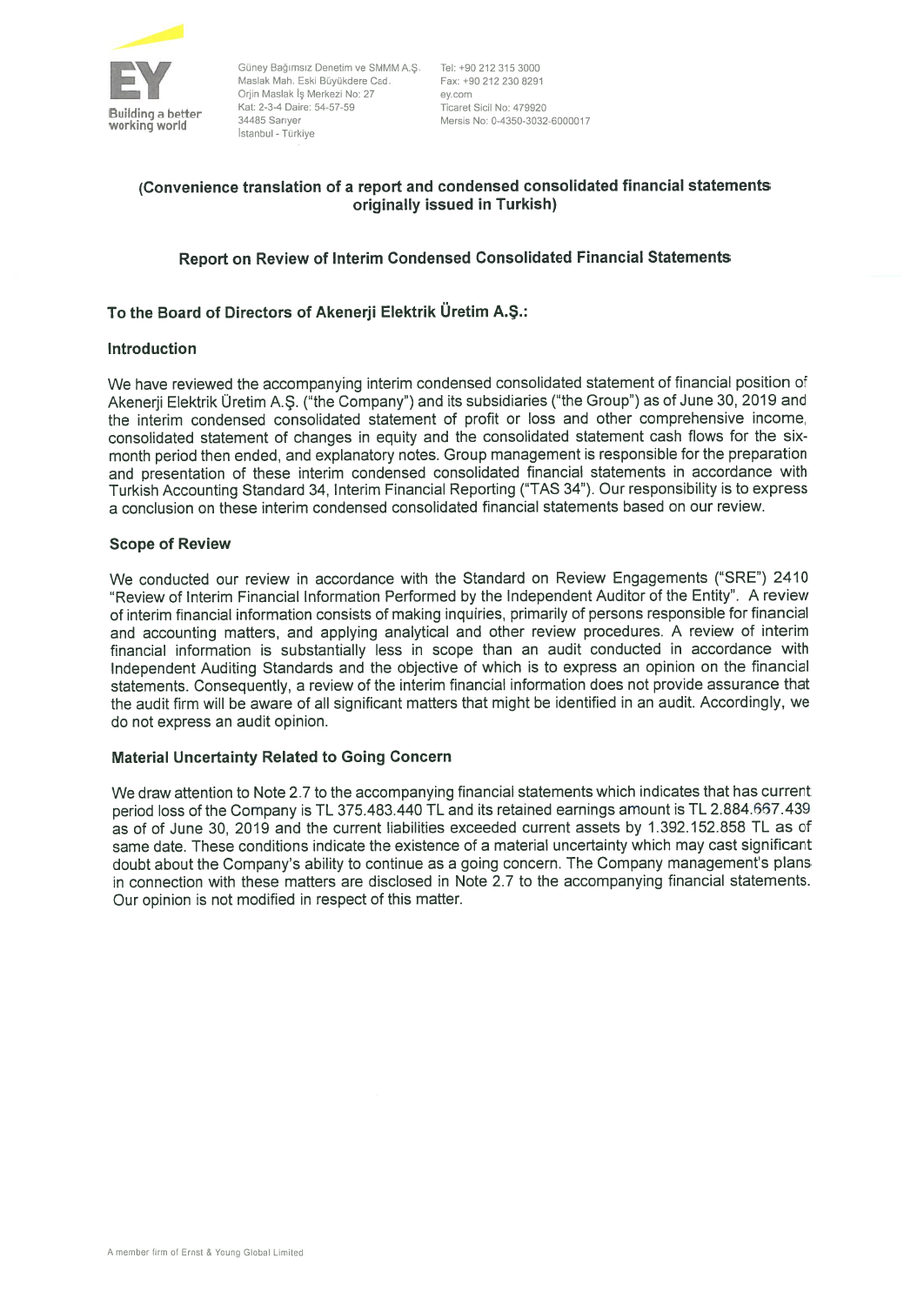

## Conclusion

Based on our review, nothing has come to our attention that causes us to believe that the accompanying interim condensed consolidated financial statements are not prepared, in alI material respects, in accordance with TAS 34.

Güney Bağımsız Denetim ve Serbest Muhasebeci Mali Müşavirlik Anonim Şirketi A member firm of Etnst & Young Global Limited

E ĝ.  $\Delta$ Sinent Ari Qz, **SMMM** Partner *b E N* Partner *b E N B* 

August 8, 2019 İstanbul, Türkiye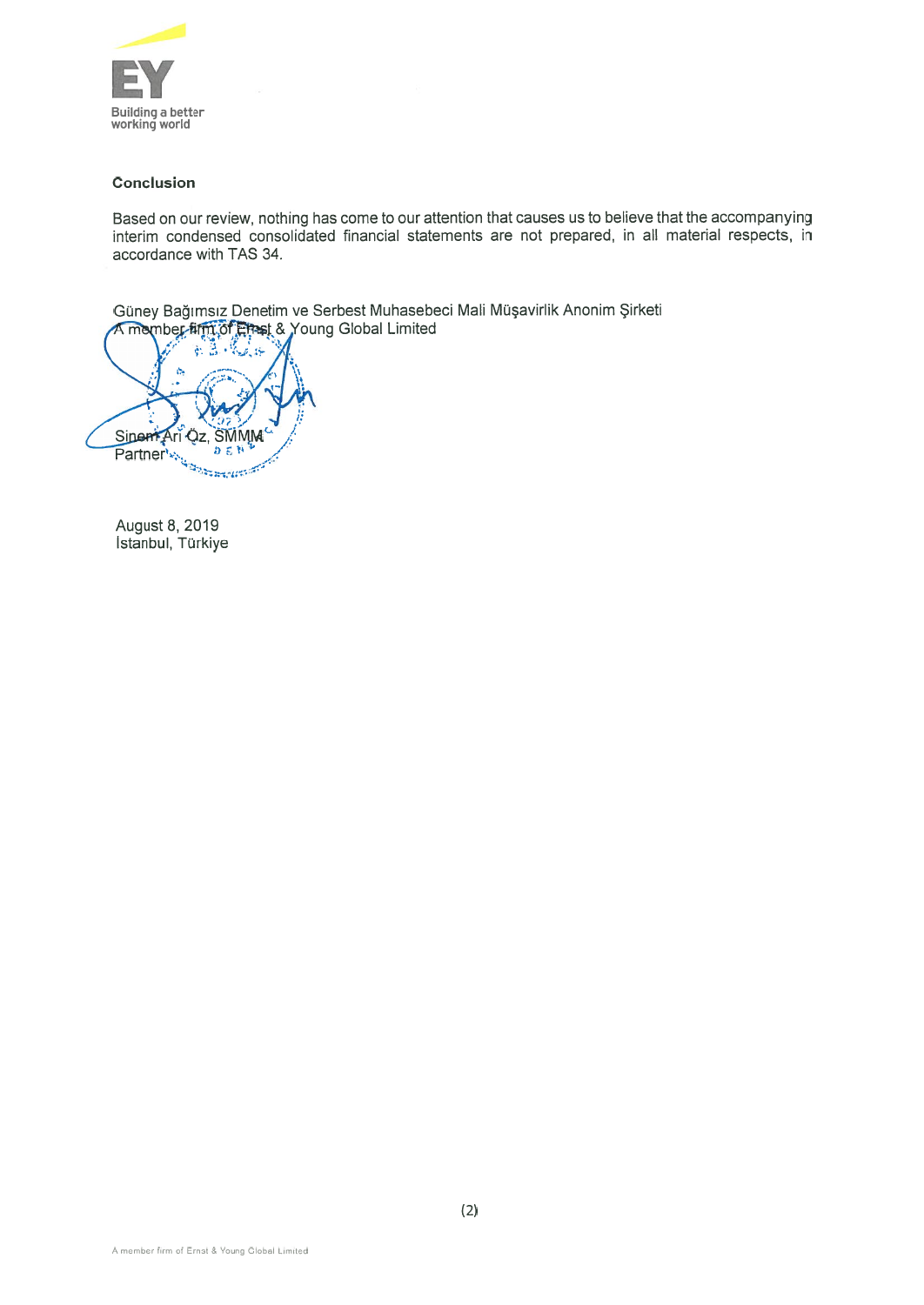|                    | <b>TABLE OF CONTENTS</b>                                               | <b>PAGE</b>             |
|--------------------|------------------------------------------------------------------------|-------------------------|
|                    | CONDENSED CONSOLIDATED STATEMENT OF FINANCIAL POSITION                 | $1 - 2$                 |
|                    |                                                                        | $\overline{3}$          |
|                    | <b>CONDENSED CONSOLIDATED STATEMENT OF OTHER COMPREHENSIVE INCOME </b> | $\overline{\mathbf{4}}$ |
|                    | CONDENSED CONSOLIDATED STATEMENT OF CHANGES IN EQUITY                  | 5                       |
|                    |                                                                        | 6                       |
|                    | NOTES TO THE CONDENSED CONSOLIDATED FINANCIAL STATEMENTS               | $7 - 40$                |
| NOTE <sub>1</sub>  |                                                                        | $\overline{7}$          |
| NOTE <sub>2</sub>  |                                                                        | $7 - 16$                |
| NOTE <sub>3</sub>  |                                                                        | $17 - 19$               |
| NOTE <sub>4</sub>  |                                                                        | $20 - 22$               |
| NOTE <sub>5</sub>  |                                                                        | 22                      |
| NOTE <sub>6</sub>  |                                                                        | 23-25                   |
| NOTE <sub>7</sub>  |                                                                        | 26                      |
| NOTE 8             |                                                                        | 27                      |
| NOTE <sub>9</sub>  |                                                                        | 28-30                   |
| NOTE 10            |                                                                        | 31                      |
| NOTE 11            |                                                                        | 32                      |
| NOTE <sub>12</sub> |                                                                        | 33                      |
| NOTE <sub>13</sub> |                                                                        | 34                      |
| NOTE 14            |                                                                        | 34                      |
| NOTE <sub>15</sub> |                                                                        | 35-37                   |
| NOTE 16            |                                                                        | 37-39                   |
| NOTE 17            |                                                                        | 40                      |
| NOTE 18            |                                                                        | 40                      |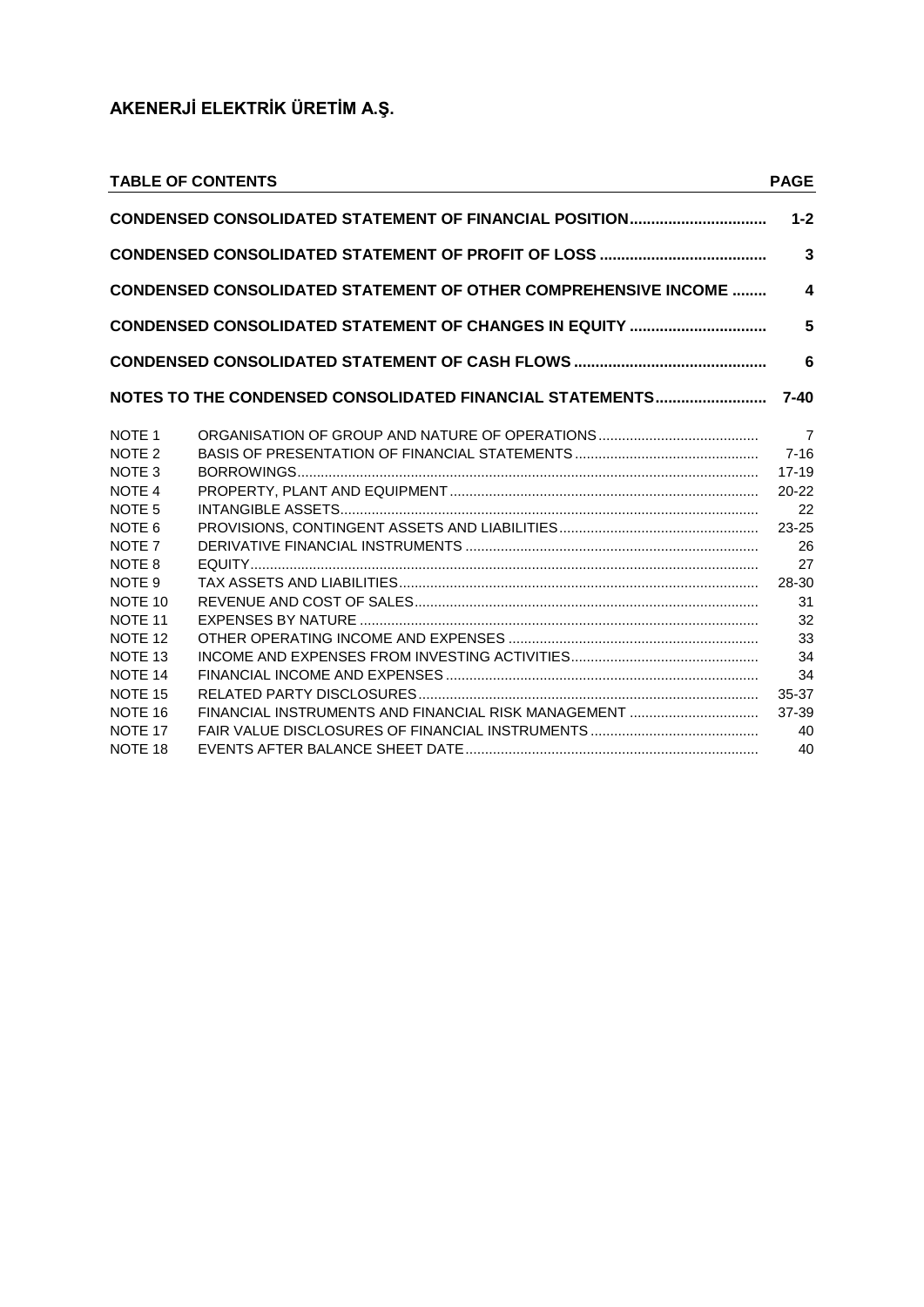## **CONDENSED CONSOLIDATED STATEMENT OF FINANCIAL POSITION AS OF 30 JUNE 2019 AND 31 DECEMBER 2018**

(Amounts expressed in Turkish Lira ("TL") unless otherwise indicated.)

|                                                |                | <b>Current period</b> | <b>Prior period</b> |
|------------------------------------------------|----------------|-----------------------|---------------------|
|                                                |                | <b>Reviewed</b>       | <b>Audited</b>      |
|                                                | <b>Notes</b>   | 30 June 2019          | 31 December 2018    |
|                                                |                |                       |                     |
| <b>ASSETS</b>                                  |                |                       |                     |
| <b>Current assets</b>                          |                |                       |                     |
| Cash and cash equivalents<br>Trade receivables |                | 270.105.318           | 19.319.811          |
| - Due from related parties                     | 15             | 7.181.614             | 7.704.996           |
| - Due from third parties                       |                | 125.786.352           | 164.813.897         |
| Inventories                                    |                | 619.698               | 674.399             |
| Other receivables                              |                |                       |                     |
| - Due from third parties                       |                | 13.763.361            | 13.753.685          |
| Prepaid expenses                               |                | 13.532.693            | 13.571.389          |
| Derivative financial instruments               | $\overline{7}$ |                       | 24.345              |
| Current income tax assets                      | 9              | 958.913               | 534.121             |
| Other current assets                           |                | 61.430.567            | 105.060.349         |
|                                                |                |                       |                     |
| <b>Total current assets</b>                    |                | 493.378.516           | 325.456.992         |
|                                                |                |                       |                     |
| Assets held for sale                           |                | 1.509.975             |                     |
| <b>Non-current assets</b>                      |                |                       |                     |
| Other receivables                              |                |                       |                     |
| - Due from related parties                     | 15             | 1.310.140             | 602.800             |
| - Due from third parties                       |                | 1.648.644             | 336.824             |
| Inventories                                    |                | 20.233.561            | 18.769.298          |
| <b>Financial investments</b>                   |                | 100.000               | 100.000             |
| Property, plant and equipment                  | 4              | 5.105.532.147         | 5.227.937.915       |
| Intangible assets                              | 5              | 109.683.081           | 110.933.961         |
| Right of use assets                            |                | 22.571.064            |                     |
| Deferred tax assets                            | 9              | 642.860               | 741.959             |
| Prepaid expenses                               |                | 7.133.197             | 590.860             |
| Other non-current assets                       |                |                       | 19.098.093          |
| <b>Total non-current assets</b>                |                | 5.268.854.694         | 5.379.111.710       |
|                                                |                |                       |                     |
| <b>TOTAL ASSETS</b>                            |                | 5.763.743.185         | 5.704.568.702       |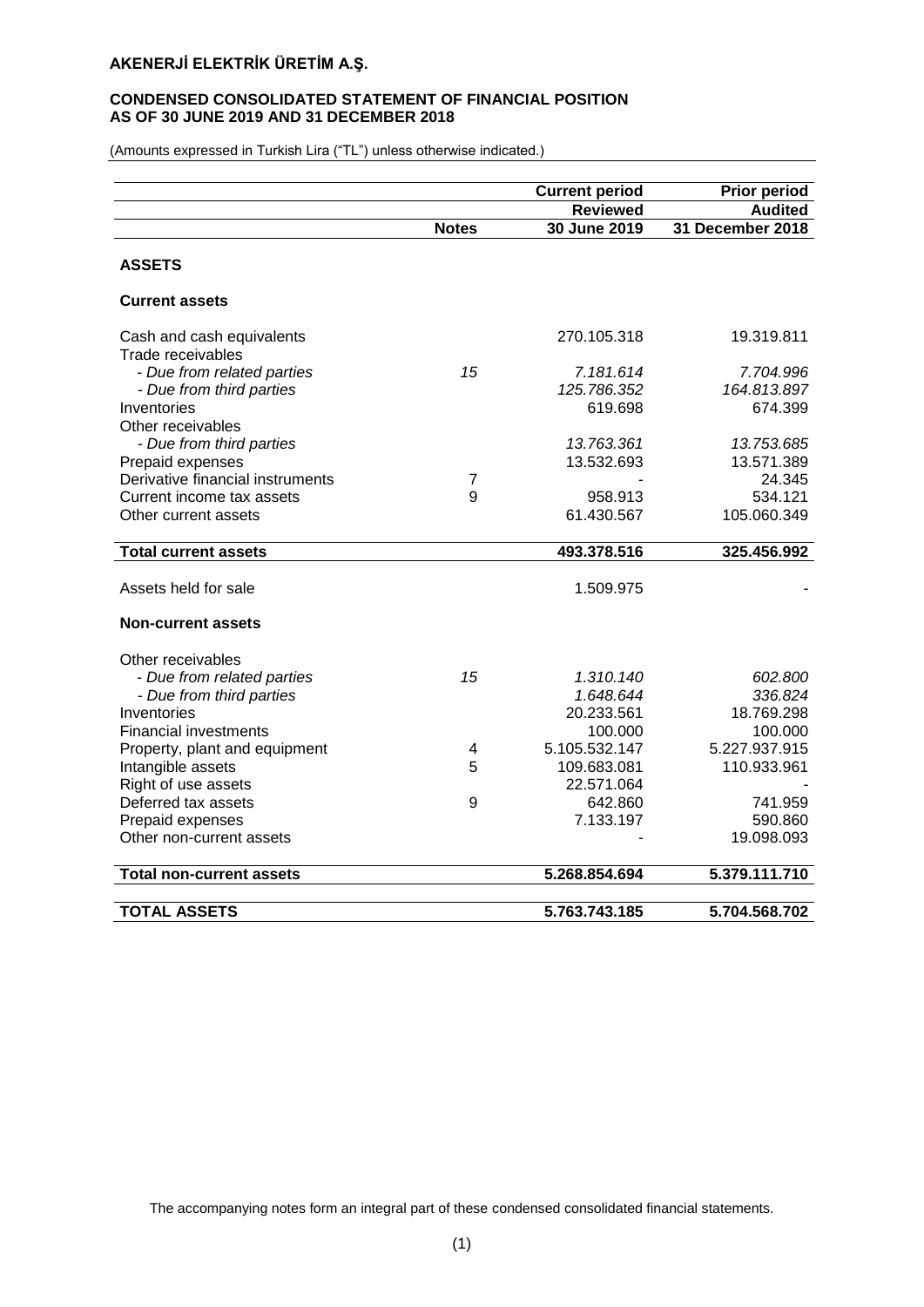## **CONDENSED CONSOLIDATED STATEMENT OF FINANCIAL POSITION AS OF 30 JUNE 2019 AND 31 DECEMBER 2018**

(Amounts expressed in Turkish Lira ("TL") unless otherwise indicated.)

|                                                                          |                | <b>Current period</b> | <b>Prior period</b> |
|--------------------------------------------------------------------------|----------------|-----------------------|---------------------|
|                                                                          |                | <b>Reviewed</b>       | <b>Audited</b>      |
|                                                                          | <b>Notes</b>   | 30 June 2019          | 31 December 2018    |
| <b>LIABILITIES</b>                                                       |                |                       |                     |
|                                                                          |                |                       |                     |
| <b>Current liabilities</b>                                               |                |                       |                     |
| Short term borrowings                                                    | 3              | 161.189.063           | 236.637.968         |
| Short term portion of long term borrowings                               |                |                       |                     |
| - Bank Ioans                                                             | 3              | 1.356.186.398         | 873.780.809         |
| - Lease liabilities                                                      | 3              | 8.902.902             | 6.711.449           |
| Trade payables                                                           |                |                       |                     |
| - Due to related parties                                                 | 15             | 7.179.951             | 26.945.006          |
| - Due to third parties                                                   |                | 312.405.708           | 286.266.440         |
| Current income tax liabilities                                           | 9              | 124.507               | 107.071             |
| Other payables                                                           |                |                       |                     |
| - Other payables to third parties                                        |                | 1.860.029             | 2.341.912           |
| Derivative financial instruments                                         | $\overline{7}$ | 14.309.887            | 12.919.531          |
| Employee benefit obligations                                             |                | 1.279.317             | 581.002             |
| Short term provisions                                                    |                |                       |                     |
| - Provisions for employee benefits                                       |                | 1.409.765             | 3.340.000           |
| - Other short term provisions                                            | 6              | 20.683.847            | 18.338.205          |
|                                                                          |                |                       |                     |
| <b>Total current liabilities</b>                                         |                | 1.885.531.374         | 1.467.969.393       |
| <b>Non-current liabilities</b>                                           |                |                       |                     |
|                                                                          |                |                       |                     |
| Long term borrowings                                                     |                |                       |                     |
| - Bank Ioans                                                             | 3              | 3.391.548.263         | 3.333.605.645       |
| - Lease liabilities                                                      | 3              | 83.382.264            | 61.151.542          |
| Derivative financial instruments                                         | $\overline{7}$ | 29.709.374            | 17.282.246          |
| Trade payables                                                           |                |                       |                     |
| - Due to third parties                                                   |                | 147.138.604           | 177.807.845         |
| Other payables                                                           |                |                       |                     |
| - Due to third parties                                                   |                | 16.521                | 16.324              |
| Long term provisions                                                     |                |                       |                     |
| - Provisions for employee benefits                                       |                | 5.340.275             | 4.331.412           |
| Deferred tax liabilities                                                 | 9              | 122.991.431           | 181.839.302         |
|                                                                          |                |                       |                     |
| <b>Total non-current liabilities</b>                                     |                | 3.780.126.732         | 3.776.034.316       |
|                                                                          |                |                       |                     |
| <b>EQUITY</b>                                                            |                |                       |                     |
| Share capital                                                            | 8              | 729.164.000           | 729.164.000         |
| Adjustments to share capital                                             | 8              | 101.988.910           | 101.988.910         |
| Share premiums                                                           |                | 50.220.043            | 50.220.043          |
| Other comprehensive income/expense to be reclassified to profit/loss     |                |                       |                     |
|                                                                          |                |                       |                     |
| - Gains/(losses) on cash flow hedging<br>Restricted reserves             |                | (10.660.259)          | (11.891.988)        |
|                                                                          | 8              | 12.053.172            | 12.053.172          |
| - Legal reserves<br>- Other reserves                                     |                |                       |                     |
|                                                                          |                | (4.322.722)           | (4.322.722)         |
| Other comprehensive income/expense not to be reclassified to profit/loss |                | 2.480.898.402         | 2.548.936.335       |
| - Increase on revaluation of property, plant and equipment               |                |                       |                     |
| - Gains/(losses) on re-measurement of defined benefit plans              |                | (1.105.588)           | (1.045.003)         |
| Retained earnings/(losses)                                               |                | (2.884.667.439)       | (1.408.141.204)     |
| Net profit/(loss) for the period                                         |                | (375.483.440)         | (1.556.396.550)     |
| <b>Total equity</b>                                                      |                | 98.085.079            | 460.564.993         |
|                                                                          |                |                       |                     |
| TOTAL LIABILITIES AND EQUITY                                             |                | 5.763.743.185         | 5.704.568.702       |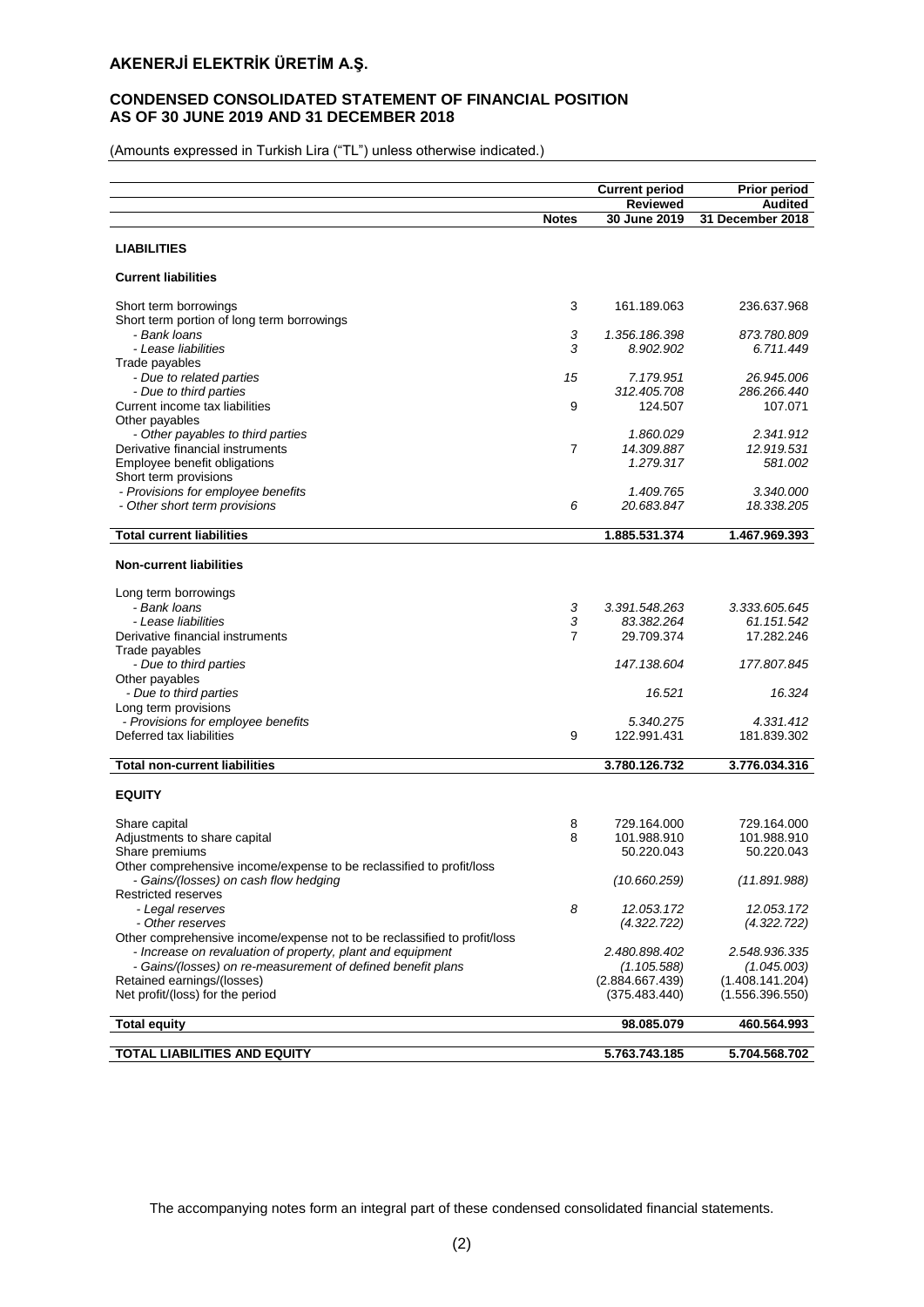## **CONDENSED CONSOLIDATED STATEMENT OF PROFIT OF LOSS FOR THE INTERIM PERIODS BETWEEN 1 JANUARY - 30 JUNE 2019 AND 2018**

(Amounts expressed in Turkish Lira ("TL"), unless otherwise indicated.)

|                                            |              | <b>Current period</b>       | <b>Prior period</b>         |                            |                            |
|--------------------------------------------|--------------|-----------------------------|-----------------------------|----------------------------|----------------------------|
|                                            |              |                             | Restated                    |                            | Restated                   |
|                                            |              |                             | (Note 2.5)                  |                            | (Note 2.5)                 |
|                                            |              | <b>Reviewed</b>             | <b>Reviewed</b>             |                            |                            |
|                                            | <b>Notes</b> | 1 January -<br>30 June 2019 | 1 January -<br>30 June 2018 | 1 April -<br>30 June 2019  | 1 April -<br>30 June 2018  |
|                                            |              |                             |                             |                            |                            |
| Revenue                                    | 10           | 895.998.547                 | 932.962.996                 | 429.756.479                | 435.848.645                |
| Cost of sales (-)                          | 11           | (672.267.948)               | (887.280.887)               | (314.155.270)              | (419.083.494)              |
| <b>GROSS PROFIT</b>                        |              | 223.730.599                 | 45.682.109                  | 115.601.209                | 16.765.151                 |
|                                            |              |                             |                             |                            |                            |
| General administrative expenses (-)        | 11           | (27.204.548)                | (26.590.276)                | (12.697.100)               | (13.385.225)               |
| Other operating income                     | 12<br>12     | 15.262.420<br>(27.277.739)  | 15.753.808<br>(19.294.233)  | 10.092.278<br>(13.618.081) | 10.630.709<br>(14.270.334) |
| Other operating expenses (-)               |              |                             |                             |                            |                            |
| <b>OPERATING PROFIT / (LOSS)</b>           |              | 184.510.732                 | 15.551.408                  | 99.378.306                 | (259.699)                  |
|                                            |              |                             |                             |                            |                            |
| Income from investing activities           | 13           | 17.020                      | 166.102                     | 16.871                     | 127.119                    |
| Expenses from investing activities         | 13           | (130.291)                   |                             |                            |                            |
| <b>OPERATING PROFIT / (LOSS)</b>           |              |                             |                             |                            |                            |
| <b>BEFORE FINANCIAL INCOME/ (EXPENSE)</b>  |              | 184.397.461                 | 15.717.510                  | 99.395.177                 | (132.580)                  |
| Financial income                           | 14           | 12.489.251                  | 29.441.505                  | (217.339)                  | 7.631.592                  |
| Financial expenses (-)                     | 14           | (619.454.815)               | (765.047.011)               | (231.200.908)              | (544.528.000)              |
|                                            |              |                             |                             |                            |                            |
| <b>PROFIT / (LOSS) BEFORE TAX</b>          |              | (422.568.103)               | (719.887.996)               | (132.023.070)              | (537.028.988)              |
| <b>Tax (Expense)/Income</b>                |              |                             |                             |                            |                            |
|                                            |              |                             |                             |                            |                            |
| Current income tax expense                 | 9            | (124.507)                   | (1.433.056)                 | (73.526)                   | (785.780)                  |
| Deferred tax (expense) / income            | 9            | 47.209.170                  | 126.032.682                 | 16.011.154                 | 88.563.762                 |
| NET PROFIT / (LOSS) FOR THE PERIOD         |              | (375.483.440)               | (595.288.370)               | (116.085.442)              | (449.251.006)              |
|                                            |              |                             |                             |                            |                            |
| Net loss attributable to:                  |              |                             |                             |                            |                            |
| Equity holders of the parent               |              | (375.483.440)               | (595.288.370)               | (116.085.442)              | (449.251.006)              |
|                                            |              |                             |                             |                            |                            |
|                                            |              | (375.483.440)               | (595.288.370)               | (116.085.442)              | (449.251.006)              |
| Earnings/(losses) per share (1.000 shares) |              | (5, 15)                     | (8, 16)                     | (1, 59)                    | (6, 16)                    |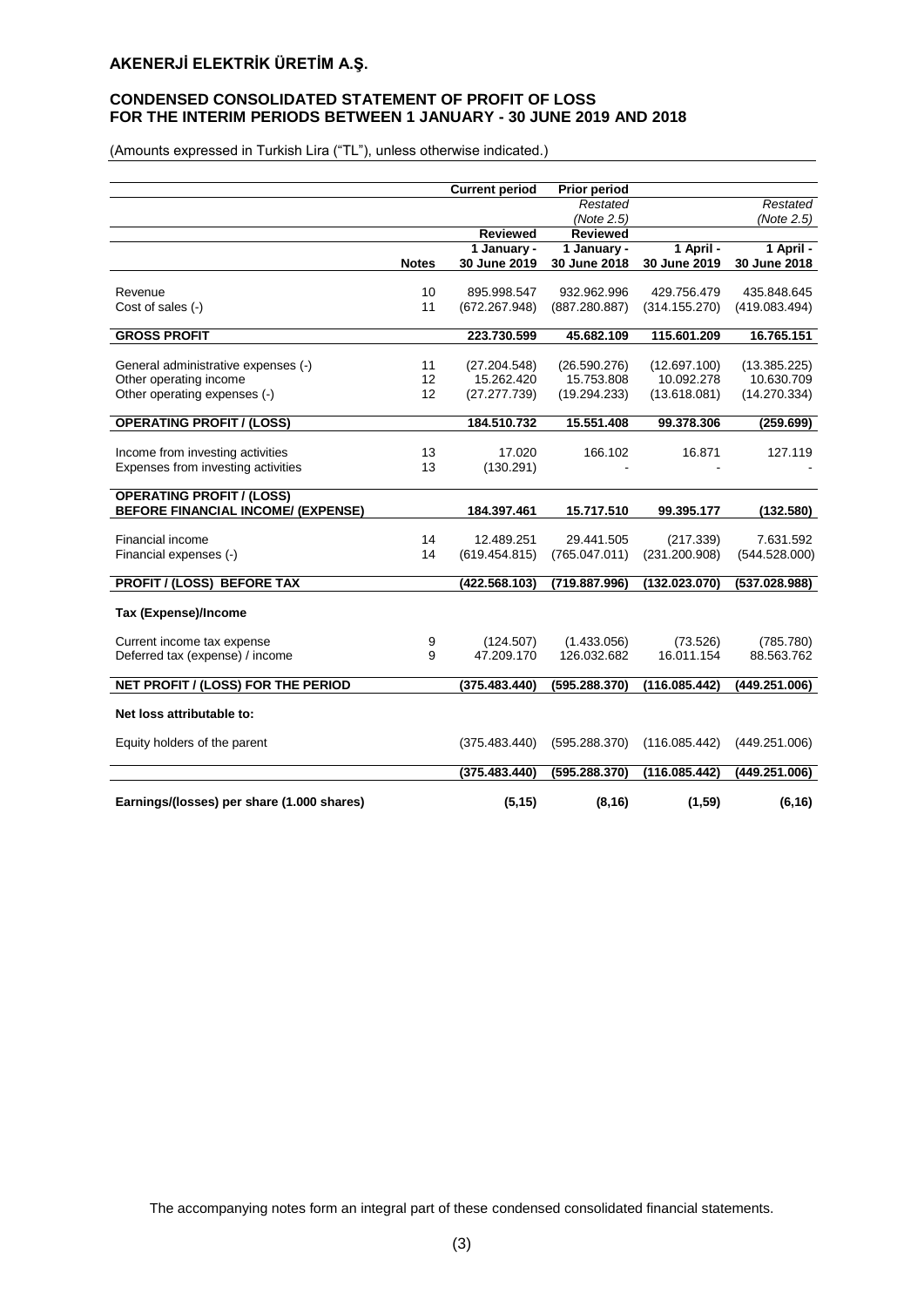## **CONDENSED CONSOLIDATED STATEMENT OF OTHER COMPREHENSIVE INCOME FOR THE INTERIM PERIODS BETWEEN 1 JANUARY - 30 JUNE 2019 AND 2018**

|                                                                                    | <b>Current period</b>  | <b>Prior period</b>    |                      |                        |
|------------------------------------------------------------------------------------|------------------------|------------------------|----------------------|------------------------|
|                                                                                    | Restated               | Restated               |                      | Restated               |
|                                                                                    | (Note 2.5)             | (Note 2.5)             |                      | (Note 2.5)             |
|                                                                                    | <b>Reviewed</b>        | <b>Reviewed</b>        |                      |                        |
|                                                                                    | 1 January -            | 1 January -            | 1 April -            | 1 April -              |
|                                                                                    | 30 June 2019           | 30 June 2018           | 30 June 2019         | 30 June 2018           |
| Net profit/(loss) for the period                                                   | (375.483.440)          | (595.288.370)          | (116.085.442)        | (449.251.006)          |
| <b>Other comprehensive</b><br>income/(expense)                                     |                        |                        |                      |                        |
| To be reclassified to profit or<br>loss                                            |                        |                        |                      |                        |
| Gains/(losses) on cash flow<br>hedging<br>Deferred tax effect                      | 1.539.661<br>(307.932) | 2.519.596<br>(503.823) | 774.079<br>(154.815) | 1.530.086<br>(305.921) |
| Not to be reclassified to profit<br>or loss                                        |                        |                        |                      |                        |
| Increase on revaluation of<br>property, plant and equipment<br>Deferred tax effect | 11.832.382             |                        |                      |                        |
| Actuarial gain/(loss) arising from<br>defined benefit plans<br>Deferred tax effect | (75.731)<br>15.146     | 388.196<br>(77.639)    | 6.435<br>(1.287)     | 37.509<br>(7.502)      |
| <b>OTHER COMPREHENSIVE</b><br><b>INCOME/(EXPENSE)</b>                              | 13.003.526             | 2.326.330              | 624.412              | 1.254.172              |
| <b>TOTAL COMPREHENSIVE</b><br><b>INCOME/(LOSS)</b>                                 | (362.479.914)          | (592.962.040)          | (115.461.030)        | (447.996.834)          |

(Amounts expressed in Turkish Lira ("TL"), unless otherwise indicated.)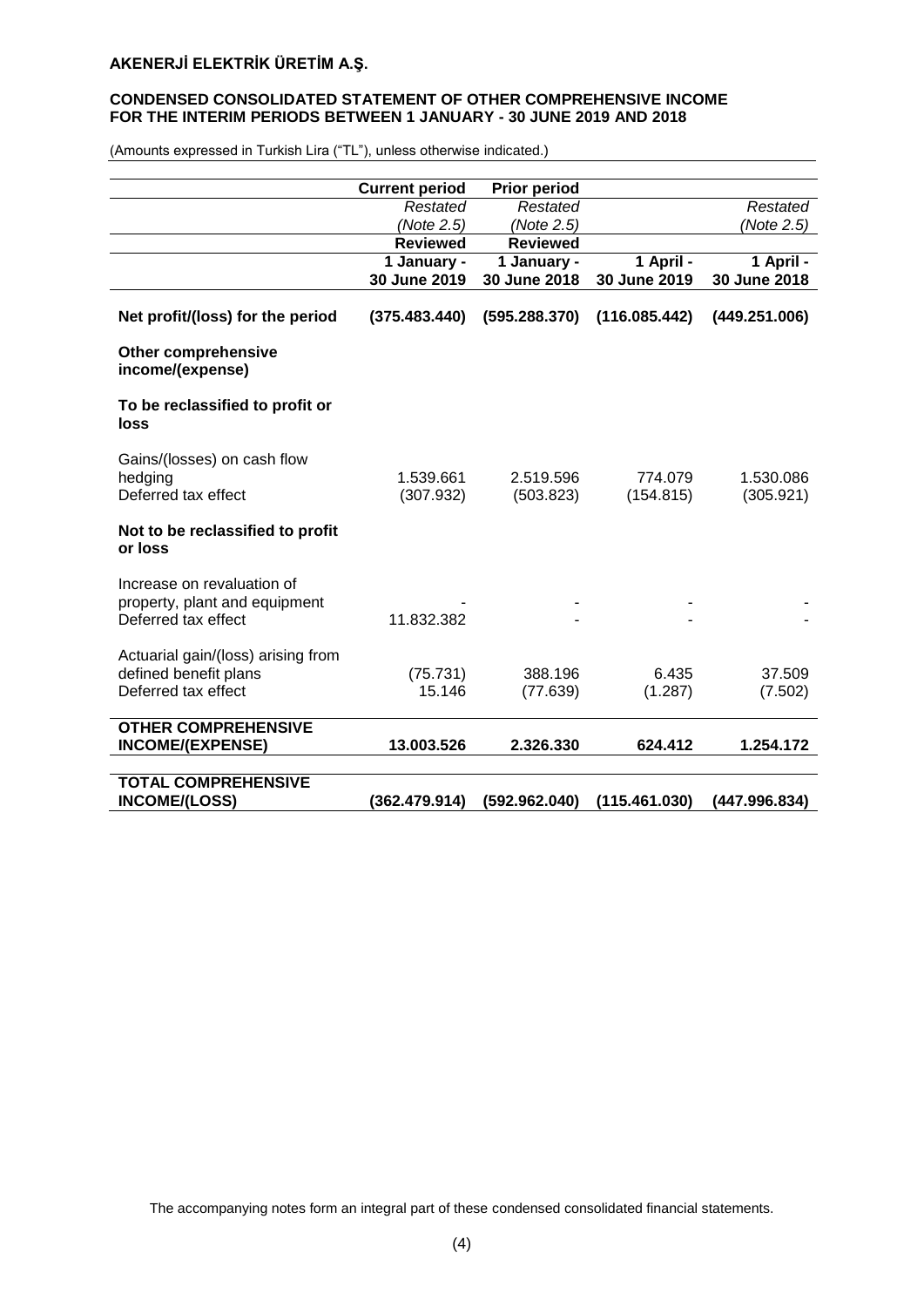#### **CONDENSED CONSOLIDATED STATEMENT OF CHANGES IN EQUITY FOR THE INTERIM PERIODS BETWEEN 1 JANUARY - 30 JUNE 2019 AND 2018**

(Amounts expressed in Turkish Lira ("TL"), unless otherwise indicated.)

|                               |                          |                          |                | Other                        |             |                            |                     |                |                                 |                   |                     |
|-------------------------------|--------------------------|--------------------------|----------------|------------------------------|-------------|----------------------------|---------------------|----------------|---------------------------------|-------------------|---------------------|
|                               |                          |                          |                | comprehensive                |             |                            | Other comprehensive |                |                                 |                   |                     |
|                               |                          |                          |                | income                       |             |                            | income /(expenses)  |                |                                 |                   |                     |
|                               |                          |                          |                | /(expenses) to be            |             |                            | not to be           |                |                                 |                   |                     |
|                               |                          |                          |                | reclassified                 |             |                            | reclassified        |                |                                 |                   |                     |
|                               |                          |                          |                | to profit or loss            |             | <b>Restricted reserves</b> | to profit or loss   |                |                                 |                   |                     |
|                               |                          |                          |                |                              |             |                            |                     | Gains/(losses) |                                 |                   |                     |
|                               |                          |                          |                |                              |             |                            | Increase on         | on re-         |                                 |                   |                     |
|                               |                          | <b>Adjustments</b>       |                | Gains / (losses)             |             |                            | revaluation of      | measurement    | Retained                        | <b>Net</b>        |                     |
|                               | Share                    | to share                 | <b>Share</b>   | on cash flow                 | Other       | Legal                      | property, plant and | of defined     | earnings/                       | profit/(loss)     |                     |
|                               | capital                  | capital                  | premiums       | hedging (**)                 | reserves    | reserves                   | equipment           | benefit plans  | (losses)                        | for the period    | <b>Total equity</b> |
|                               |                          |                          |                |                              |             |                            |                     |                |                                 |                   |                     |
| 1 January 2018 - previously   |                          |                          |                |                              |             |                            |                     |                |                                 |                   |                     |
| reported                      | 729.164.000              | 101.988.910              | 50.220.043     | $(15.159.903)$ $(4.322.722)$ |             | 12.053.172                 | 2.526.950.583       | (1.349.827)    | (1.090.945.284)                 | (505.044.383)     | 1.803.554.589       |
|                               |                          |                          |                |                              |             |                            |                     |                |                                 |                   |                     |
| Restatement effect (Note 2.5) |                          |                          |                |                              |             | $\overline{\phantom{a}}$   | 36.783.975          | $\sim$         | 30.247.342                      | (2.152.770)       | 64.878.547          |
|                               |                          |                          |                |                              |             |                            |                     |                |                                 |                   |                     |
| 1 January 2018 - restated     | 729.164.000              | 101.988.910              | 50.220.043     | (15.159.903)                 | (4.322.722) | 12.053.172                 | 2.563.734.558       | (1.349.827)    | (1.060.697.942)                 | (507.197.153)     | 1.868.433.136       |
|                               |                          |                          |                |                              |             |                            |                     |                |                                 |                   |                     |
| Transfers                     | $\overline{\phantom{a}}$ | $\overline{\phantom{a}}$ | $\overline{a}$ | $\overline{a}$               |             | $\overline{\phantom{a}}$   |                     |                | (507.197.153)                   | 507.197.153       |                     |
| Other adjustments (*)         |                          |                          |                |                              |             | $\overline{\phantom{a}}$   | (60.447.337)        |                | 60.447.337                      |                   |                     |
| Total comprehensive           |                          |                          |                |                              |             |                            |                     |                |                                 |                   |                     |
| Income/(loss)                 | $\sim$                   | $\overline{\phantom{a}}$ | $\sim$         | 2.015.773                    | $\sim$      | $\overline{\phantom{a}}$   | ٠                   | 310.557        |                                 | $-$ (595.288.370) | (592.962.040)       |
|                               |                          |                          |                |                              |             |                            |                     |                |                                 |                   |                     |
| 30 June 2018                  | 729.164.000              | 101.988.910              | 50.220.043     | $(13.144.130)$ $(4.322.722)$ |             | 12.053.172                 | 2.503.287.221       |                | $(1.039.270)$ $(1.507.447.758)$ | (595.288.370)     | 1.275.471.096       |

| January 2019                                                               | 729.164.000 | 101.988.910                                                                      | 50.220.043 | (11.891.988)                                                     | (4.322.722) | 12.053.172                                           | 2.548.936.335              | (1.045.003) | (1.408.141.204)               | (1.556.396.550)                | 460.564.993   |
|----------------------------------------------------------------------------|-------------|----------------------------------------------------------------------------------|------------|------------------------------------------------------------------|-------------|------------------------------------------------------|----------------------------|-------------|-------------------------------|--------------------------------|---------------|
| Transfers<br>Other adjustments (*)<br>Total comprehensive<br>Income/(loss) |             | $\overline{\phantom{a}}$<br>$\overline{\phantom{a}}$<br>$\overline{\phantom{a}}$ |            | $\overline{\phantom{a}}$<br>$\overline{\phantom{a}}$<br>.231.729 |             | $\overline{\phantom{a}}$<br>$\overline{\phantom{a}}$ | (79.870.315)<br>11.832.382 | (60.585)    | (1.556.396.550)<br>79.870.315 | 1.556.396.550<br>(375.483.440) | (362.479.914) |
| 30 June 2019                                                               | 729.164.000 | 101.988.910                                                                      | 50.220.043 | (10.660.259)                                                     | (4.322.722) | 12.053.172                                           | 2.480.898.402              | (1.105.588) | (2.884.667.439)               | (375.483.440)                  | 98.085.079    |

(\*) As of 30 June 2019, the depreciation difference between the acquisition cost and the carrying values of the assets subject to revaluation method amounting to TL 79.870.315 (30 June 2018: TL 75.559.172) without a deferred tax effect, provided in increase on revaluation of property, plant and equipment were reclassified under retained earnings / (losses) in full amounts (30 June 2018: net of the deferred tax impact amounting to 60.447.337 TL has been transferred from the increase on revaluation of property, plant and equipment to retained earnings).

(\*\*) Since the Group has ceased to apply hedge accounting on 30 September 2015, the " Gains / (losses) on cash flow hedging ", which is included in equity, has been recorded in the statement of profit or loss for the duration of related contracts.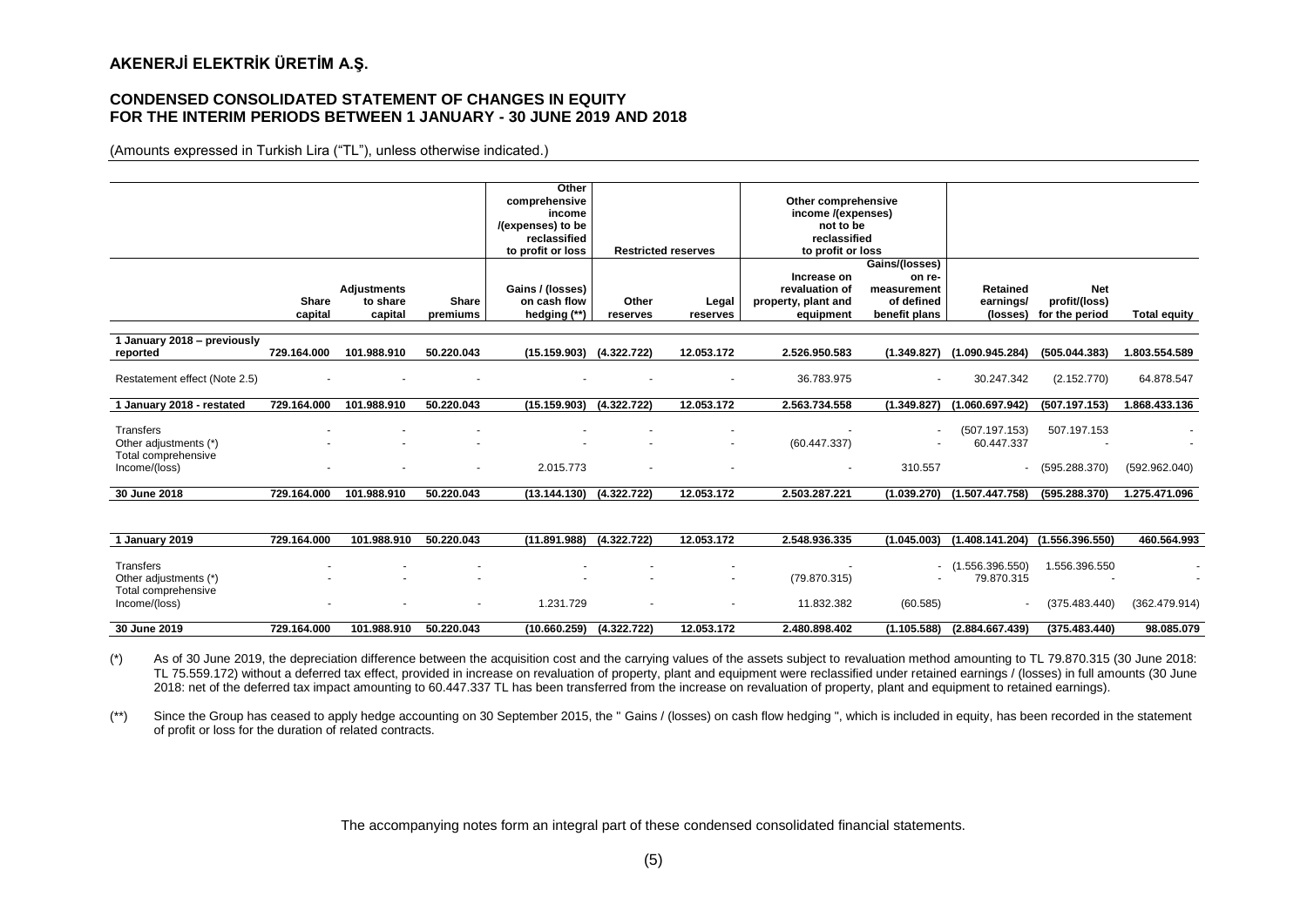## **CONDENSED CONSOLIDATED STATEMENT OF CASH FLOWS FOR THE INTERIM PERIODS BETWEEN 1 JANUARY - 30 JUNE 2019 AND 2018**

(Amounts expressed in Turkish Lira ("TL"), unless otherwise indicated.)

|                                                                                                                              |              | <b>Current period</b>          | <b>Prior period</b>      |
|------------------------------------------------------------------------------------------------------------------------------|--------------|--------------------------------|--------------------------|
|                                                                                                                              |              | <b>Reviewed</b><br>1 January - | Reviewed<br>1 January -  |
|                                                                                                                              | <b>Notes</b> | 30 June 2019                   | 30 June 2018             |
|                                                                                                                              |              |                                |                          |
| A. Cash flows from operating activities                                                                                      |              | 354.301.210                    | (54.960.272)             |
| Net profit / (loss) for the period                                                                                           |              | (375.483.440)                  | (595.288.370)            |
| Adjustments to reconcile net profit / (loss) for the period                                                                  |              | 682.706.433                    | 639.750.135              |
| Adjustments for depreciation and amortization expenses<br>Adjustments for provisions                                         | 11           | 130.551.745                    | 129.354.056              |
| - Adjustments for litigation provisions                                                                                      | 6            | 202.271                        | (103.604)                |
| - Adjustments for other provisions                                                                                           | 6            | 2.143.371                      | 72.220                   |
| - Adjustment for provision for employee benefits                                                                             |              | 2.254.292                      | 546.324                  |
| Adjustment for unrealized foreign exchange difference                                                                        |              | 372.390.061                    | 548.565.460              |
| Adjustment for tax (income) / expense                                                                                        |              | (47.084.663)                   | (124.599.626)            |
| Adjustment for (gain)/loss on sale of property, plant and equipment                                                          | 13           | 130.142                        | (166.102)                |
| Fair value of derivative financial instruments                                                                               |              | 15.562.723                     | (17.642.507)             |
| Adjustment for interest (income)/expense, net                                                                                |              | 206.556.491                    | 103.723.914              |
| Changes in working capital                                                                                                   |              | 50.861.474                     | (98.776.411)             |
|                                                                                                                              |              |                                |                          |
| Increase / decrease in trade receivables from related parties                                                                |              | 523.382                        | (31.770.308)             |
| Increase / decrease in trade receivables from third parties<br>Increase / decrease in other receivables from related parties |              | 37.517.570                     | (36.113.297)             |
| Increase / decrease in other receivables from third parties                                                                  |              | (707.340)<br>(1.321.496)       |                          |
| Increase / decrease in inventories                                                                                           |              | (1.409.562)                    | (7.854.723)<br>(562.143) |
|                                                                                                                              |              | (7.167.885)                    | (8.711.420)              |
| Increase / decrease in prepaid expenses<br>Increase / decrease in other assets                                               |              | 62.727.868                     | 5.917.328                |
| Increase / decrease in trade payables to related parties                                                                     |              | (19.765.055)                   | (9.884.477)              |
| Increase / decrease in trade payables to third parties                                                                       |              | (18.031.743)                   | (14.240.850)             |
| Increase / decrease in derivative financial instruments                                                                      |              | (1.720.894)                    | 497.924                  |
| Increase / decrease in employee benefit obligations                                                                          |              | 698.315                        | 183.874                  |
| Increase / decrease in other payables to third parties                                                                       |              | (481.686)                      | 3.761.681                |
|                                                                                                                              |              |                                |                          |
| Cash flows from operating activities                                                                                         |              | 358.084.467                    | (54.314.646)             |
| Payments related to provisions for employee benefits                                                                         |              | (3.251.394)                    | (1.433.482)              |
| Tax (payments) / receipts                                                                                                    |              | (531.863)                      | 787.856                  |
|                                                                                                                              |              | (6.014.261)                    |                          |
| B. Cash flows from investing activities                                                                                      |              |                                | (3.497.544)              |
| Cash outflows due to purchase of property, plant and equipment                                                               | 4            | (6.006.977)                    | (3.652.516)              |
| Cash outflows due to purchase of intangible assets                                                                           | 5            | (33.684)                       | (12.003)                 |
| Cash inflows due to sale of property, plant and equipment                                                                    |              | 26.400                         | 166.975                  |
| C. Cash flows from financing activities                                                                                      |              | (102.160.959)                  | 22.856.195               |
|                                                                                                                              |              |                                |                          |
| Cash inflows on borrowings received                                                                                          | 3            | 152.700.000                    | 268.274.320              |
| Cash outflows due to repayment of borrowings                                                                                 | 3            | (233.200.000)                  | (175.934.977)            |
| Cash outflows due to repayment of lease liabilities                                                                          | 3            | (6.201.671)                    | (2.474.739)              |
| Interest paid                                                                                                                | 3            | (16.793.416)                   | (66.205.163)             |
| Interest received                                                                                                            | 14           | 5.993.645                      | 1.622.115                |
| Other cash inflows / (outflows) (*)                                                                                          |              | (4.659.517)                    | (2.425.361)              |
| Net increase / (decrease) in cash and cash equivalents                                                                       |              | 246.125.990                    | (35.601.621)             |
| Cash and cash equivalents at the beginning of the period (*)                                                                 |              | 16.270.551                     | 44.170.711               |
|                                                                                                                              |              |                                |                          |
| Cash and cash equivalents at the end of the period (*)                                                                       |              | 262.396.541                    | 8.569.090                |

(\*) Cash and cash equivalents at the beginning of the period and at the end of the period does not include interest accruals and restricted deposits and changes in restricted deposits and interest accruals are disclosed in "Other cash inflows / (outflows)" line.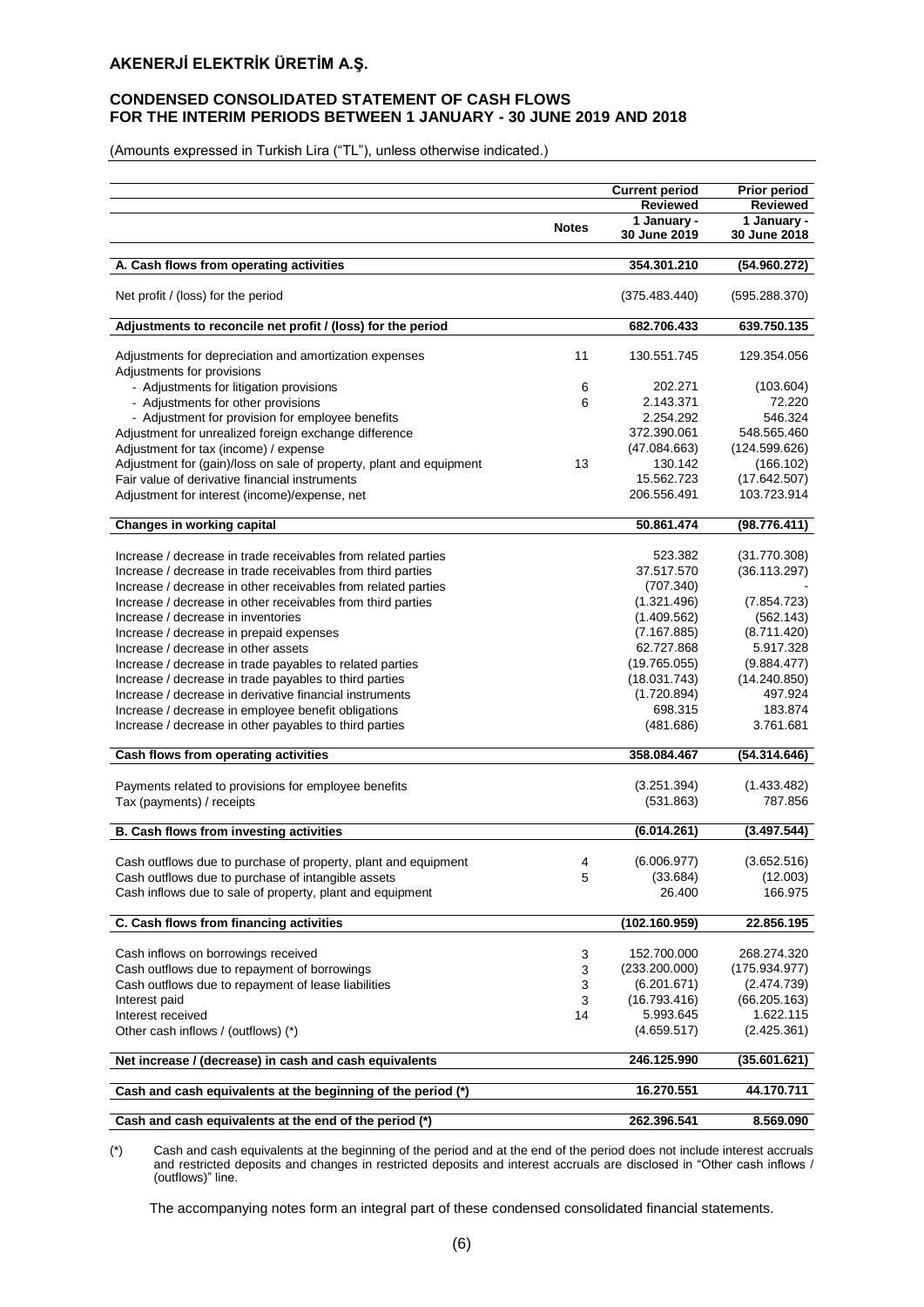#### **NOTES TO THE CONDENSED CONSOLIDATED FINANCIAL STATEMENTS FOR THE INTERIM PERIOD BETWEEN 1 JANUARY - 30 JUNE 2019**

(Amounts expressed in Turkish Lira ("TL"), unless otherwise indicated.)

## **NOTE 1 – GROUP'S ORGANISATION AND NATURE OF OPERATIONS**

The Company was established by Akkök Sanayi Yatırım ve Geliştirme A.Ş. in 1989 (Akkök Sanayi Yatırım ve Geliştirme A.Ş. is registered as Akkök Holding A.Ş. on 13 May 2014). Akenerji Elektrik Üretim A.Ş. ("the Company" or "Akenerji") is engaged in establishing, renting and operating facilities of electrical energy production plant, producing electricity and trading electricity to the customers. Since 14 May 2009, the Company has become a joint venture between Akkök Holding A.Ş. and CEZ a.s.

The Company is registered in Turkey and its registered address is as follows;

Miralay Şefik Bey Sokak No:15 Akhan Kat: 3-4 Gümüşsuyu / Istanbul - Turkey

The Company is registered to the Capital Markets Board ("CMB"), and its shares are publicly traded in Istanbul Stock Exchange ("ISE"). As of 30 June 2019, 52,83% of its shares are open for trading (31 December 2018: 52,83%).

As of 30 June 2019, the number of employees employed Akenerji and its subsidiaries (Akenerji and its subsidiaries will be referred as the "Group") is 230 (31 December 2018: 200).

These condensed consolidated financial statements for the interim period of 1 January – 30 June 2019 have been approved for issue by the Board of Directors at 8 August 2019.

The nature of business and registered addresses of the entities included in the consolidation ("Subsidiaries") are presented below.

| <b>Subsidiary</b>                                                                 | Nature of<br>business              | <b>Registered</b><br>address |
|-----------------------------------------------------------------------------------|------------------------------------|------------------------------|
| Akenerji Elektrik Enerjisi İthalat-İhracat                                        |                                    |                              |
| ve Toptan Ticaret A.Ş. ("Akenerji Toptan")                                        | <b>Electricity trading</b>         | Gümüşsuyu / İstanbul         |
| Ak-el Yalova Elektrik Üretim A.Ş.                                                 |                                    |                              |
| $("Ak-eI")$                                                                       | Electricity production and trading | Gümüşsuyu / İstanbul         |
| Ak-el Kemah Elektrik Üretim A.Ş.                                                  |                                    |                              |
| ("Akel Kemah")                                                                    | Electricity production and trading | Gümüşsuyu / İstanbul         |
| Akenerji Doğalgaz İthalat İhracat ve Toptan<br>Ticaret A.S. ("Akenerji Doğalgaz") | Natural gas trading                | Gümüşsuyu / İstanbul         |

## **NOTE 2 - BASIS OF PRESENTATION OF FINANCIAL STATEMENTS**

#### **2.1 Basis of Presentation**

#### **Principles of Preparation of Interim Condensed Consolidated Financial Statements**

The consolidated financial statements of the Group have been prepared in accordance with the Turkish Accounting Standards / Turkish Financial Reporting Standards, ("TAS/TFRS") issued by the Public Oversight Accounting and Auditing Standards Authority of Turkey ("POA") in line with the communiqué numbered II-14.1 "Communiqué on the Principles of Financial Reporting In Capital Markets" ("the Communiqué") announced by the Capital Markets Board of Turkey ("CMB") published on Official Gazette date 13 June 2013 and numbered 28676. TFRS are updated in harmony with the changes and updates in International Financial and Accounting Standards ("IFRS") by the communiqués announced by POA.

The interim condensed consolidated financial statements are presented in accordance with "Revised Examples of Financial Statements and User Guide" issued by POA on 7 June 2019.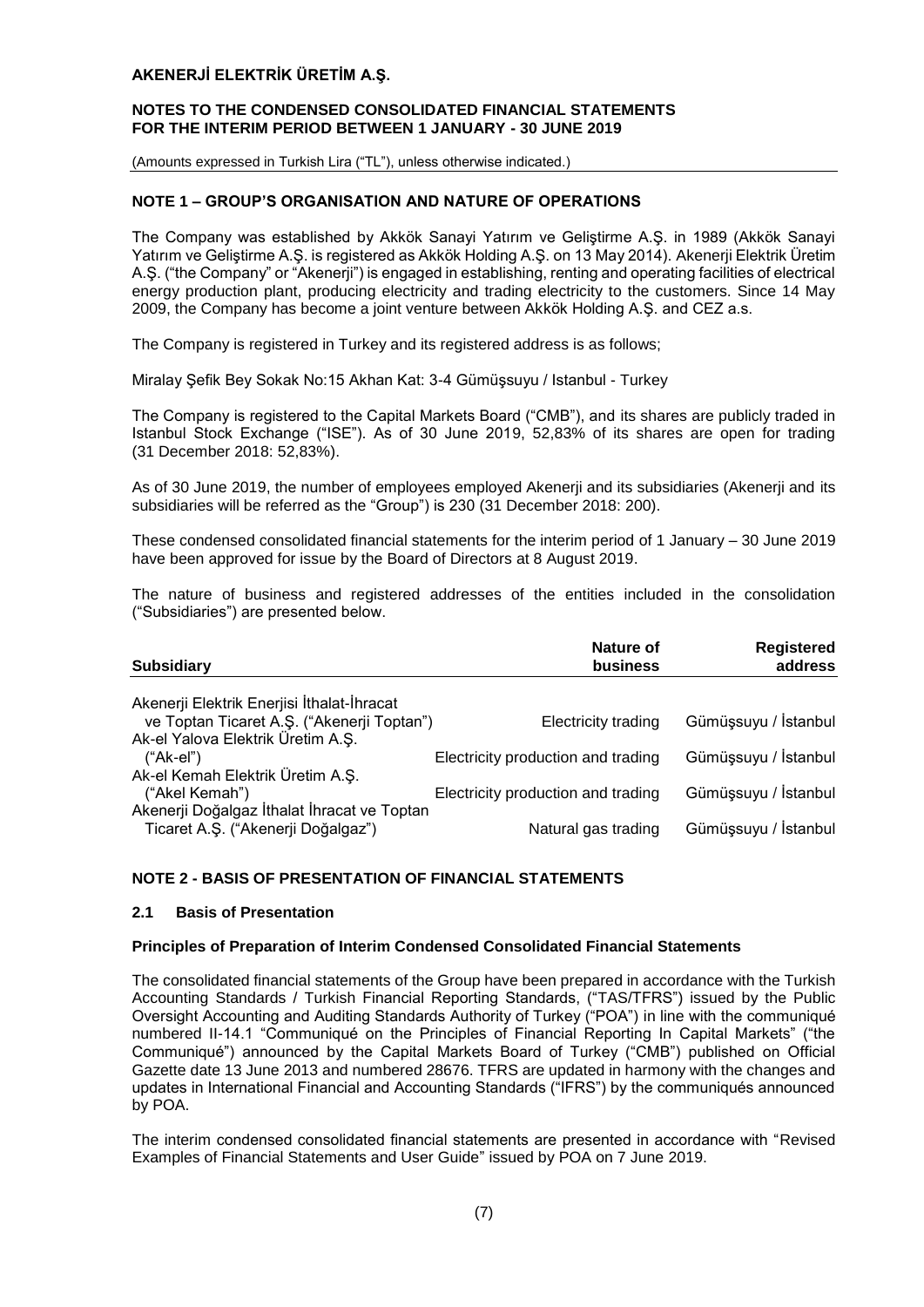#### **NOTES TO THE CONDENSED CONSOLIDATED FINANCIAL STATEMENTS FOR THE INTERIM PERIOD BETWEEN 1 JANUARY - 30 JUNE 2019**

(Amounts expressed in Turkish Lira ("TL"), unless otherwise indicated.)

## **NOTE 2 - BASIS OF PRESENTATION OF FINANCIAL STATEMENTS (Continued)**

For the period ended 30 June 2019, the Group prepared its interim condensed consolidated financial statements in accordance with the Turkish Accounting Standard 34 Interim Financial Reporting. In accordance with the TAS 34, entities are allowed to prepare a complete or condensed set of interim financial statements. In this respect, the Group has preferred to prepare condensed consolidated financial statements in the interim periods. Accordingly, these interim condensed consolidated financial statements does not include all required explanatory notes as should be provided and should be read in conjunction with the annual consolidated financial statements for the year ended 31 December 2018.

The Group and its subsidiaries registered in Turkey maintain their books of account and prepare their statutory financial statements in accordance with Turkish Commercial Code ("TCC"), tax legislations and Turkish Uniform Chart of Accounts issued by the Ministry of Finance. The interim condensed consolidated financial statements have been prepared with the historical cost principle and adjustments and reclassifications, required for the fair presentation of the consolidated financial statements in conformity with TAS/TFRS have been accounted for in the statutory financial statements.

With the decision taken on 17 March 2015, the CMB announced that, effective from 1 January 2015, the application of inflation accounting is no longer required for companies operating in Turkey. The Group has prepared its consolidated financial statements in accordance with this decision.

### **2.2 Basis of Consolidation**

- **a.** The interim condensed consolidated financial statements include the accounts of the parent company, Akenerji, and its Subsidiaries on the basis set out in sections (b) to (c) below. The financial statements of the companies included in the scope of consolidation have been prepared at the date of the consolidated financial statements and have been prepared in accordance with TAS by applying uniform accounting policies and presentation. The results of operations of Subsidiaries are included or excluded from their effective dates of acquisition or disposal respectively.
- **b.** Subsidiaries are companies in which Akenerji has the power to control the financial and operating policies for the benefit of itself, either through the power to exercise more than 50% of voting rights related to shares in the companies as a result of shares owned directly and/or indirectly by itself.

The table below sets out all Subsidiaries and demonstrates the proportion of ownership interest which is equal to the effective interest rate of the Group over the subsidiary as of 30 June 2019 and 31 December 2018:

|                     | Direct and indirect ownership interest by<br>the Company and its Subsidiaries (%) |                  |  |  |
|---------------------|-----------------------------------------------------------------------------------|------------------|--|--|
| <b>Subsidiaries</b> | 30 June 2019                                                                      | 31 December 2018 |  |  |
| Akenerji Toptan     | 100.00                                                                            | 100.00           |  |  |
| Ak-el               | 100.00                                                                            | 100,00           |  |  |
| Akel Kemah          | 100.00                                                                            | 100,00           |  |  |
| Akenerji Doğalgaz   | 100,00                                                                            | 100,00           |  |  |

Subsidiaries are consolidated from the date on which the control is transferred to the Group and are deconsolidated from the date that the control ceases. Where necessary, accounting policies for subsidiaries have been changed to ensure consistency with the policies adopted by the Group.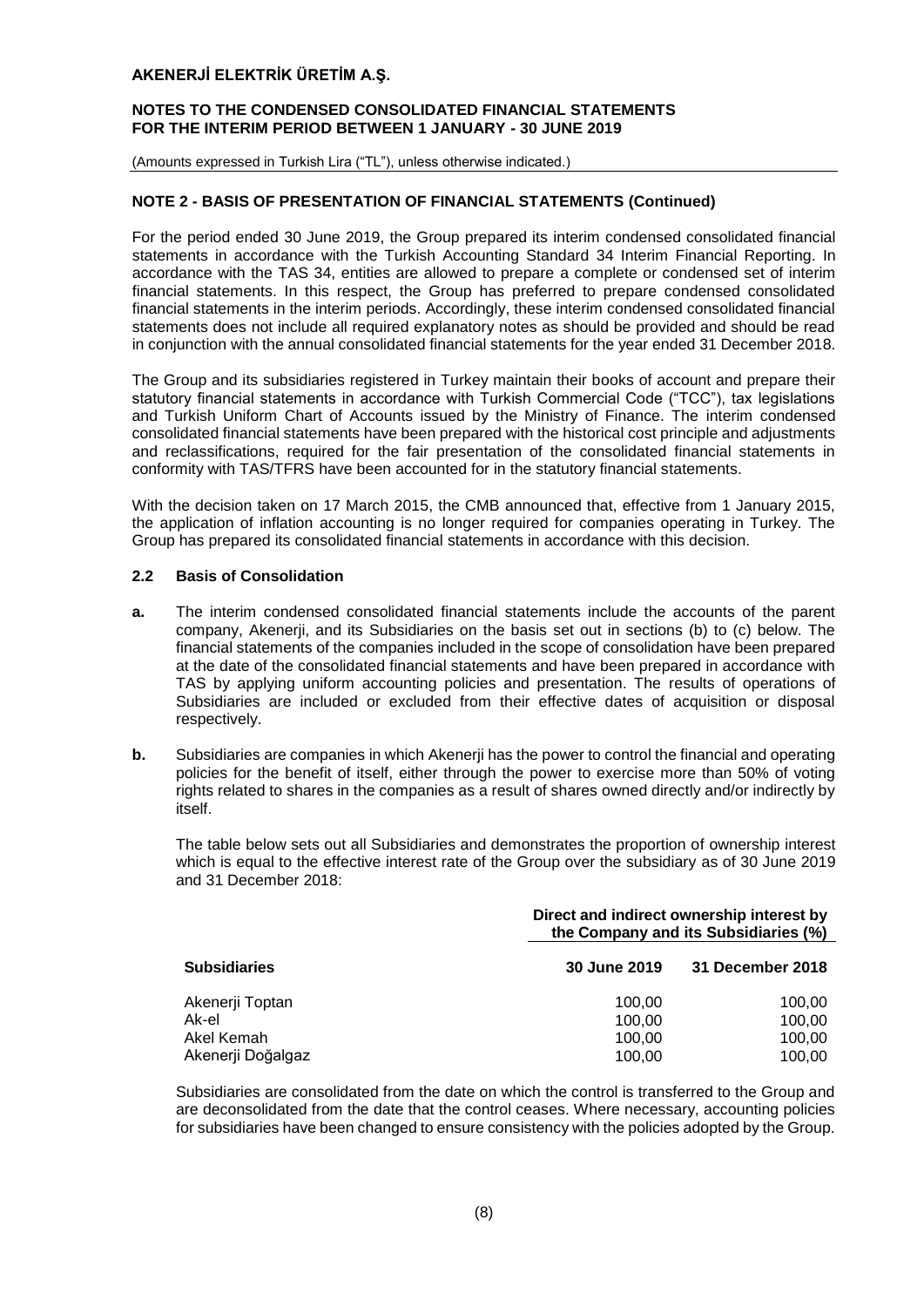#### **NOTES TO THE CONDENSED CONSOLIDATED FINANCIAL STATEMENTS FOR THE INTERIM PERIOD BETWEEN 1 JANUARY - 30 JUNE 2019**

(Amounts expressed in Turkish Lira ("TL"), unless otherwise indicated.)

## **NOTE 2 - BASIS OF PRESENTATION OF FINANCIAL STATEMENTS (Continued)**

Carrying values of the Subsidiaries' shares held by the Company are eliminated against the related equity of Subsidiaries. Intercompany transactions and balances between Akenerji and its Subsidiaries are eliminated on consolidation. Dividends arising from shares held by the Company in its Subsidiaries are eliminated from income for the period and equity, respectively.

**c.** The minority shareholders' share in the net assets and results of subsidiaries for the period are separately classified as non-controlling interest in the condensed consolidated balance sheets and statements of comprehensive income. There are no minority shares in subsidiaries of the Company.

#### **2.3 The New Standards, Amendments and Interpretations**

The accounting policies adopted in preparation of the interim condensed consolidated financial statements as at 30 June 2019 are consistent with those of the previous financial year, except for the adoption of new and amended TFRS and Turkey Financial Reporting Interpretations Committee ("TFRIC") interpretations effective as of 1 January 2019. The effects of these standards and interpretations on the Group's financial position and performance have been disclosed in the related paragraphs.

#### **i) The new standards, amendments and interpretations which are effective as at 1 January 2019 are as follows:**

- TFRS 16 Leases
- Amendments to TAS 28 Investments in Associates and Joint Ventures (Amendments)
- TFRIC 23 Uncertainty over Income Tax Treatments
- [Plan Amendment, Curtailment or Settlement](https://www.iasplus.com/en/news/2018/02/ias-19) (Amendments to TAS 19)
- Prepayment Features with Negative Compensation (Amendments to TFRS 9)
- Annual Improvements to TFRSs 2015 2017 Cycle

The standards, amendments and interpretations except for TFRS 16 – Leases, did not have a significant impact on the financial position or performance the Group and the impact of the transition to TFRS 16 – Leases is provided at Note 2.4.

## **ii) Standards, amendments and improvements issued but not yet effective and not early adopted:**

Standards, interpretations and amendments to existing standards that are issued but not yet effective up to the date of issuance of the interim condensed consolidated financial statements are as follows. The Group will make the necessary changes if not indicated otherwise, which will be affecting the consolidated financial statements and disclosures, when the new standards and interpretations become effective.

- TFRS 10 and TAS 28: Sale or Contribution of Assets between an Investor and its Associate or Joint Venture (Amendments)
- TFRS 17 The new Standard for insurance contracts
- Definition of a Business (Amendments to IFRS 3)
- Definition of Material (Amendments to IAS 1 and IAS 8)

The Group is in the process of assessing the impact of the standard on financial position or performance of the Group.

## **iii) The new standards, amendments and interpretations that are issued by the International Accounting Standards Board ("IASB") but not issued by Public Oversight Authority ("POA")**

There are no standards, interpretations and amendments to existing IFRS standards issued by the IASB and not yet adapted / issued by the POA.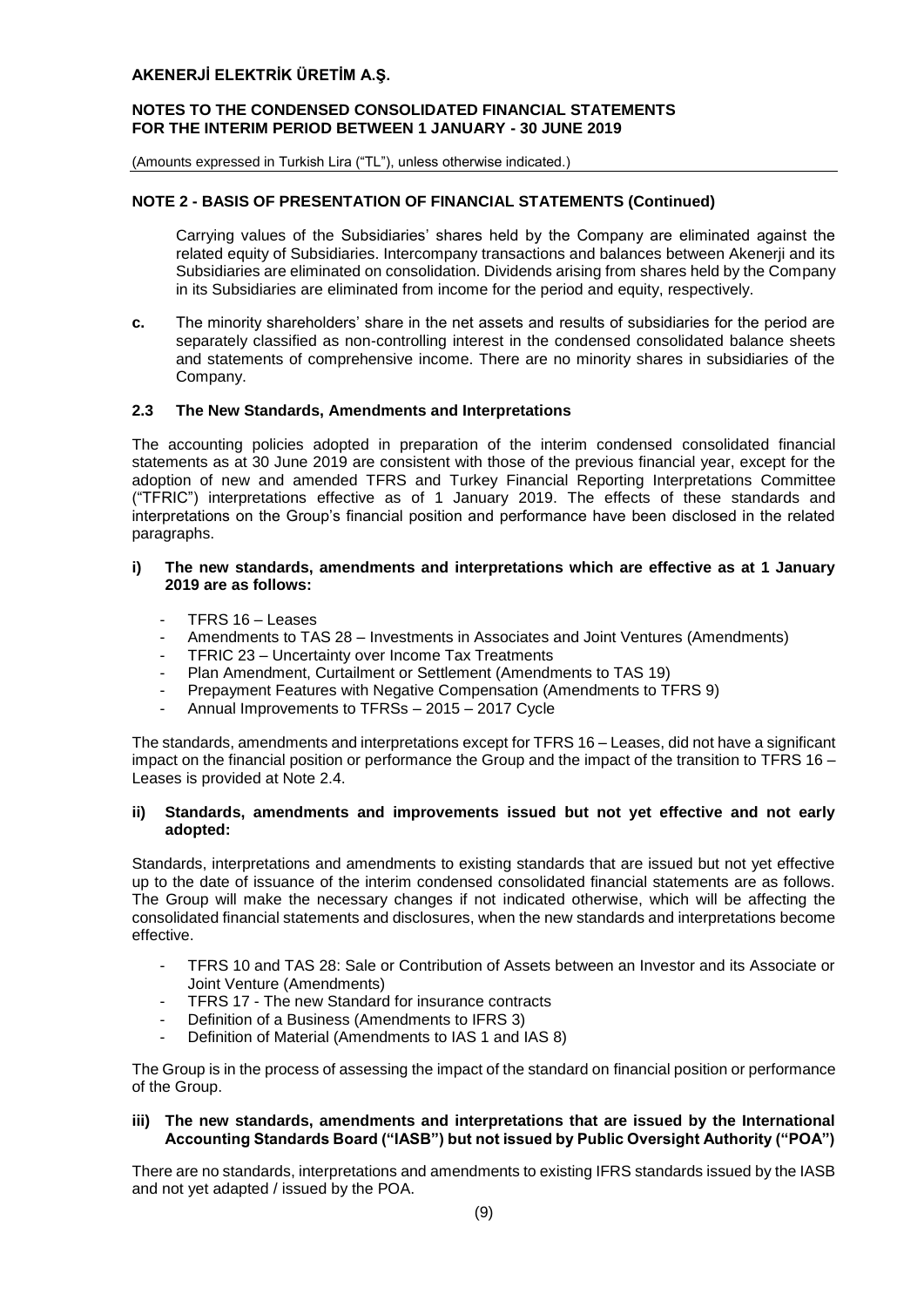#### **NOTES TO THE CONDENSED CONSOLIDATED FINANCIAL STATEMENTS FOR THE INTERIM PERIOD BETWEEN 1 JANUARY - 30 JUNE 2019**

(Amounts expressed in Turkish Lira ("TL"), unless otherwise indicated.)

## **NOTE 2 - BASIS OF PRESENTATION OF FINANCIAL STATEMENTS (Continued)**

#### **2.4 Restatement and errors in the accounting policies and estimates**

Any change in the accounting policies resulted from the first time adoption of a new standard is made either retrospectively or prospectively in accordance with the transition requirements. Changes without any transition requirement, material changes in accounting policies or material errors are corrected, retrospectively by restating the prior period consolidated financial statements. If changes in accounting estimates are related to only one period, they are recognised in the period when changes are applied; if changes in estimates are related to future periods, they are recognized both in the period where the change is applied and future periods prospectively.

The Group has adopted TFRS 16 "Leases" as at 1 January 2019 for the first time, in line with the transition provisions of the standard.

Impacts of the first time adoption of TFRS 16 on the interim condensed consolidated financial statements of the Group are as below:

#### **TFRS 16 "Leases"**

#### *The Group – as a lessee*

At inception of a contract, the Group assesses whether a contract is, or contains a lease. A contract is, or contains, a lease if the contract conveys the right to control the use of an identified asset for a period of time in exchange for consideration. To assess whether a contract conveys the right to control the use of an identified asset, The Group assess whether:

- a) The contract involved the use of an identified asset this may be specified explicitly or implicitly.
- b) The asset should be physically distinct or represent substantially all of the capacity of a physically distinct asset. If the supplier has a substantive substitution right, the asset is not identified.
- c) The Group has the right to obtain substantially all of the economic benefits from the use of an asset throughout the period of use; and
- d) The Group has the right to direct use of the asset. The Group concludes to have the right of use, when it is predetermined how and for what purpose the Group will use the asset. The Group has the right to direct use of asset if either:
	- i. the Group has the right to operate (or to have the right to direct others to operate) the asset over its useful life and the lessor does not have the rights to change the terms to operate or;
	- ii. the Group designed the asset (or the specific features) in a way that predetermines how and for what purpose it is used

At inception of a contract that contains a lease, the Group recognises a right of use asset and a lease liability in its financial statements.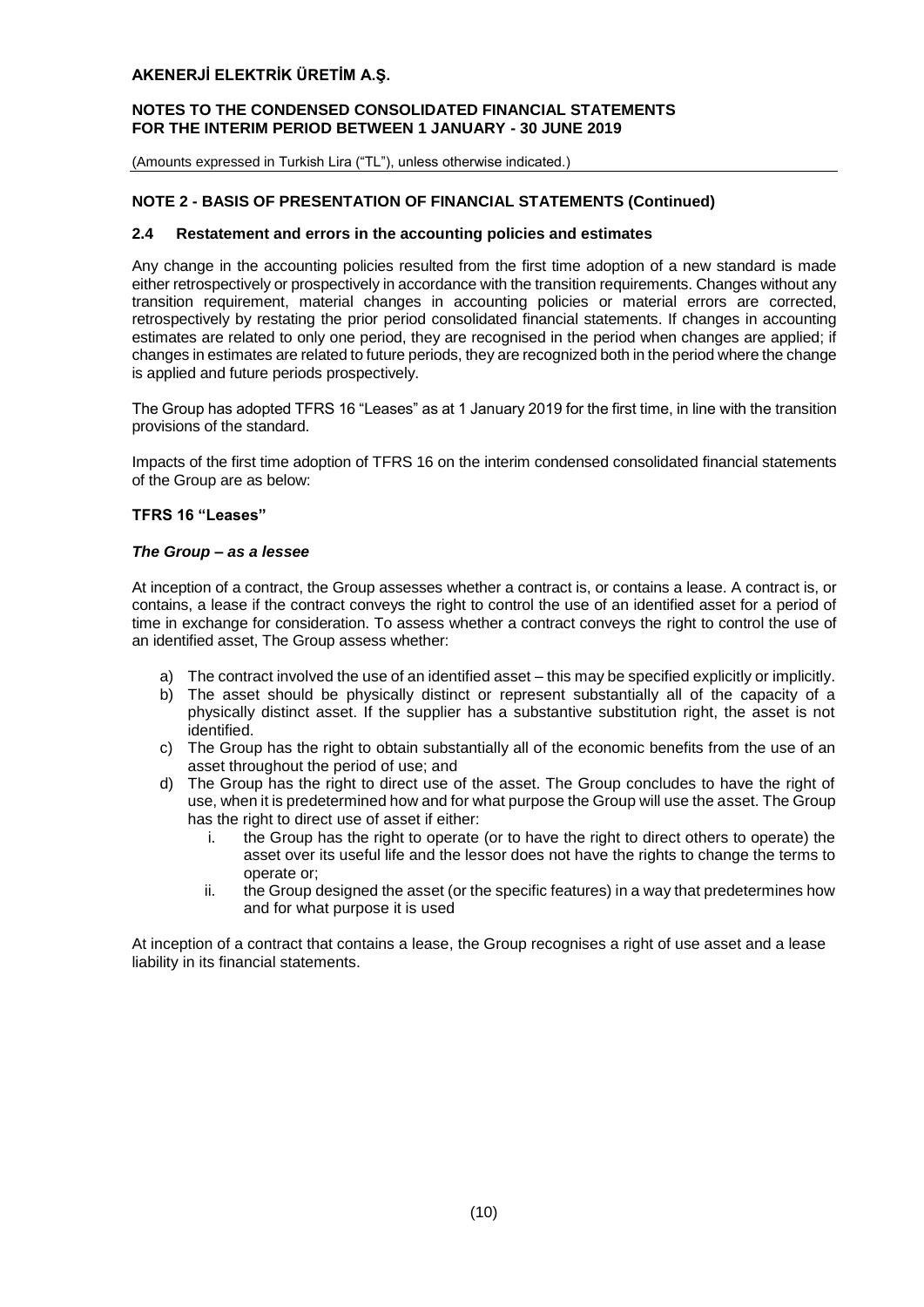#### **NOTES TO THE CONDENSED CONSOLIDATED FINANCIAL STATEMENTS FOR THE INTERIM PERIOD BETWEEN 1 JANUARY - 30 JUNE 2019**

(Amounts expressed in Turkish Lira ("TL"), unless otherwise indicated.)

## **NOTE 2 - BASIS OF PRESENTATION OF FINANCIAL STATEMENTS (Continued)**

*Right of use asset*

The right of use asset is initially recognized at cost comprising of:

- a) amount of the initial measurement of the lease liability;
- b) any lease payments made at or before the commencement date, less any lease incentives received;
- c) any initial direct costs incurred by the Group; and
- d) an estimate of costs to be incurred by the lessee for restoring the underlying asset to the condition required by the terms and conditions of the lease (unless those costs are incurred to produce inventories)

The Group re-measure the right of use asset:

- a) after netting-off depreciation and reducing impairment losses from right of use asset,
- b) adjusted for certain re-measurements of the lease liability recognized at the present value

The Group applies TAS 16 "Property, Plant and Equipment" to amortize the right of use asset and TAS 36 "Impairment of Assets" to asses for any impairment.

#### **Lease liability**

The lease liability is initially measured at the present value of the lease payments that are not paid at the commencement date. Lease liabilities are discounted to present value by using the interest rate implicit in the lease if readily determined or with the Group's incremental borrowing rate.

Lease payments included in the measurement of the lease liability comprise the following:

- a) fixed payments, including in-substance fixed payments;
- b) variable lease payments that depend on an index or a rate, initially measured using the index or rate as the commencement date,
- c) the exercise price under a purchase option that the Group is reasonably certain to exercise, lease payments in an optional renewable period if the Group is reasonably certain to exercise an extension option, and penalties for early termination of a lease unless the Group is reasonably certain to terminate early.

After initial recognition, the lease liability is measured:

- a) increasing the carrying amount to reflect interest on lease liability
- b) reducing the carrying amount to reflect the lease payments made and
- c) remeasuring the carrying amount to reflect any reassessment or lease modifications or to reflect revised in-substance fixed lease payments. The Group adjusts the right of use asset in accordance with the reassessment f the lease liability.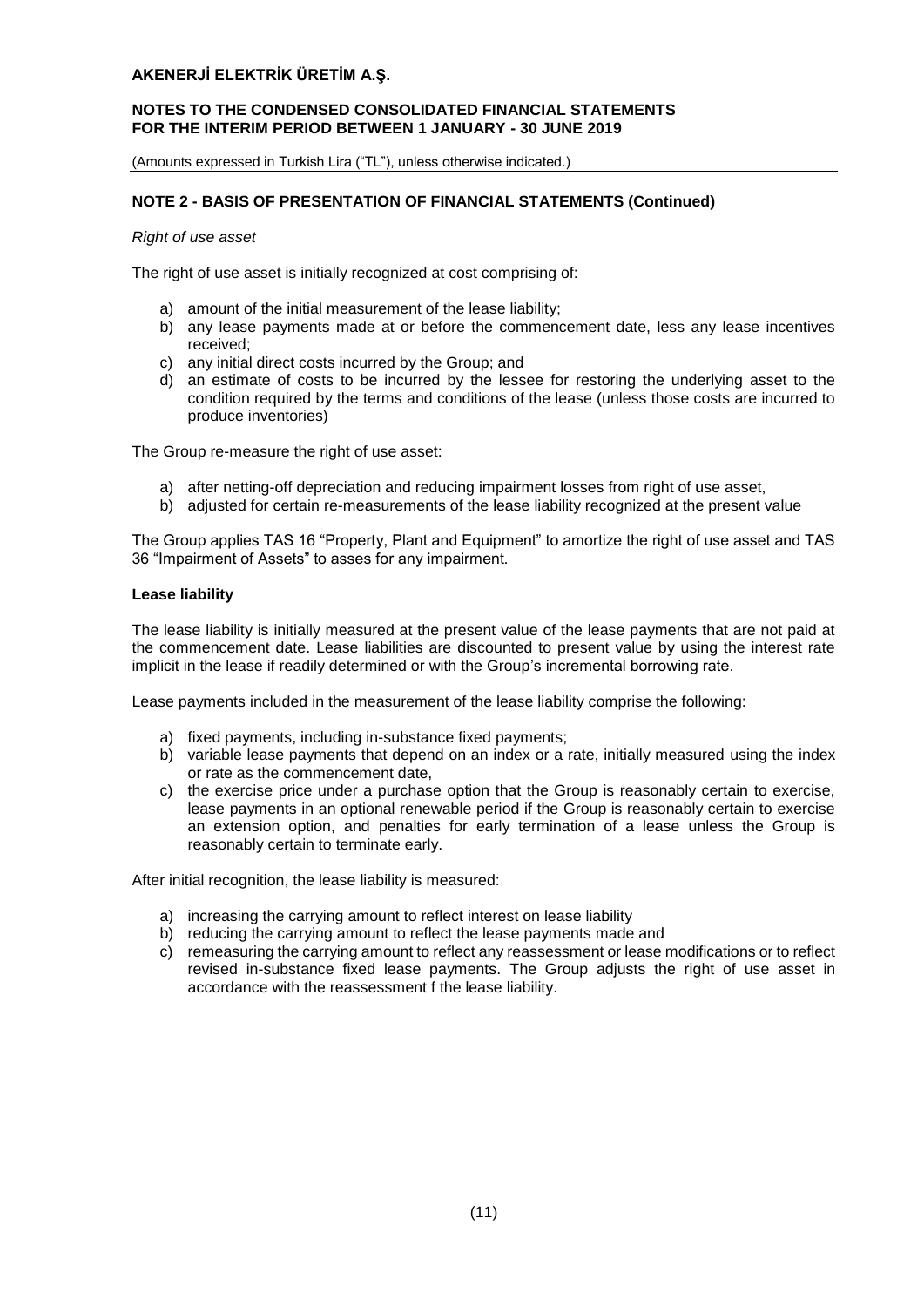#### **NOTES TO THE CONDENSED CONSOLIDATED FINANCIAL STATEMENTS FOR THE INTERIM PERIOD BETWEEN 1 JANUARY - 30 JUNE 2019**

(Amounts expressed in Turkish Lira ("TL"), unless otherwise indicated.)

## **NOTE 2 - BASIS OF PRESENTATION OF FINANCIAL STATEMENTS (Continued)**

#### **Extension and termination options**

In determining the lease liability, the Group considers the extension and termination options. The majority of extension and termination options held are exercisable both by the group and by the respective lessor. Extension options are included in the lease term if the lease is reasonably certain to be extended. The group remeasures the lease term, if a significant event or a significant change in circumstances occurs which affects the initial assessment.

#### **Exemptions and simplifications**

Short-term lease payments with a lease term below 12 months and payments for leases of low-value assets like IT equipments (mainly printers, laptops and mobile phones etc.) are not included in the measurement of the lease liabilities in the scope of exemptions provided in TFRS 16 "Leases". Lease payments of these contracts are continued to be recognised in profit or loss in the related period. The Group applied a single discount rate to a portfolio of leases which have similar characteristics (asset classes which have similar remaining rent periods in a similar economic environment).

#### *The Group – as a lessor*

The Group does not have significant operations as a lessor.

#### *First time adoption of TFRS 16 "Leases"*

The Group has applied TFRS 16 "Leases", which replaces TAS 17 "Leases", for the effective period beginning on 1 January 2019. The cumulative impact of applying TFRS 16 is accounted in the interim condensed consolidated financial statements retrospectively ("cumulative impact approach") at the start of the current accounting period. The simplified transition approach of the related standard does not require a restatement in the comparative periods or in the retained earnings.

With the transition to TFRS 16 "Leases", a "lease liability" is recognized in the interim condensed consolidated financial statements for the lease contracts which were previously measured under TAS 17 "Leases" as operational leases. At transition, lease liabilities are measured at the net present value of the remaining lease payments, discounted at the Group's incremental borrowing rate on the effective transition date. The Group measured right-of-use assets at an amount equal to the lease liability (adjusted by the amount of any prepaid or accrued lease payments) under TFRS 16 simplified transition approach.

The effects of transition to TFRS 16 are provided below:

|                                        | 1 January 2019          |
|----------------------------------------|-------------------------|
|                                        |                         |
| <b>Assets</b>                          | 22.384.883              |
| Right of use asset<br>Prepaid expenses | 23.049.127<br>(664.244) |
| <b>Liabilities</b>                     | 22.384.883              |
| Lease liability                        | 22.684.883              |
| Trade payables                         | (300.000)               |
|                                        |                         |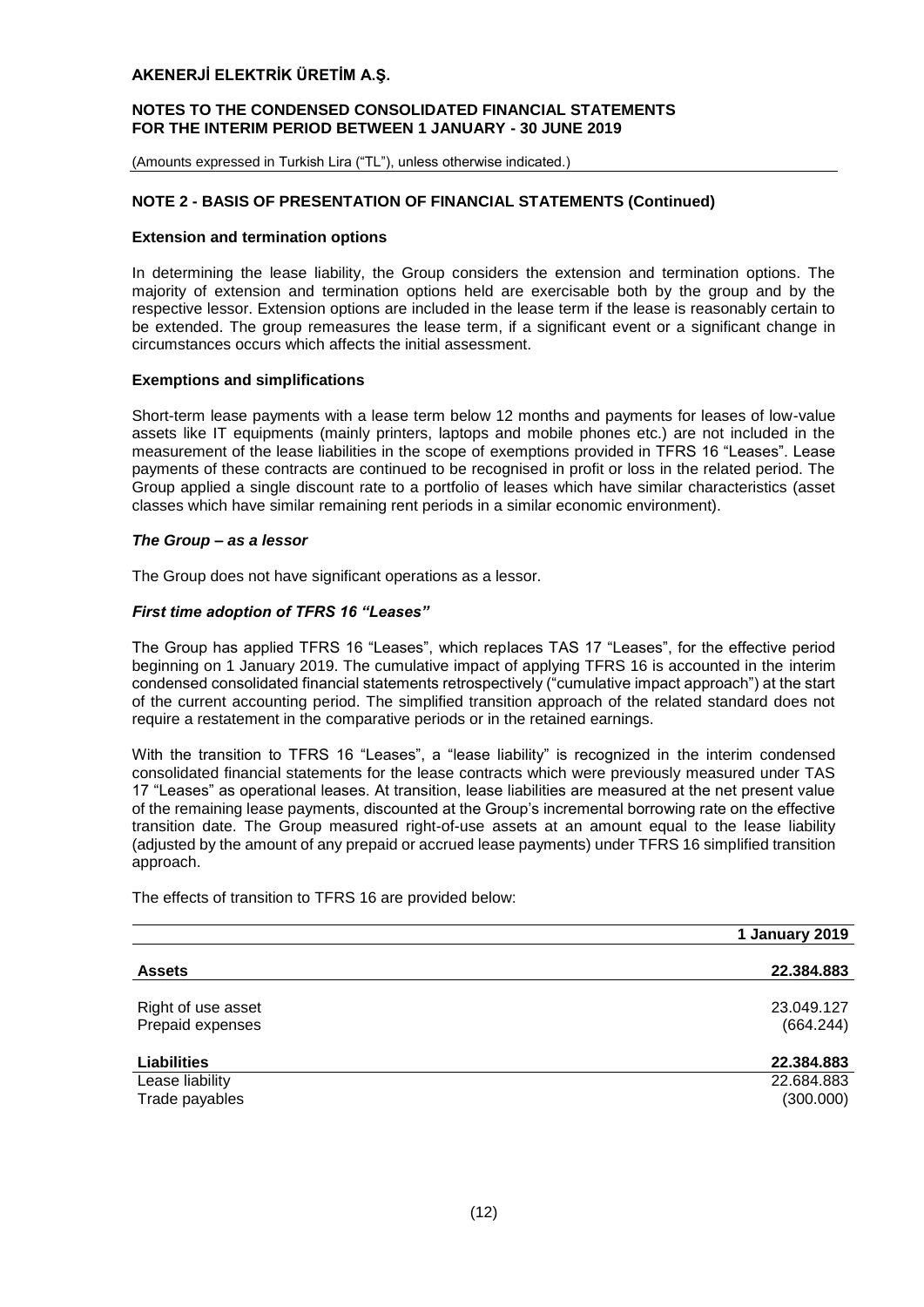#### **NOTES TO THE CONDENSED CONSOLIDATED FINANCIAL STATEMENTS FOR THE INTERIM PERIOD BETWEEN 1 JANUARY - 30 JUNE 2019**

(Amounts expressed in Turkish Lira ("TL"), unless otherwise indicated.)

## **NOTE 2 - BASIS OF PRESENTATION OF FINANCIAL STATEMENTS (Continued)**

The details of right of use assets provided in the interim condensed consolidated financial statements as of 1 January 2019 and 30 June 2019 and related depreciations by asset groups are provided below:

|                                 | 1 January 2019 | <b>Additions</b> | <b>Disposals</b> | 30 June 2019 |
|---------------------------------|----------------|------------------|------------------|--------------|
|                                 |                |                  |                  |              |
| Cost                            |                |                  |                  |              |
| Land                            | 19.541.243     |                  |                  | 19.541.243   |
| <b>Building</b>                 | 2.470.082      |                  |                  | 2.470.082    |
| Motor vehicles                  | 1.037.802      | 532.915          |                  | 1.570.717    |
|                                 | 23.049.127     | 532.915          |                  | 23.582.042   |
|                                 |                |                  |                  |              |
| <b>Accumulated depreciation</b> |                |                  |                  |              |
| Land                            |                | 266.676          |                  | 266.676      |
| <b>Buildings</b>                |                | 473.680          |                  | 473.680      |
| Motor vehicles                  |                | 270.622          |                  | 270.622      |
|                                 |                | 1.010.978        |                  | 1.010.978    |
|                                 |                |                  |                  |              |
| Net book value                  | 23.049.127     |                  |                  | 22.571.064   |

Current period depreciation expense of amounting to TL 266.674 TL has been included in cost of sales and TL 744.304 has been included in general administrative expenses.

The weighted average of the Group's incremental borrowing rates for all currencies applied as at 1 January 2019 are provided in Note 3.

#### **2.5 Comparatives and restatement of prior year financial statements**

The consolidated financial statements of the Group include comparative financial information to enable the determination of the trends in the financial position and performance. Comparative figures are reclassified, where necessary, to conform to changes in presentation in the current period consolidated financial statements and the significant changes are explained.

The Group evaluated the effect of elimination adjustment of the borrowing costs capitalized on property plant and equipment at stand-alone financial statements and identified that, these elimination adjustments booked at consolidated level should be recorded on the stand-alone financial statements those are included consolidation in order to have land, land improvements, buildings, machinery and equipment belonging to the power plants, which are accounted at fair value, are correctly presented with their respective fair values. The restatement resulted with an impact of increase in depreciation and amortisation expenses provided in cost sales for an amount of TL 4.321.049 and deferred tax expense for and amount of TL 864.210 provided in the accompanying consolidated statement of profit or loss as at 30 June 2018.

As a result of the assessments made by the Group, income on risk sharing contracts previously reported net of losses on risk sharing contracts in other operating expenses amounting to TL 3.975.593 provided in the consolidated statement of profit or loss as of 30 June 2018 has been reclassified to other operating income in the accompanying consolidated statement of profit or loss as of 30 June 2018.

As a result of the assessments made by the Group, gain on futures and options market transactions previously reported net of gain on futures and options market transactions provided in other operating expenses amounting to TL 59.453 provided in the consolidated statement of profit or loss as of 30 June 2018 has been reclassified to other operating income in the accompanying consolidated statement of profit or loss as of 30 June 2018.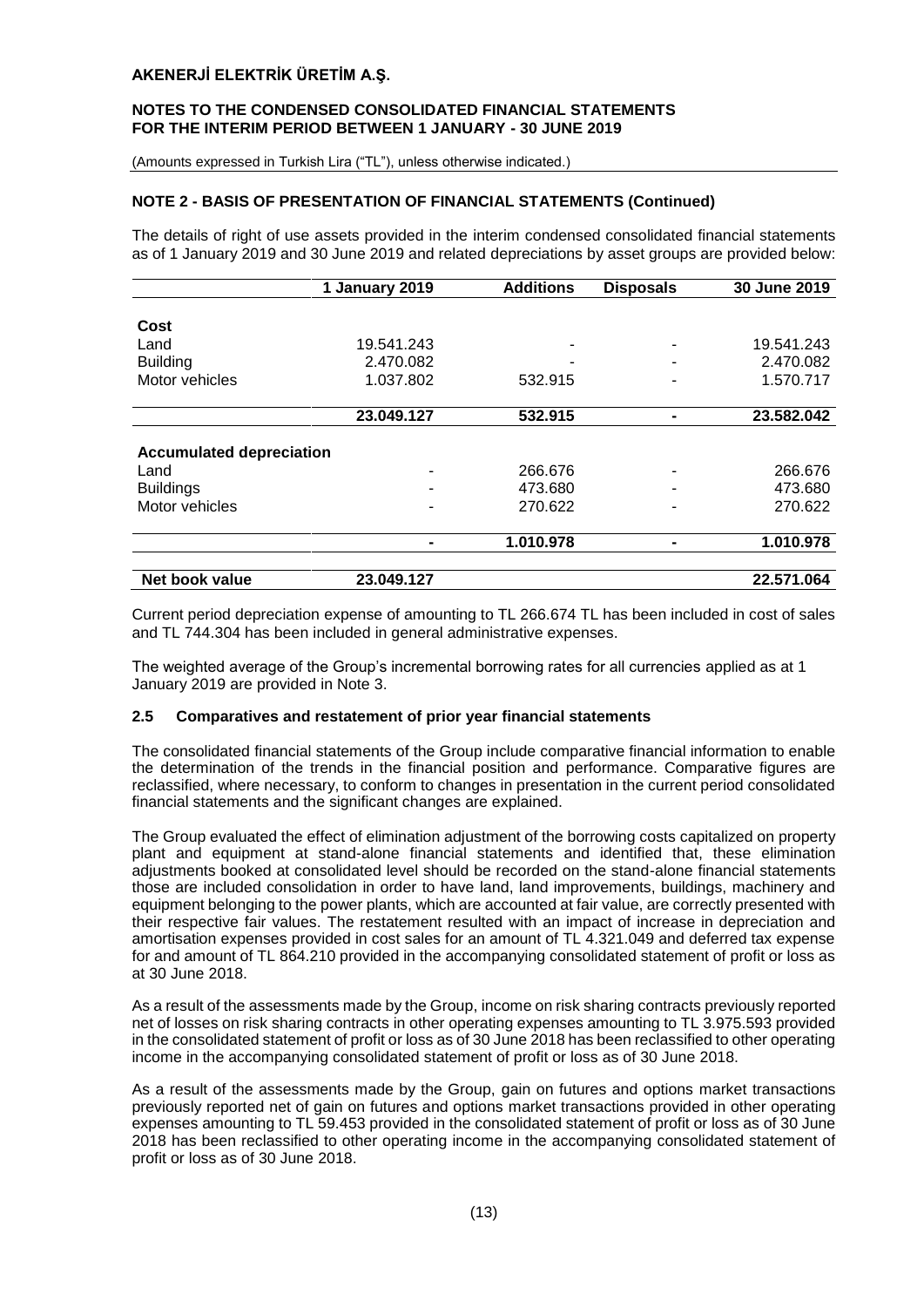#### **NOTES TO THE CONDENSED CONSOLIDATED FINANCIAL STATEMENTS FOR THE INTERIM PERIOD BETWEEN 1 JANUARY - 30 JUNE 2019**

(Amounts expressed in Turkish Lira ("TL"), unless otherwise indicated.)

## **NOTE 2 - BASIS OF PRESENTATION OF FINANCIAL STATEMENTS (Continued)**

As a result of the assessments made by the Group, income on energy services previously reported net of expenses on energy services provided in other operating expenses amounting to TL 359.200 provided in the consolidated statement of profit or loss as of 30 June 2018 has been reclassified to other operating income in the accompanying consolidated statement of profit or loss as of 30 June 2018.

As a result of the assessments made by the Group, gain on derivative financial instruments previously reported net of losses on derivative financial instruments provided in financial expenses amounting to TL 2.977.034 provided in the consolidated statement of profit or loss as of 30 June 2018 has been reclassified to financial income in the accompanying consolidated statement of profit or loss as of 30 June 2018.

## **2.6 Critical accounting estimates and judgments**

The preparation of consolidated financial statements required estimates and assumptions to be made regarding the amounts for the assets and liabilities at the balance sheet date, and explanations for the contingent assets and liabilities as well as the amounts of income and expenses realized in the reporting period. Although, the estimates and assumptions are based on the best of knowledge of events and transactions of the Group management, those may not be equal to the related actual results. The estimates and assumptions that may cause a material adjustment to the carrying amounts of assets and liabilities are addressed below:

#### *Deferred tax assets for the carry forward tax losses*

Deferred tax assets are accounted for only where it is likely that related temporary differences and accumulated losses will be recovered through expected future profits or will be offsetted from the deferred tax liabilities incurred on the temporary differences will be recovered at the same date.

As a result of the studies performed, the Group recognized deferred tax assets on carry forward tax losses amounting to TL 17.712.610 (31 December 2018: TL 3.501.950) as of 30 June 2019. The related deferred tax asset is calculated based on the net income projections of the Group and deferred tax liabilities will be recovered for the foreseeable future. If the net income projections which are explained in are not realized or temporary differences of deferred tax assets and liabilities are recovered in a different period, related deferred tax assets for the carry forward tax losses will be accounted as an expense in the consolidated statements of profit or loss. For the remaining carry forward tax losses amounting to TL 649.316.570 (31 December 2018: TL 649.299.029), the Group did not recognize deferred tax assets since the Group believes those will not be utilized in the foreseeable future.

#### *Fair value of derivative financial instruments*

Fair value of derivative financial instruments are determined using the appropriate valuation techniques. At each balance sheet date, the Group estimates the future changes on derivative financial instruments based on market data.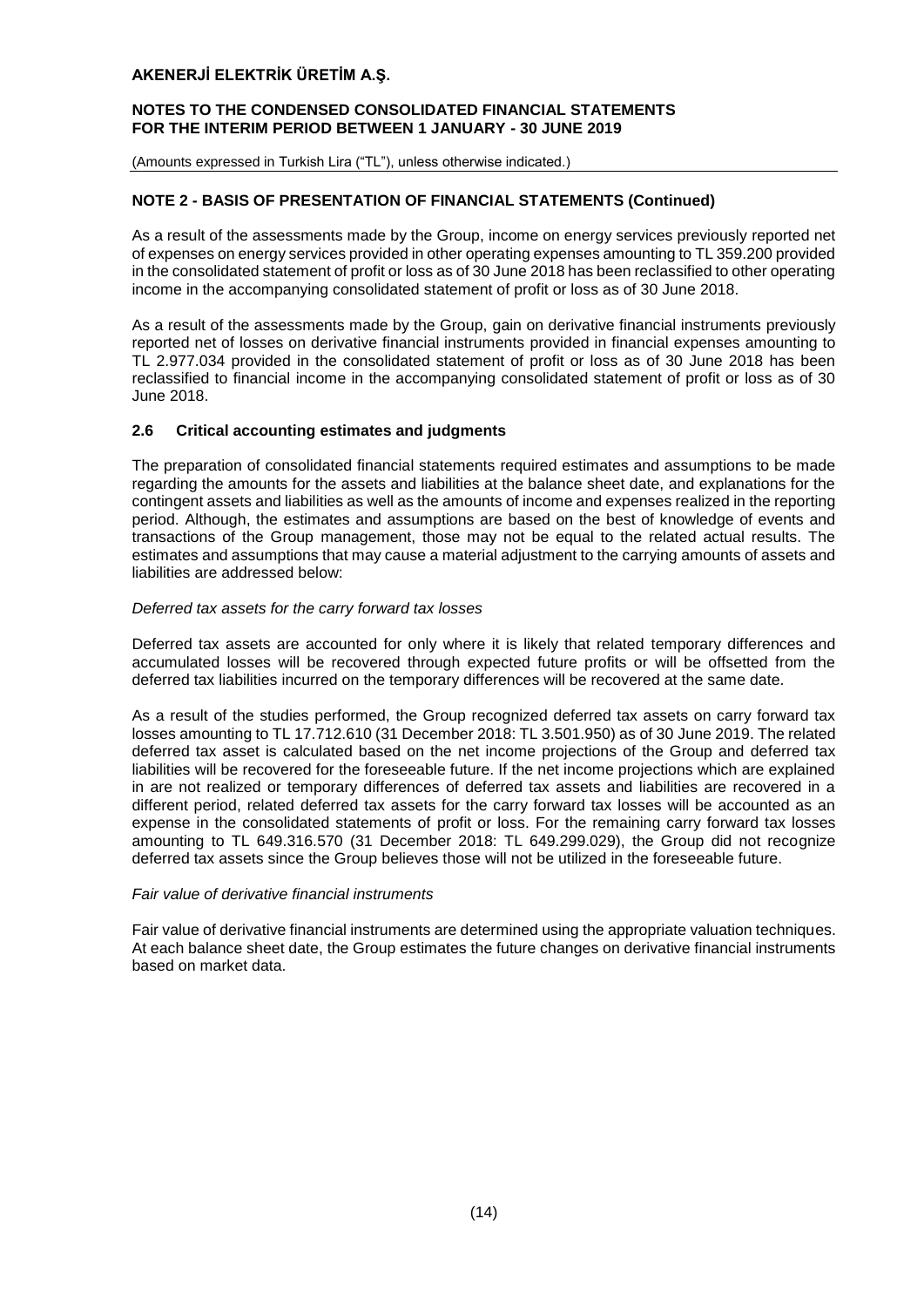#### **NOTES TO THE CONDENSED CONSOLIDATED FINANCIAL STATEMENTS FOR THE INTERIM PERIOD BETWEEN 1 JANUARY - 30 JUNE 2019**

(Amounts expressed in Turkish Lira ("TL"), unless otherwise indicated.)

## **NOTE 2 - BASIS OF PRESENTATION OF FINANCIAL STATEMENTS (Continued)**

#### *Explanations for revaluation method and fair value measurement*

The Group has chosen the revaluation method as an accounting policy among application methods mentioned under TAS 16 for lands, land improvements, buildings, machinery and equipment belonging its power plants (Uluabat hydroelectric power plant (HEPP), Ayyıldız wind power plant (WEPP), Burç HEPP, Feke I HEPP, Feke II HEPP, Bulam HEPP, Gökkaya HEPP, Himmetli HEPP and Erzin natural gas combined cycle power plant commencing from 30 September 2015. The Group has applied revaluation method initially at 31 December 2015 and then 31 December 2017. The critical accounting estimates and judgments related to revaluation have been disclosed in financial statements of 30 September 2015 and 31 December 2017. As of 31 December 2018, the Group performed an impairment analysis on the revalued amounts of the property, plant and equipment and did not identify any impairment. As of 30 June 2019, the Group does not expect any significant change in impairment analysis studies which were previously performed.

The related revaluation and impairment studies are carried out by using "income approach - discounted cash flow analysis". Long-term electricity market prices are the most significant factor of the income approach, for this reason, the Group received services for the determination of market prices from an independent consultant and technology firm specialized on the services provided to the energy companies. While determining the long term electricity prices, the most significant inputs in the model are; demand forecast of following years, new power plants stepped in, deactivation of existed power plants, renewable energy capacity and capacity development, prices of natural gas and coal, development of exportation and importation and development of efficiency of thermic power plants. The increase in the forward prices of electricity used in the model will lead to an increase in production at Erzin natural gas combined cycle power plant and increase in the fair value. In addition, the production estimated in the calculation of fair values of HEPPs are based on production used in the feasibility works and past 50 years of hydrology history. The related production amounts are approximately 10–12% higher than then production realized since the plants became operational.

## **2.7 Going concern**

The Group prepares its consolidated financial statements on a going concern basis in a foreseeable future.

The Group continuously monitors the financial and operational risks (changes in natural gas prices and supply conditions and their impact on the electricity market, changes in foreign exchange rates and etc.) through its risk inventory and takes necessary actions to reduce the possible effects of risks.

With the effect of revenue generated in USD indexed sales as part of the Renewable Energy Resources Support Mechanism ("YEKDEM"), increase in power generation of renewable energy resources power plants with the impact of environmental factors and high operational availability and revenue on ancillary services (Primary Frequency Control and Secondary Frequency Control services), the consolidated operating profit of the Group significantly increased for the interim period ended 30 June 2019.

The cost of natural gas constitutes a significant portion of the cost of production of the Group and historically constituted a high cost input due to operations of Erzin combined natural gas cycle power plant. The Group benefits and maintains its cost advantage by purchase of natural gas with lower prices compared to BOTAŞ's tariff by from private sector following the permission of BOTAŞ for the spot nature gas purchases from private sector since 1 February 2018. In addition, the Group management is in the opinion that, the impact of the increase in natural gas prices on the total consolidated cost of production will be limited through the Group's differentiation strategy of balanced, flexible and efficient portfolio by having different type of power plants and taking advantage of YEKDEM mechanism.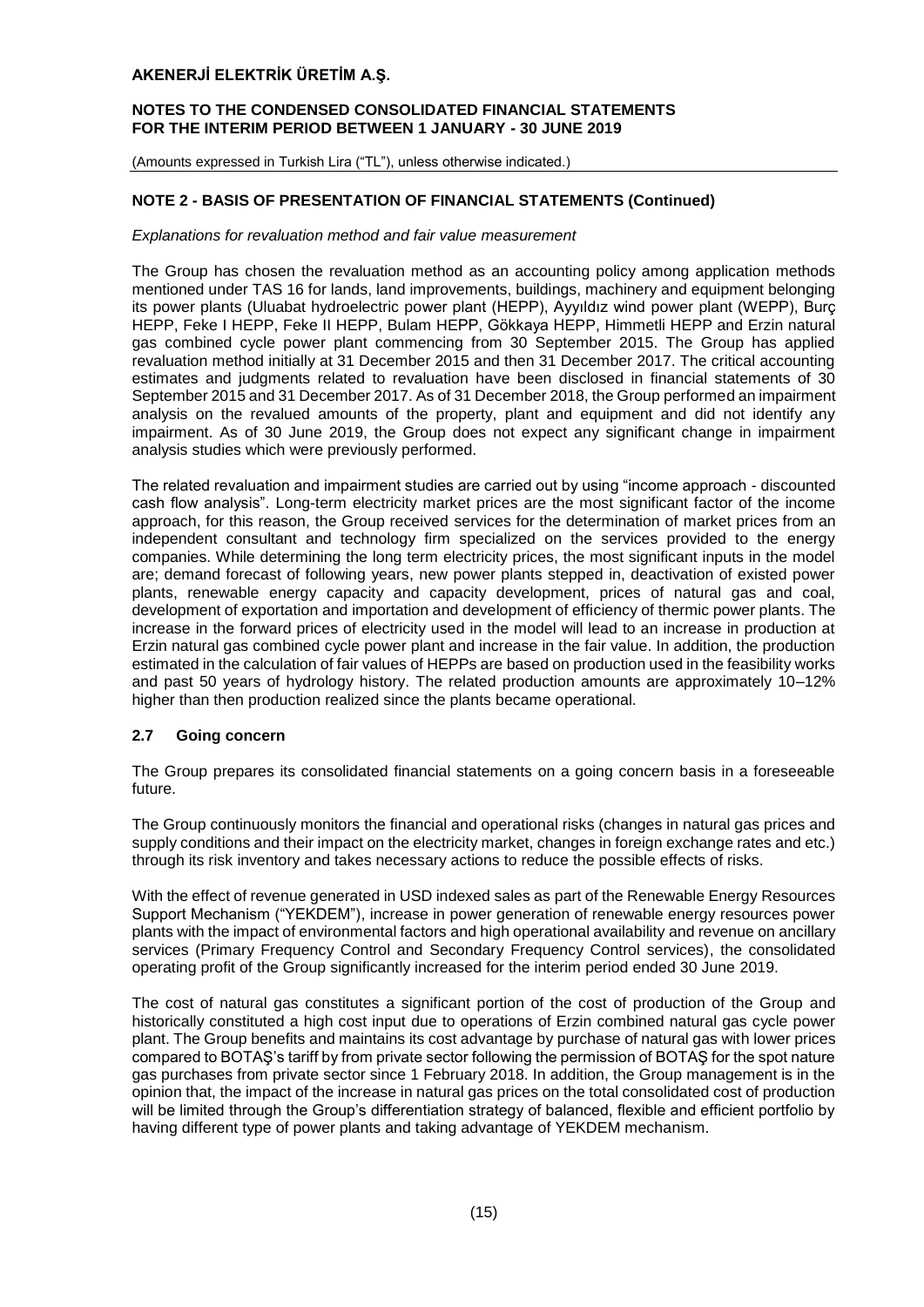#### **NOTES TO THE CONDENSED CONSOLIDATED FINANCIAL STATEMENTS FOR THE INTERIM PERIOD BETWEEN 1 JANUARY - 30 JUNE 2019**

(Amounts expressed in Turkish Lira ("TL"), unless otherwise indicated.)

## **NOTE 2 - BASIS OF PRESENTATION OF FINANCIAL STATEMENTS (Continued)**

Erzin combined natural gas cycle power plant has the significant advantage on competition compared to similar plants under favor of its largest amount of reserves in Turkey in its daily operations where the maximum amount of benefit derived from the ancillary services. Additionally, "Revenue on Capacity Mechanism", which was introduced in 2018 to support primary level electricity generation sources, contributes positively to the financial position of the Group.

The Group management anticipates that, when cost-based pricing becomes the basis, low-efficient power plants come out of the system and the purchase guarantees for the Build-Operate plants terminates, electricity prices will be set at a more rational basis and level of predictability will increase and the Group management believes that, the potential adverse effects of increase on natural gas prices on the consolidated financial statements increase will be eliminated through the increases on electricity prices on spot and futures electricity markets. The Group management is in the opinion that, Erzin combined natural gas cycle power plant has an advantageous position in terms of efficiency, operation and location, has high financial potential in mid and long term.

With the refinancing loan agreement signed between the Group and Yapı ve Kredi Bankası A.Ş. on 30 September 2015, the maturity of short-term liabilities of the Group extended to long-term by having a 12 years termed payment period with a one year nonrefundable period and the exposure to foreign exchange rate risk is reduced by utilizing some portion of the refinanced loan in TL. The Group started negotiations with Yapı ve Kredi Bankası A.Ş. to extend the maturity of the borrowings to long-term with a comprehensive manner where the Group signed an Amendment Agreement with Yapı ve Kredi Bankası A.Ş. on 28 March 2019 and deferred payment of short-term portion of the related borrowings to October 2019 and maintained a positive impact on short-term cash flows. Total current liabilities of the Group surpassed its total current assets by TL 1.392.152.858 TL (31 December 2018: TL 1.142.512.401) as of 30 June 2019 which is mainly stemmed from bank loans. Although as per TAS 1 this indicates the existence of an uncertainty which may cast significant doubt about the Company's ability to continue as a going concern, the Group is in the opinion that with the effect of the actions taken and the constructive negations on-going with Yapı ve Kredi Bankası A.Ş., it is appropriate to prepare consolidated financial statements on a going concern basis in foreseeable future. The negotiations with Yapı ve Kredi Bankası A.Ş. are ongoing to extending the remaining balance of borrowings to a longerterm with a comprehensive manner.

The Group recognised a net loss for the interim period 1 January – 30 June 2019 amounting to TL 375.483.440 TL (1 January – 30 June 2018: TL 595.288.370). Retained earnings/(losses) of the Group as of 30 June 2019 is TL 2.884.667.439 TL (31 December 2018: TL 1.408.141.204). With the Communique of Ministry of Commerce issued on the official gazette dated 15 September 2018 regarding the regulation on loss of capital and excess of liabilities over assets in relation to Article 376 of Turkish Commercial Code numbered 6102, it has been decided that, unrealized foreign exchange losses incurred from the foreign exchange based financial liabilities which are not yet fulfilled can be excluded on the calculation of loss of capital and excess of liabilities over assets. In relation to this regulation, it is calculated that, unrealized foreign exchange losses recognised under retained earnings/(losses) amounting to TL 1.650.633.682 and recognised under consolidated statement of profit or loss amounting to TL 357.208.964, in total amounting to TL 2.007.842.646 will be excluded on the calculation of loss of capital and excess of liabilities over assets by adding back to the total equity. Accordingly, there is no either issue of loss of capital or excess of liabilities over assets for the Group. The Group, as aware of all of its short term and long term liabilities, has been taking the necessary actions maintain its operations in a healthy financial structure within the framework of proactive approach.

## **2.8 Seasonality of Group's operations**

The results of Group's operations are not significant effected by season.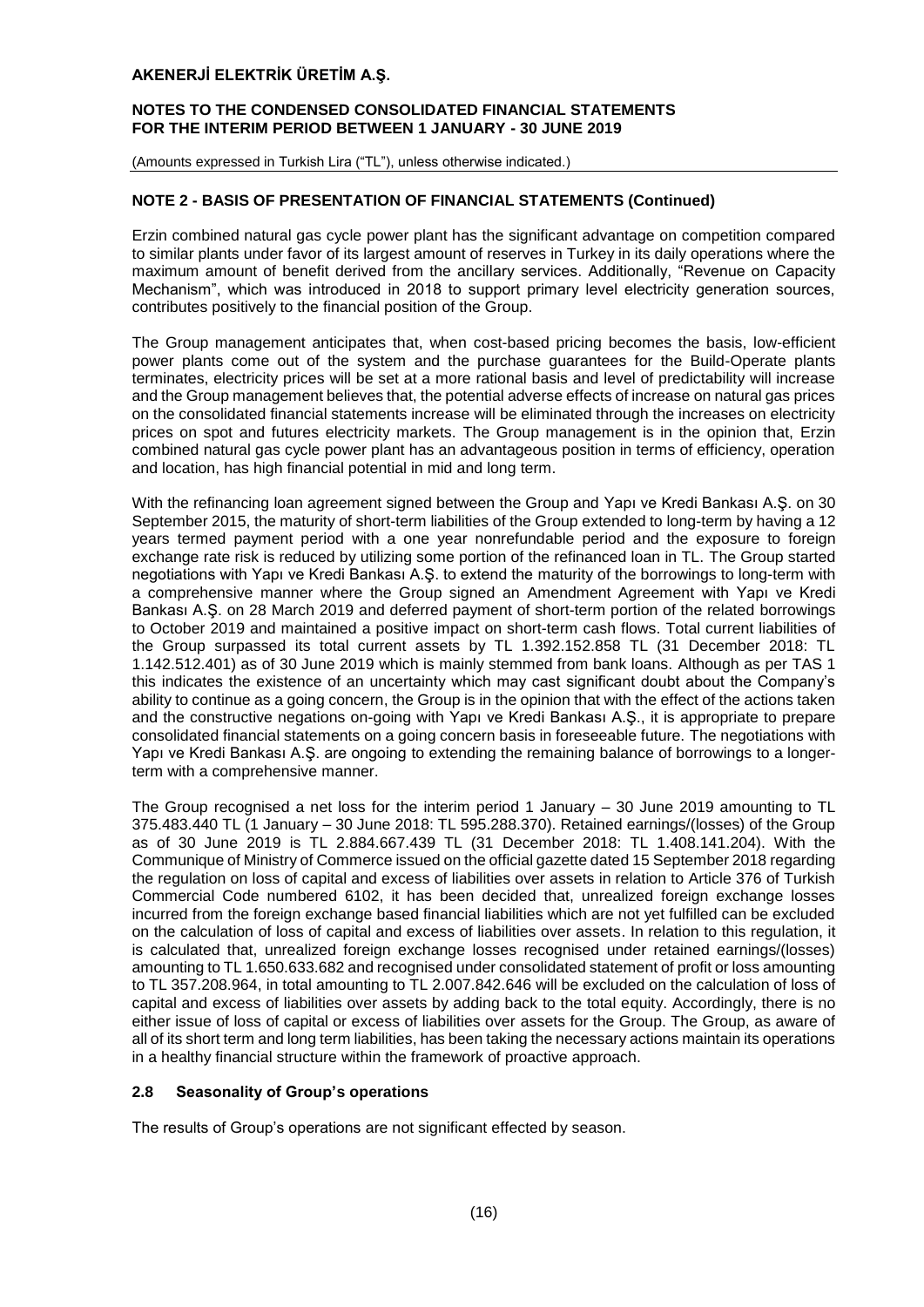#### **NOTES TO THE CONDENSED CONSOLIDATED FINANCIAL STATEMENTS FOR THE INTERIM PERIOD BETWEEN 1 JANUARY - 30 JUNE 2019**

(Amounts expressed in Turkish Lira ("TL"), unless otherwise indicated.)

## **NOTE 3 - BORROWINGS**

.

The details of borrowings of the Group as of 30 June 2019 and 31 December 2018 is as follows:

|                                                  | 30 June 2019  | 31 December 2018 |
|--------------------------------------------------|---------------|------------------|
| Short term borrowings                            |               |                  |
| -Bank loans                                      | 161.189.063   | 236.637.968      |
| <b>Total short term borrowings</b>               | 161.189.063   | 236.637.968      |
| Short-term portion of long term borrowings       |               |                  |
| -Bank loans (*)                                  | 1.356.186.398 | 873.780.809      |
| -Financial lease payables (**)                   | 7.349.016     | 6.711.449        |
| -Operational lease liabilities                   | 1.553.886     |                  |
| Total short-term portion of long term borrowings | 1.365.089.300 | 880.492.258      |
| Long term borrowings                             |               |                  |
| -Bank loans (*)                                  | 3.391.548.263 | 3.333.605.645    |
| -Financial lease payables (**)                   | 63.291.471    | 61.151.542       |
| -Operational lease liabilities                   | 20.090.793    |                  |
| <b>Total long term borrowings</b>                | 3.474.930.527 | 3.394.757.187    |
| Total short term and long term borrowings        | 5.001.208.890 | 4.511.887.413    |

- (\*) The loan obtained pursuant to the loan agreement ("Loan Agreement") signed with Yapı ve Kredi Bankası A.Ş. on 30 September 2015, amounts to TL 4.810.577.484 (TL 500.402.223 and USD 748.931.428). Commissions amounting to TL 62.842.823, including the new loan arrangement commission of TL 22.679.636 arrangement commission for paid-off loans amounting to TL 16.170.288, early payment commission amounting to TL 23.116.479 and "Amendment Agreement" signed with Yapı ve Kredi Bankası A.Ş. on 28 March 2019, amounting to TL 876.420 extension commision for rearranging the loan repayment schedule were paid and deducted from the total loan amount. Such commissions are amortized during the term of the loans. As the loan agreement signed on 30 September 2015 is the modification of the loan agreement signed with the bank consortium consisting of T. Garanti Bankası A.Ş., Yapı ve Kredi Bankası A.Ş. and T. Vakıflar Bankası T.A.O. on 11 October 2011, commissions paid for the loans used pursuant to this agreement is also deducted from the loan amount as of 30 June 2019.
- (\*\*) Financial leasing is related to machinery and equipment with a leasing period of 12 years. The ownership of the machinery and equipments will transfer to the Group at the end of the 12 year leasing term. The Group's financial lease liabilities are secured by the lessor's ownership interest on the leased asset.

As of 30 June 2019, the accrued interest expense on short-term and long-term bank borrowings is TL 447.345.807 (31 December 2018: TL 243.174.001).

Letters of guarantee given, pledges and mortgages related to borrowings are disclosed in Note 6.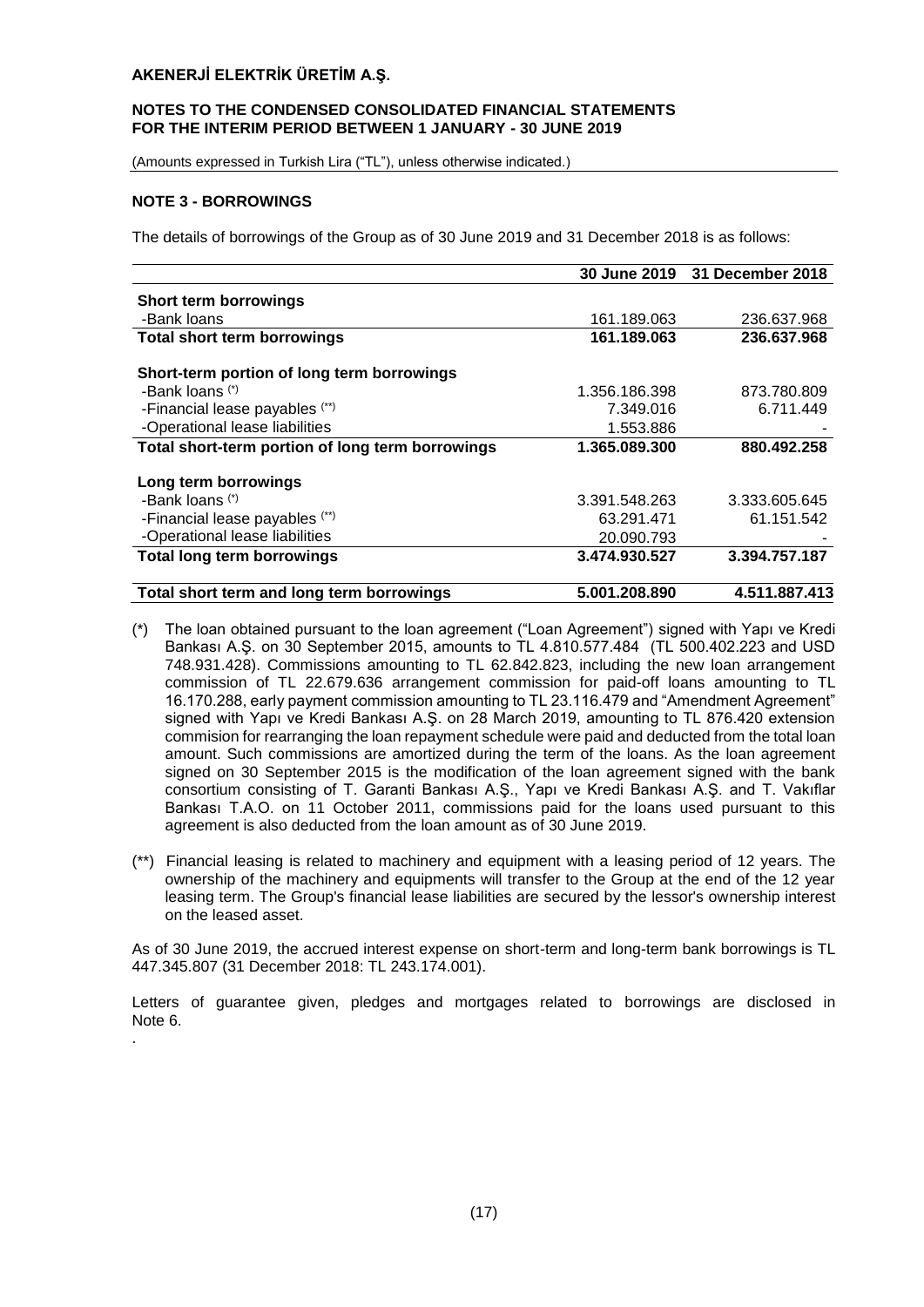## **NOTES TO THE CONDENSED CONSOLIDATED FINANCIAL STATEMENTS FOR THE INTERIM PERIOD BETWEEN 1 JANUARY - 30 JUNE 2019**

(Amounts expressed in Turkish Lira ("TL"), unless otherwise indicated.)

## **NOTE 3 – BORROWINGS (Continued)**

The details of borrowings of the Group as of 30 June 2019 and 31 December 2018 are as follows:

|                                                                                                                                                                                                                                                                                                                                                                              |                                                                     |                                                |                                                                                 | 30 June 2019                                                                        |
|------------------------------------------------------------------------------------------------------------------------------------------------------------------------------------------------------------------------------------------------------------------------------------------------------------------------------------------------------------------------------|---------------------------------------------------------------------|------------------------------------------------|---------------------------------------------------------------------------------|-------------------------------------------------------------------------------------|
|                                                                                                                                                                                                                                                                                                                                                                              |                                                                     | <b>Effective</b>                               |                                                                                 |                                                                                     |
|                                                                                                                                                                                                                                                                                                                                                                              | <b>Currenc</b>                                                      | interest                                       | Original                                                                        |                                                                                     |
|                                                                                                                                                                                                                                                                                                                                                                              | ν                                                                   | rate %                                         | amount                                                                          | TL equivalent                                                                       |
| Short-term bank loans                                                                                                                                                                                                                                                                                                                                                        | TL                                                                  | 27,50                                          | 161.189.063                                                                     | 161.189.063                                                                         |
| Total short-term bank loans                                                                                                                                                                                                                                                                                                                                                  |                                                                     |                                                |                                                                                 | 161.189.063                                                                         |
| Short-term portion of long-term bank loans<br>Short-term portion of long-term bank loans<br>Short-term portion of long-term finance lease liabilities<br>Interest cost of short-term portion of long-term finance<br>lease liabilities (-)<br>Short-term portion of long-term operational lease liabilities<br>Short-term portion of long-term operational lease liabilities | <b>USD</b><br>TL<br><b>EURO</b><br><b>EURO</b><br><b>EURO</b><br>TL | 7,72<br>14,00<br>3,40<br>3,40<br>4,07<br>17,79 | 207.627.080<br>161.271.787<br>1.474.353<br>(352.486)<br>73.671<br>1.071.286     | 1.194.914.611<br>161.271.787<br>9.658.044<br>(2.309.028)<br>482.600<br>1.071.286    |
| Total short-term borrowings                                                                                                                                                                                                                                                                                                                                                  |                                                                     |                                                |                                                                                 | 1.365.089.300                                                                       |
| Long term bank loans<br>Long term bank loans<br>Long-term finance lease liabilities<br>Interest cost of long-term finance lease liabilities (-)<br>Long-term operational lease liabilities<br>Long-term operational lease liabilities                                                                                                                                        | <b>USD</b><br>TL<br><b>EURO</b><br><b>EURO</b><br><b>EURO</b><br>TL | 7,72<br>14,00<br>3,40<br>3,40<br>4,07<br>17,79 | 541.304.348<br>339.130.436<br>11.810.149<br>(2.148.361)<br>57.565<br>19.713.705 | 3.052.417.827<br>339.130.436<br>77.364.742<br>(14.073.271)<br>377.088<br>19.713.705 |

#### **Total long-term borrowings 3.474.930.527**

|                                                           |                 |                  |             | <b>31 December 2018</b> |
|-----------------------------------------------------------|-----------------|------------------|-------------|-------------------------|
|                                                           |                 | <b>Effective</b> |             |                         |
|                                                           |                 | interest         | Original    | TL                      |
|                                                           | <b>Currency</b> | rate %           | amount      | equivalent              |
| Short-term bank loans                                     | TL              | 31,46            | 236.637.968 | 236.637.968             |
| Total short-term bank loans                               |                 |                  |             | 236.637.968             |
|                                                           |                 |                  |             |                         |
| Short-term portion of long-term bank loans                | <b>USD</b>      | 6,72             | 145.342.360 | 764.631.622             |
| Short-term portion of long-term bank loans                | TL              | 11,95            | 109.149.187 | 109.149.187             |
| Short-term portion of long-term finance lease liabilities | <b>EURO</b>     | 3,40             | 1.481.848   | 8.932.581               |
| Interest cost of short-term portion of long-term finance  |                 |                  |             |                         |
| lease liabilities (-)                                     | <b>EURO</b>     | 3,40             | (368.469)   | (2.221.132)             |
|                                                           |                 |                  |             |                         |
| Total short-term borrowings                               |                 |                  |             | 880.492.258             |
|                                                           |                 |                  |             |                         |
| Long term bank loans                                      | <b>USD</b>      | 6,72             | 577.391.304 | 2.971.866.515           |
| Long term bank loans                                      | TL              | 11,95            | 361.739.130 | 361.739.130             |
| Long-term finance lease liabilities                       | <b>EURO</b>     | 3,40             | 12.465.157  | 75.139.967              |
| Interest cost of long-term finance lease liabilities (-)  | <b>EURO</b>     | 3,40             | (2.320.575) | (13.988.425)            |
|                                                           |                 |                  |             |                         |
| <b>Total long-term borrowings</b>                         |                 |                  |             | 3.394.757.187           |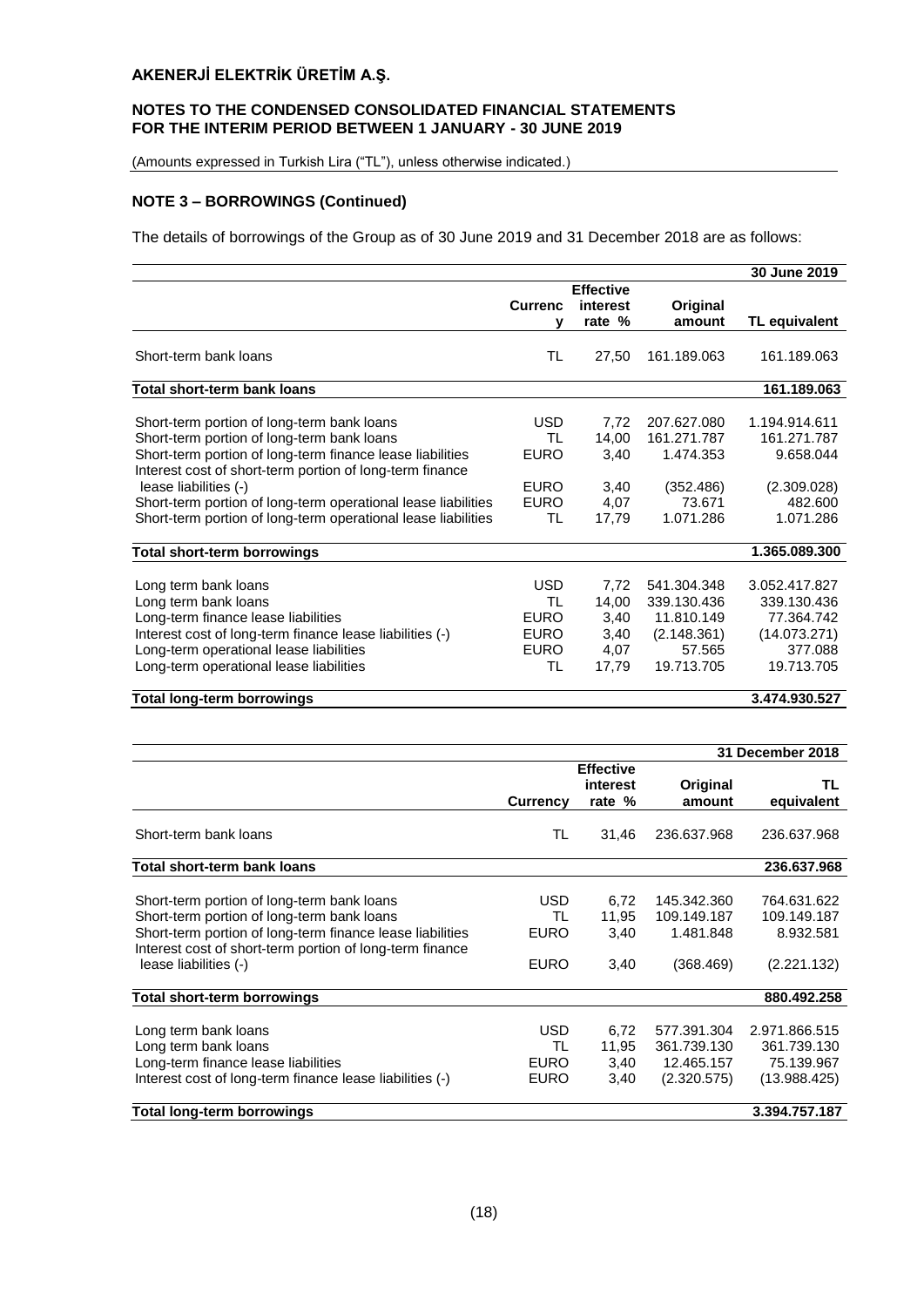#### **NOTES TO THE CONDENSED CONSOLIDATED FINANCIAL STATEMENTS FOR THE INTERIM PERIOD BETWEEN 1 JANUARY - 30 JUNE 2019**

(Amounts expressed in Turkish Lira ("TL"), unless otherwise indicated.)

#### **NOTE 3 – BORROWINGS (Continued)**

As of 30 June 2019, USD bank borrowings of the Group amounting to TL 1.565.225.472 are subject to floating interest rate of USD Libor + 5,5% (31 December 2018: USD bank borrowings of the Group amounting to TL 1.378.347.001 are subject to floating interest rate of USD Libor + 4,5%).

As of 30 June 2019, all of the Euro finance lease liabilities of the Group are subject to floating interest rate of Eurbior + 3,4% (31 December 2018: All of the Euro finance lease liabilities of the Group are subject to floating interest rate of Eurbior + 3,4%).

The details of redemption schedule of the long term bank borrowings as of 30 June 2019 and 31 December 2018 are as follows:

|                     | 30 June 2019  | 31 December 2018 |
|---------------------|---------------|------------------|
|                     |               |                  |
| Up to $1 - 2$ years | 452.206.435   | 416.700.705      |
| Up to $2 - 3$ years | 452.206.435   | 416.700.705      |
| Up to $3 - 4$ years | 452.206.435   | 416.700.705      |
| Up to $4 - 5$ years | 452.206.435   | 416.700.705      |
| More than 5 years   | 1.582.722.523 | 1.666.802.825    |
|                     | 3.391.548.263 | 3.333.605.645    |

The repayment schedule of the Group's long-term finance lease obligations as at 30 June 2019 and 31 December 2018 is as follows:

|                    |            | <b>Minimum</b> |            | <b>Present value of</b>    |
|--------------------|------------|----------------|------------|----------------------------|
|                    |            | rent payments  |            | financial leasing payables |
|                    | 30 June    | 31 December    | 30 June    | 31 December                |
|                    | 2019       | 2018           | 2019       | 2018                       |
|                    |            |                |            |                            |
| Up to 1-2 years    | 8.581.524  | 7.896.778      | 6.487.263  | 5.869.978                  |
| Up to 2-3 years    | 8.581.524  | 7.896.778      | 6.709.384  | 6.070.964                  |
| Up to 3-4 years    | 8.581.524  | 7.896.778      | 6.939.112  | 6.278.831                  |
| Up to 4-5 years    | 8.581.524  | 7.896.778      | 7.176.706  | 6.493.817                  |
| Up to 5-6 years    | 8.581.524  | 7.896.778      | 7.422.436  | 6.716.165                  |
| Up to 6-7 years    | 8.581.524  | 7.896.778      | 7.676.581  | 6.946.126                  |
| Up to 7-8 years    | 8.581.524  | 7.896.778      | 7.939.428  | 7.183.962                  |
| Up to 8-9 years    | 8.581.524  | 7.896.778      | 8.211.276  | 7.429.943                  |
| Up to 9-10 years   | 8.712.550  | 7.896.778      | 4.729.285  | 7.684.346                  |
| More than 10 years |            | 4.068.965      |            | 477.410                    |
|                    | 77.364.742 | 75.139.967     | 63.291.471 | 61.151.542                 |

As of 30 June 2019 and 2018, the movements of borrowings are as follows:

|                                         | 2019          | 2018          |
|-----------------------------------------|---------------|---------------|
| 1 January                               | 4.511.887.413 | 3.216.578.347 |
| Transition to TFRS 16 (Note 2)          | 22.684.883    |               |
| Cash flow impact                        | (102.322.790) | 23.659.441    |
| Unrealized foreign exchange differences | 372.390.061   | 548.565.457   |
| Change in interest accruals             | 196.036.408   | 81.311.594    |
| Change in lease liabilities (Note 2)    | 532.915       |               |
| 30 June                                 | 5.001.208.890 | 3.870.114.839 |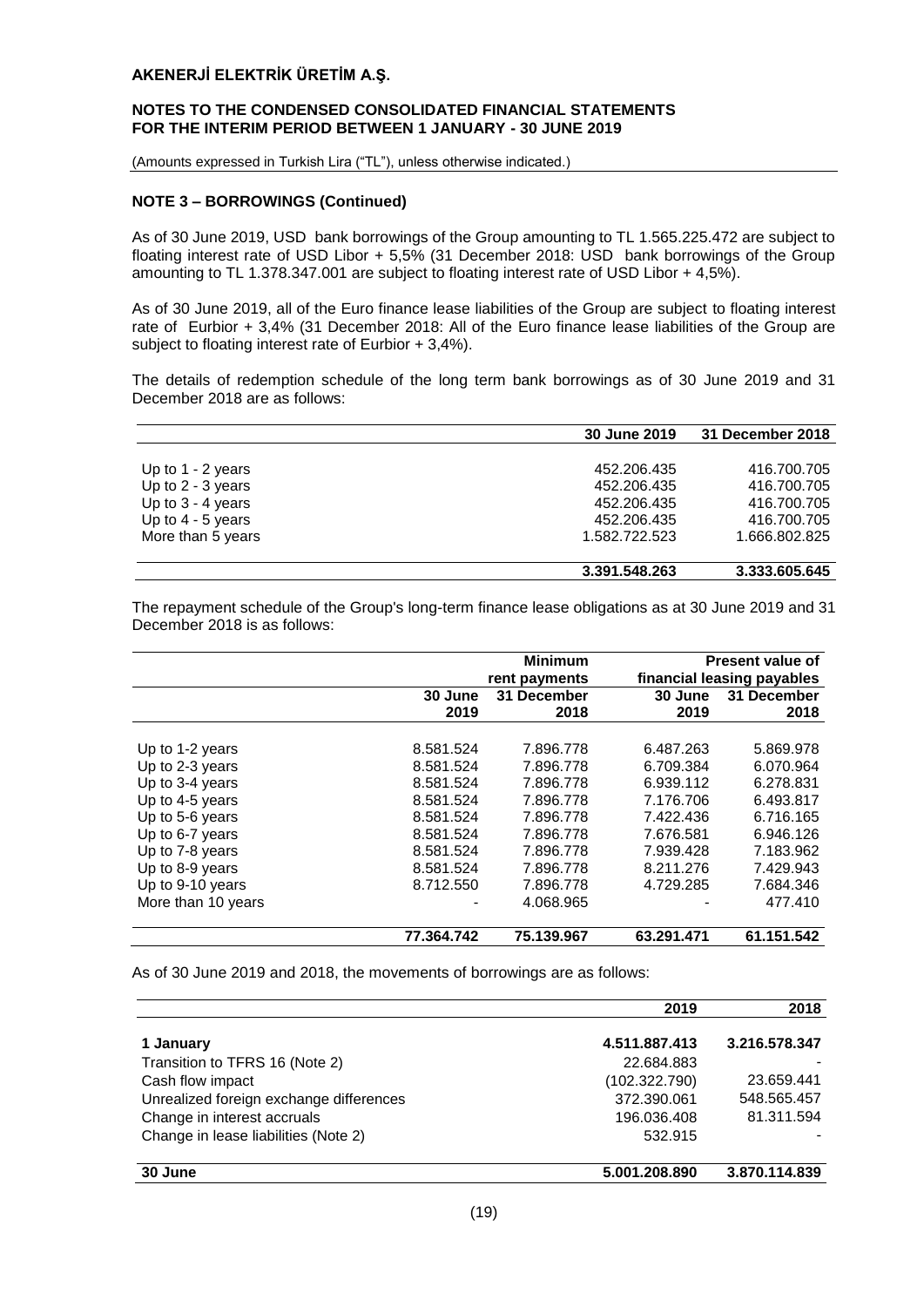#### **NOTES TO THE CONDENSED CONSOLIDATED FINANCIAL STATEMENTS FOR THE INTERIM PERIOD BETWEEN 1 JANUARY - 30 JUNE 2019**

(Amounts expressed in Turkish Lira ("TL"), unless otherwise indicated.)

#### **NOTE 4 - PROPERTY, PLANT AND EQUIPMENT**

|                                 | 1 January 2019 | <b>Additions</b> | Transfers (***)          | <b>Disposals</b> | 30 June 2019  |
|---------------------------------|----------------|------------------|--------------------------|------------------|---------------|
| Cost                            |                |                  |                          |                  |               |
| Land                            | 159.340        |                  |                          |                  | 159.340       |
| Land improvements (*)           | 2.375.272.846  | 3.197.247        |                          |                  | 2.378.470.093 |
| <b>Buildings</b>                | 673.291.034    | 572.950          |                          |                  | 673.863.984   |
| Machinery and equipment (**)    | 2.802.613.464  | 1.354.828        | 13.283                   | (26.400)         | 2.803.955.175 |
| Motor vehicles                  | 1.392.418      | 303.664          |                          |                  | 1.696.082     |
| Furnitures and fixtures         | 10.985.288     | 184.725          |                          | (7.787)          | 11.162.226    |
| Leasehold improvements          | 1.759.706      |                  |                          |                  | 1.759.706     |
| Construction in progress        | 30.306.034     | 393.563          | (192.533)                |                  | 30.507.064    |
|                                 | 5.895.780.130  | 6.006.977        | (179.250)                | (34.187)         | 5.901.573.670 |
| <b>Accumulated depreciation</b> |                |                  |                          |                  |               |
| Land improvements               | 239.838.433    | 40.903.811       | $\overline{\phantom{a}}$ |                  | 280.742.244   |
| <b>Buildings</b>                | 44.506.973     | 9.041.723        | $\blacksquare$           |                  | 53.548.696    |
| Machinery and equipment         | 374.189.706    | 77.760.932       | $\blacksquare$           | (149)            | 451.950.489   |
| Motor vehicles                  | 620.240        | 99.284           | $\blacksquare$           |                  | 719.524       |
| Furnitures and fixtures         | 7.824.060      | 356.455          | $\blacksquare$           | (7.787)          | 8.172.728     |
| Leasehold improvements          | 862.803        | 45.039           | $\overline{\phantom{a}}$ |                  | 907.842       |
|                                 | 667.842.215    | 128.207.244      | $\blacksquare$           | (7.936)          | 796.041.523   |
| Net book value                  | 5.227.937.915  |                  |                          |                  | 5.105.532.147 |

(\*) Within the capacity increase project of Ayyıldız wind power plant, the cost of land improvement acquired through finance lease on 27 January 2017 is amounting to TL 495.485. As of 30 June 2019, the total amount of accumulated depreciation of related land improvement is TL 32.598.

(\*\*) Within the capacity increase project of Ayyıldız wind power plant, the cost of machinery and equipment acquired through finance lease on 27 January 2017 is amounting to TL 49.219.854. As of 30 June 2019, the total amount of accumulated depreciation of the related machinery and equipment is TL 12.304.964.

(\*\*\*) Comprised of transfers to intangible assets.

Current period depreciation expense amounting to TL 127.961.436 has been included in cost of sales and TL 245.808 has been included in general administrative expenses.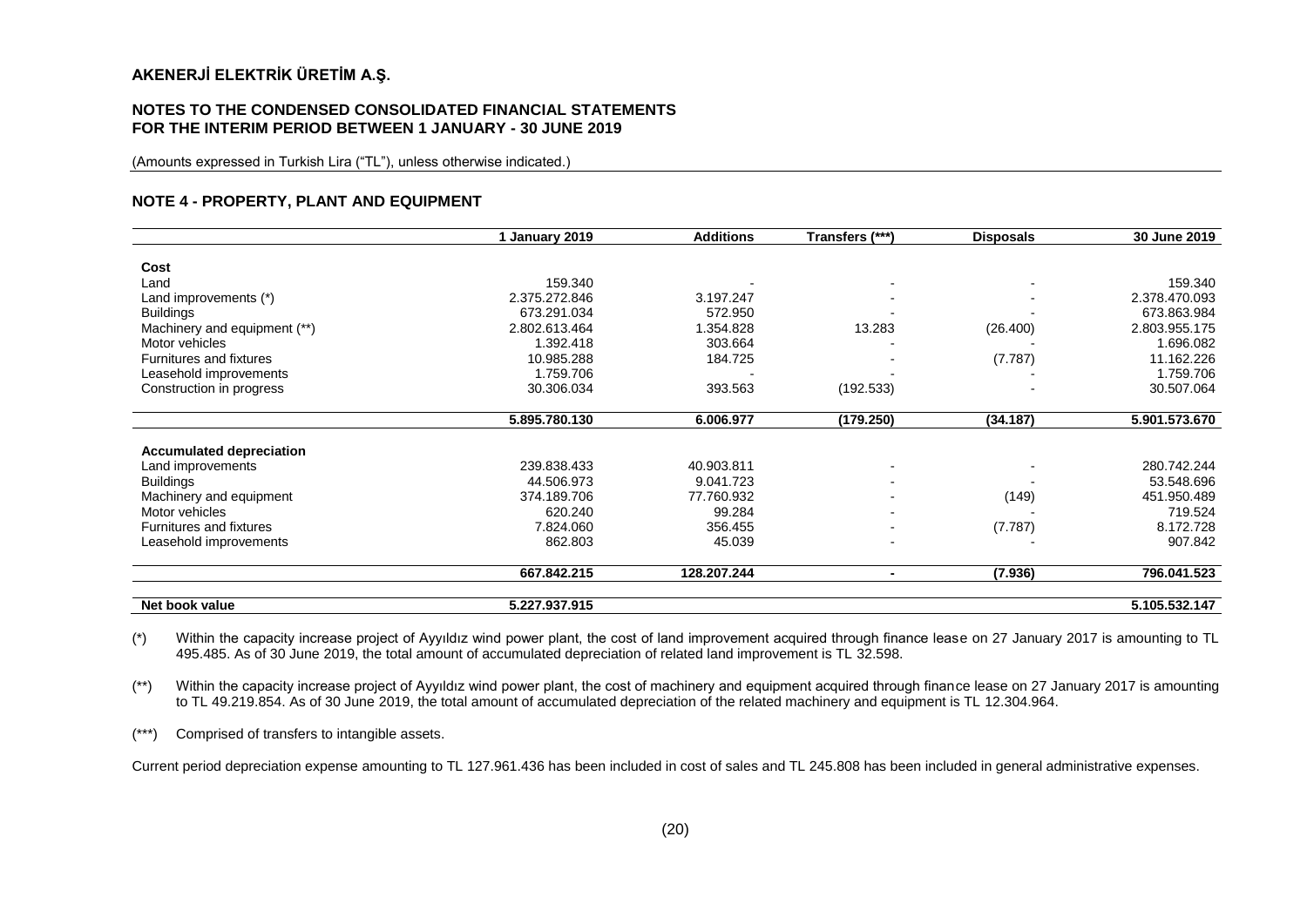#### **NOTES TO THE CONDENSED CONSOLIDATED FINANCIAL STATEMENTS FOR THE INTERIM PERIOD BETWEEN 1 JANUARY - 30 JUNE 2019**

(Amounts expressed in Turkish Lira ("TL"), unless otherwise indicated.)

#### **NOTE 4 – PROPERTY, PLANT AND EQUIPMENT (Continued)**

|                                 | 1 January 2018 –    | <b>Restatement</b> | 1 January 2018 - |                  |                          |                  |               |
|---------------------------------|---------------------|--------------------|------------------|------------------|--------------------------|------------------|---------------|
|                                 | previously reported | effect             | restated         | <b>Additions</b> | <b>Transfers</b>         | <b>Disposals</b> | 30 June 2018  |
| Cost                            |                     |                    |                  |                  |                          |                  |               |
| Land                            | 159.340             |                    | 159.340          |                  |                          |                  | 159.340       |
| Land improvements (*)           | 2.363.244.144       | 8.329.827          | 2.371.573.971    | 180.800          | $\overline{\phantom{0}}$ | ۰                | 2.371.754.771 |
| <b>Buildings</b>                | 652.618.266         | 20.643.968         | 673.262.234      |                  | $\overline{\phantom{a}}$ |                  | 673.262.234   |
| Machinery and equipment (**)    | 2.714.836.619       | 85.063.970         | 2.799.900.589    | 49.816           | $\blacksquare$           |                  | 2.799.950.405 |
| Motor vehicles                  | 1.048.929           |                    | 1.048.929        | 111.438          | $\blacksquare$           | (259.653)        | 900.714       |
| Furnitures and fixtures         | 10.276.857          |                    | 10.276.857       | 314.249          |                          |                  | 10.591.106    |
| Leasehold improvements          | 1.082.778           | -                  | 1.082.778        | 97.225           | $\blacksquare$           |                  | 1.180.003     |
| Construction in progress        | 28.843.107          |                    | 28.843.107       | 2.898.988        |                          |                  | 31.742.095    |
|                                 | 5.772.110.040       | 114.037.765        | 5.886.147.805    | 3.652.516        | $\sim$                   | (259.653)        | 5.889.540.668 |
|                                 |                     |                    |                  |                  |                          |                  |               |
| <b>Accumulated depreciation</b> | 156.299.676         | 1.879.367          | 158.179.043      | 40.821.129       |                          |                  | 199.000.172   |
| Land improvements               |                     |                    |                  |                  |                          |                  |               |
| <b>Buildings</b>                | 24.651.424          | 1.789.906          | 26.441.330       | 9.032.582        | $\overline{\phantom{0}}$ |                  | 35.473.912    |
| Machinery and equipment         | 192.289.165         | 26.578.070         | 218.867.235      | 77.655.123       | $\blacksquare$           |                  | 296.522.358   |
| Motor vehicles                  | 745.728             |                    | 745.728          | 63.151           | $\blacksquare$           | (258.780)        | 550.099       |
| Furnitures and fixtures         | 7.009.494           |                    | 7.009.494        | 412.607          | $\overline{\phantom{0}}$ |                  | 7.422.101     |
| Leasehold improvements          | 755.235             |                    | 755.235          | 53.298           |                          |                  | 808.533       |
|                                 | 381.750.722         | 30.247.343         | 411.998.065      | 128.037.890      | ۰                        | (258.780)        | 539.777.175   |
| Net book value                  | 5.390.359.318       |                    | 5.474.149.740    |                  |                          |                  | 5.349.763.493 |

(\*) Within the capacity increase project of Ayyıldız wind power plant, the cost of land improvement acquired through finance lease on 27 January 2017 is amounting to TL 495.485. As of 30 June 2018, the total amount of accumulated depreciation of related land improvement is TL 19.559.

(\*\*) Within the capacity increase project of Ayyıldız wind power plant, the cost of machinery and equipment acquired through finance lease on 27 January 2017 is amounting to TL 49.219.854. As of 30 June 2018, the total amount of accumulated depreciation of the related machinery and equipment is TL 7.382.979.

Current period depreciation expense amounting to TL 127.781.491 has been included in cost of sales and TL 256.399 has been included in general administrative expenses.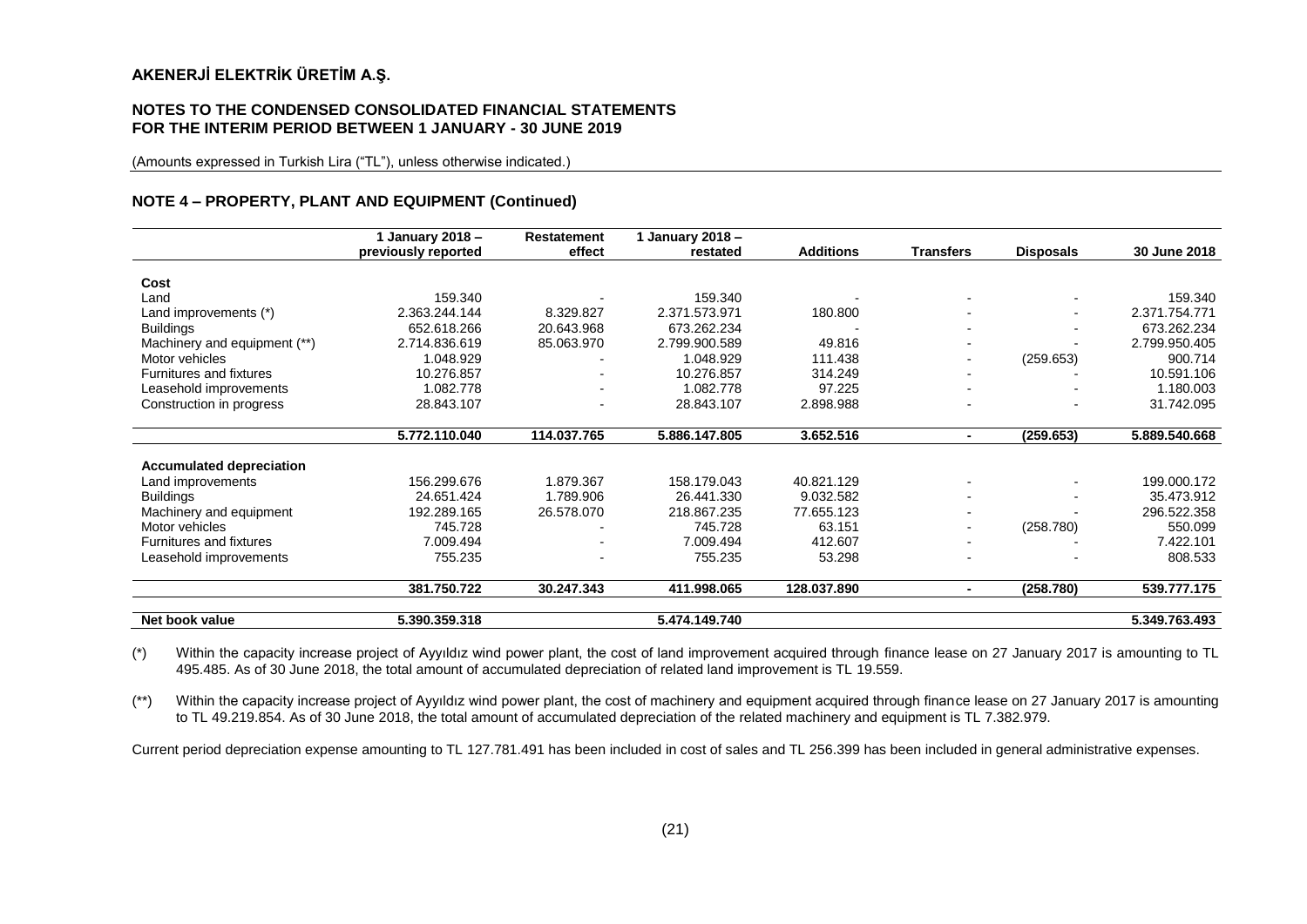#### **NOTES TO THE CONDENSED CONSOLIDATED FINANCIAL STATEMENTS FOR THE INTERIM PERIOD BETWEEN 1 JANUARY - 30 JUNE 2019**

(Amounts expressed in Turkish Lira ("TL"), unless otherwise indicated.)

#### **NOTE 4 - PROPERTY, PLANT AND EQUIPMENT (Continued)**

There are no borrowing costs capitalized in the cost of construction in progress for the period ended 30 June 2019 (31 December 2018: None).

Details of the guarantees, pledges and mortgages on property, plant and equipment as of 30 June 2019 and 31 December 2018 are disclosed in Note 6.

|                                 | 1 January 2019 | <b>Additions</b> | Transfers (*)  | <b>Disposals</b> | 30 June 2019 |
|---------------------------------|----------------|------------------|----------------|------------------|--------------|
|                                 |                |                  |                |                  |              |
| Costs                           |                |                  |                |                  |              |
| Rights                          | 7.369.288      | 33.684           | 179.250        | (163.350)        | 7.418.872    |
| Licences                        | 126.170.949    | -                | -              |                  | 126.170.949  |
|                                 | 133.540.237    | 33.684           | 179.250        | (163.350)        | 133.589.821  |
| <b>Accumulated amortisation</b> |                |                  |                |                  |              |
| Rights                          | 4.369.157      | 463.878          | ۰              |                  | 4.833.035    |
| Licences                        | 18.237.119     | 869.645          | ۰              | (33.059)         | 19.073.705   |
|                                 | 22.606.276     | 1.333.523        | $\blacksquare$ | (33.059)         | 23.906.740   |
| Net book value                  | 110.933.961    |                  |                |                  | 109.683.081  |

#### **NOTE 5 - INTANGIBLE ASSETS**

(\*) Comprised of transfers from property, plant and equipment.

|                                 | 1 January 2018 | <b>Additions</b> | <b>Transfers</b> | <b>Disposals</b> | 30 June 2018 |
|---------------------------------|----------------|------------------|------------------|------------------|--------------|
|                                 |                |                  |                  |                  |              |
| Costs                           |                |                  |                  |                  |              |
| <b>Rights</b>                   | 7.339.785      | 12.003           |                  | ٠                | 7.351.788    |
| Licences                        | 125.931.583    |                  |                  | ٠                | 125.931.583  |
|                                 | 133.271.368    | 12.003           | $\blacksquare$   | $\blacksquare$   | 133.283.371  |
| <b>Accumulated amortisation</b> |                |                  |                  |                  |              |
| <b>Rights</b>                   | 3.472.262      | 449.124          |                  |                  | 3.921.386    |
| Licences                        | 16.490.947     | 867.042          |                  | ٠                | 17.357.989   |
|                                 | 19.963.209     | 1.316.166        |                  |                  | 21.279.375   |
| Net book value                  | 113.308.159    |                  |                  |                  | 112.003.996  |

Current period amortization expense amounting to TL 80.344 (30 June 2018: TL 80.861) has been included in cost of sales and remaining TL 1.253.179 (30 June 2018: TL 1.235.305) has been included in general administrative expenses.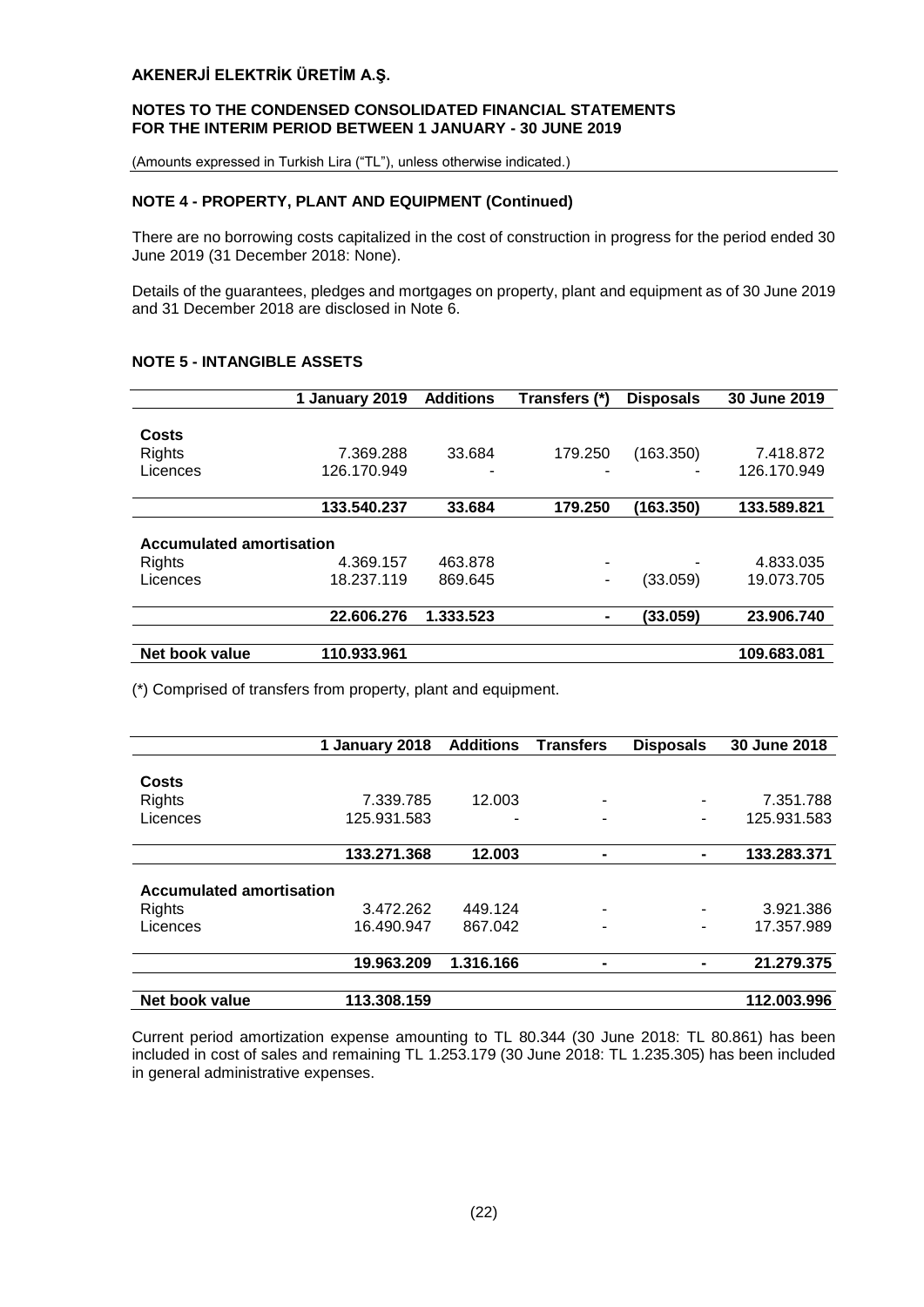#### **NOTES TO THE CONDENSED CONSOLIDATED FINANCIAL STATEMENTS FOR THE INTERIM PERIOD BETWEEN 1 JANUARY - 30 JUNE 2019**

(Amounts expressed in Turkish Lira ("TL"), unless otherwise indicated.)

## **NOTE 6 - PROVISIONS, COMMITMENTS, CONTINGENT ASSETS AND LIABILITIES**

#### **a. Other short-term provisions**

As of 30 June 2019, there are various lawsuits against or in favor of the Group. The Group management estimates the outcomes of these lawsuits and the financial effects thereof, and the required provisions are accounted for based on these estimates. The amount of provisions for the lawsuits as of 30 June 2019 is TL 18.540.476 (31 December 2018: TL 18.338.205).

|                                   | <b>30 June 2019</b> | 31 December 2018 |
|-----------------------------------|---------------------|------------------|
|                                   |                     |                  |
| Litigation provision              | 18.540.476          | 18.338.205       |
| Periodical maintenance provisions | 2.143.371           |                  |
|                                   |                     |                  |
|                                   | 20.683.847          | 18.338.205       |

The movements of litigation provision are as follows:

|                                          | 2019        | 2018       |
|------------------------------------------|-------------|------------|
| 1 January                                | 18.338.205  | 16.355.919 |
| Current period charges (Note 12)         | 1.477.363   | 73.657     |
| Interest charges of litigation provision | 135.081     | 296.489    |
| Released provisions (Note 12)            | (1.410.173) | (473.750)  |
| 30 June                                  | 18.540.476  | 16.252.315 |

## **b. Contingent Liabilities**

#### - **Guarantees given**

The commitments and contingent liabilities of the Group those are not expected to be resulted in a significant loss or liability to the Group are summarized below:

|                             |                 |                        | 30 June 2019             |                        | 31 December 2018         |
|-----------------------------|-----------------|------------------------|--------------------------|------------------------|--------------------------|
|                             | <b>Currency</b> | Original<br>currency   | TL<br>equivalent         | Original<br>currency   | ΤL<br>equivalent         |
| Letters of guarantees given | TL<br>Avro      | 113.752.361<br>200.000 | 113.752.361<br>1.310.140 | 124.487.592<br>400.000 | 124.487.592<br>2.411.200 |
|                             |                 |                        | 115.062.501              |                        | 126.898.792              |

Guarantees given, in general, are comprised of the letters of guarantees given to several institutions and organizations within the operations of the Group (to EMRA, vendors whom electricity purchased and electricity transmission and distribution related government authorities, to tax offices for VAT return) and to the judicial authorities for some of the on-going lawsuits.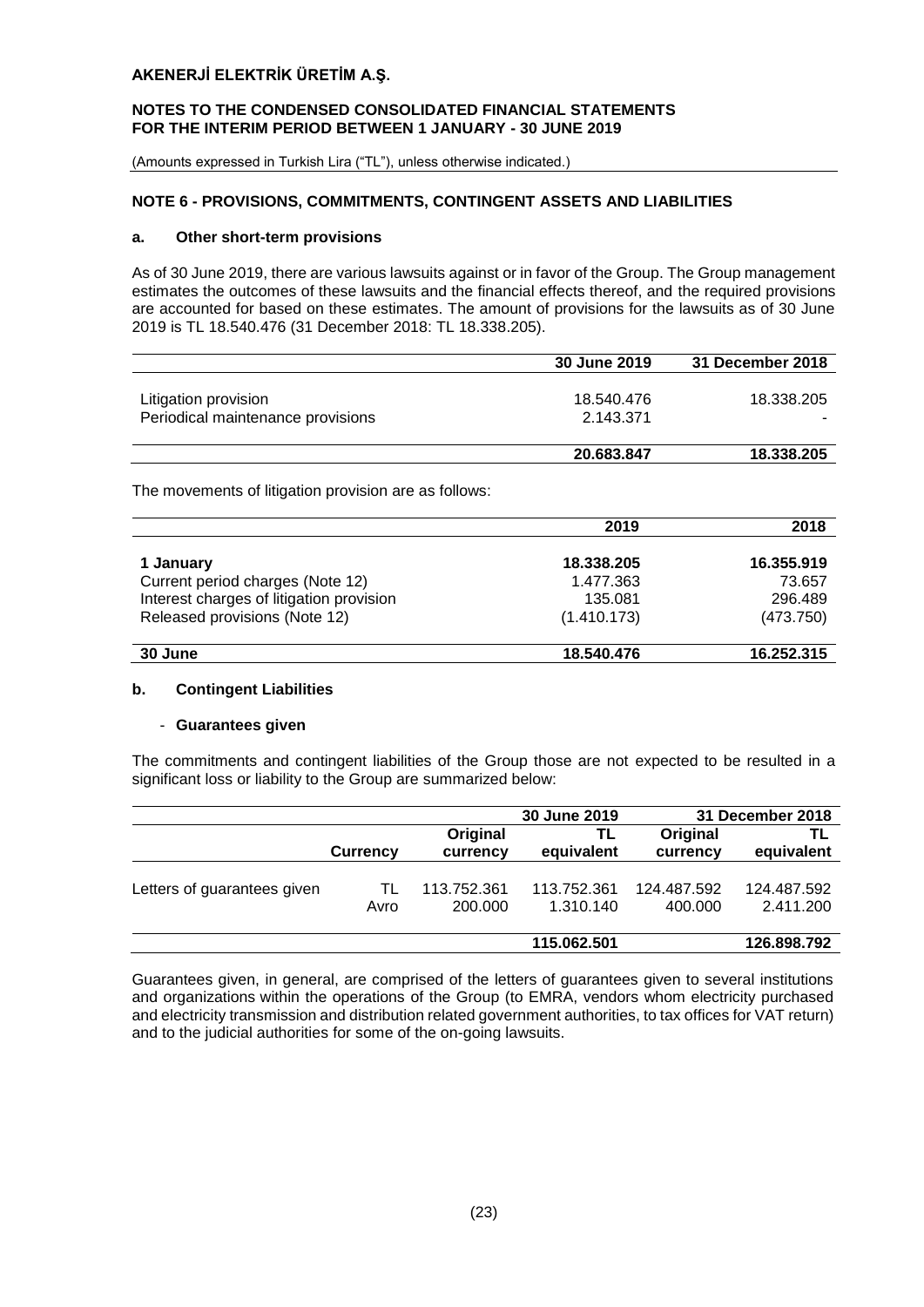#### **NOTES TO THE CONDENSED CONSOLIDATED FINANCIAL STATEMENTS FOR THE INTERIM PERIOD BETWEEN 1 JANUARY - 30 JUNE 2019**

(Amounts expressed in Turkish Lira ("TL"), unless otherwise indicated.)

#### **NOTE 6 - PROVISIONS, COMMITMENTS, CONTINGENT ASSETS AND LIABILITIES (Continued)**

Guarantees, pledges, mortgages ("GPM") given by the Group as of 30 June 2019 and 31 December 2018 are as follows:

|                                                                                                                                                                                                                            |                 |               | 30 June 2019  |               | 31 December 2018 |
|----------------------------------------------------------------------------------------------------------------------------------------------------------------------------------------------------------------------------|-----------------|---------------|---------------|---------------|------------------|
|                                                                                                                                                                                                                            |                 | Original      | TL            | Original      | ΤL               |
|                                                                                                                                                                                                                            | <b>Currency</b> | currency      | equivalent    | currency      | equivalent       |
| <b>GPMs given by the Group</b><br>A. GPMs given<br>for companies' own legal entity                                                                                                                                         | TL              | 5.723.752.361 | 5.723.752.361 | 5.734.487.592 | 5.734.487.592    |
| B Total amount of GPM given for<br>the subsidiaries and associates in<br>the scope of consolidation<br>C. Total amount of GPM given for the<br>purpose of maintaining operating<br>activities<br>D. Total other GPMs given | <b>EURO</b>     | 200.000       | 1.310.140     | 400.000       | 2.411.200        |
| Total amount of CPMB's given<br>i)<br>on behalf of the majority<br>shareholder<br>Total amount of CPMB's given<br>i)<br>to on behalf of other which are                                                                    |                 |               |               |               |                  |
| not in scope of B and C.<br>Total amount of CPMB's given<br>ii)<br>on behalf of third parties which<br>are not in scope of C.                                                                                              |                 |               |               |               |                  |
|                                                                                                                                                                                                                            |                 |               | 5.725.062.501 |               | 5.736.898.792    |

Details of the guarantees given by Akenerji for its own legal entity as of 30 June 2019 are as follows:

On 30 September 2015, a Refinancing Loan Agreement of USD 1.1 billion was concluded by and between Yapı ve Kredi Bankası A.Ş. ("Bank") and Akenerji ("Borrower") for a total period of 12 years, 1 year of which is nonrefundable, in order to ensure refinancing and extension of term for all current debts of our the Group. In addition to the related Loan Agreement to provide guarantees for the loans that it has used under the loan contract, Akenerji has signed the following agreements: Loan Settlement (Trade receivables including EPİAŞ, insurance, shareholder receivables, etc.), Account Pledge, and Mortgage Agreements. In accordance with the Commercial Business Pledge Agreements signed between Akenerji and the Bank, a commercial enterprise pledge amounting to TL 5.610.000.000 has been established in order to create an upper limit for Akenerji. In addition, Yapı ve Kredi Bankası A.Ş. is defined as a pledge creditor in insurance policies of power plants.

As of 30 June 2019, GPMs given by the Group to equity ratio is 5.837% (31 December 2018: 1.246%).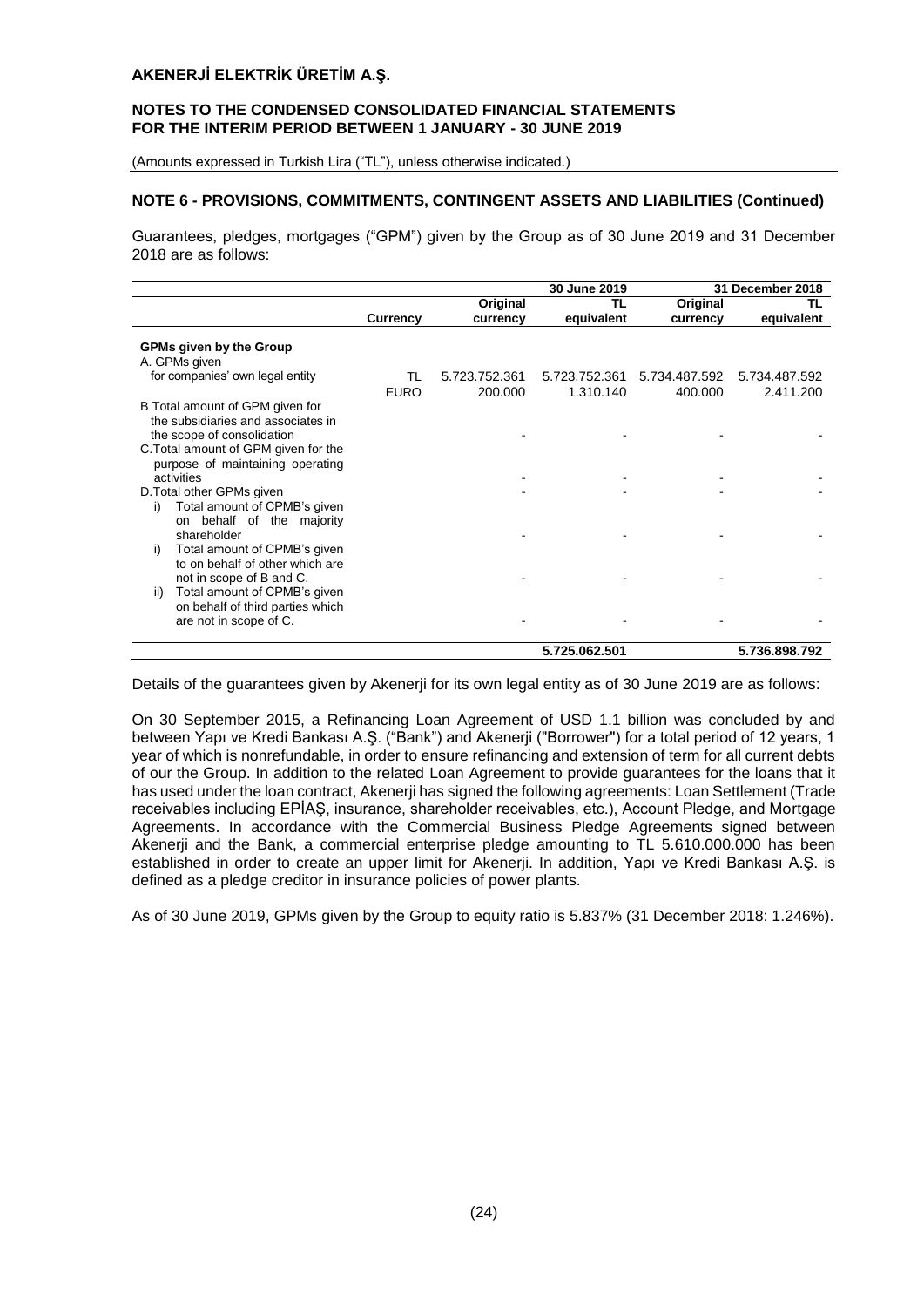#### **NOTES TO THE CONDENSED CONSOLIDATED FINANCIAL STATEMENTS FOR THE INTERIM PERIOD BETWEEN 1 JANUARY - 30 JUNE 2019**

(Amounts expressed in Turkish Lira ("TL"), unless otherwise indicated.)

#### **NOTE 6 - PROVISIONS, COMMITMENTS, CONTINGENT ASSETS AND LIABILITIES (Continued)**

#### - **Sales and purchase commitments**

#### *Electricity sales and purchase commitments:*

The Group has entered into contracts to sell electricity energy amounting to MWh 359.854 and to buy electricity energy amounting to MWh 54.617 which will be executed in 2019. As of 30 June 2019, sales of the electricity amounting to MWh 253.721 and purchase of the electricty amounting to MWh 47.448 has been completed.

There are no significant risk sharing sales and purchases contracts that the Group has entered into as of 30 June 2019 which will be executed in the following periods.

#### *Natural gas purchase commitments:*

The Group has a minimum purchase commitment in accordance with its contracts with natural gas suppliers in 2019 and as of 30 June 2019, there is a shortage of minimum purchase commitment. On the other hand, the Group has a right to compensate the shortage of the minimum purchase commitment within 2020 and 2021.

#### **c. Contingent Assets**

## - **Guarantees received**

|                                |                 |            | 30 June 2019      |            | 31 December 2018  |
|--------------------------------|-----------------|------------|-------------------|------------|-------------------|
|                                |                 | Original   | TL                | Original   | TL                |
|                                | <b>Currency</b> | currency   | <b>Equivalent</b> | currency   | <b>Equivalent</b> |
|                                |                 |            |                   |            |                   |
| Letters of guarantees received | TL              | 23.175.219 | 23.175.219        | 76.664.407 | 76.664.407        |
|                                | <b>EURO</b>     | 3.185.400  | 20.866.600        | 4.355.000  | 26.251.940        |
|                                | USD             | 4.000      | 23.020            | 32.500     | 170.979           |
| Notes of guarantees received   | TL              | 4.045.209  | 4.045.209         | 4.130.209  | 4.130.209         |
|                                | <b>USD</b>      | 4.656.023  | 26.795.880        | 4.656.023  | 24.494.873        |
|                                | <b>EURO</b>     | 93.229     | 610.718           | 93.229     | 561.987           |
|                                | <b>GBP</b>      | 5.675      | 41.345            | 5.675      | 37.755            |
| Cheques of guarantees received | TL              | 108,500    | 108,500           | 108,500    | 108,500           |
|                                | <b>USD</b>      | 100.559    | 578.727           | 100.559    | 529.031           |
| Mortgages received             | TL              | 3.242.000  | 3.242.000         | 3.242.000  | 3.242.000         |
|                                |                 |            | 79.487.218        |            | 136.191.681       |

Letters of guarantees received, in general, comprised of the letters of guarantees received from the customers in relation to the Group's electricity sales operations.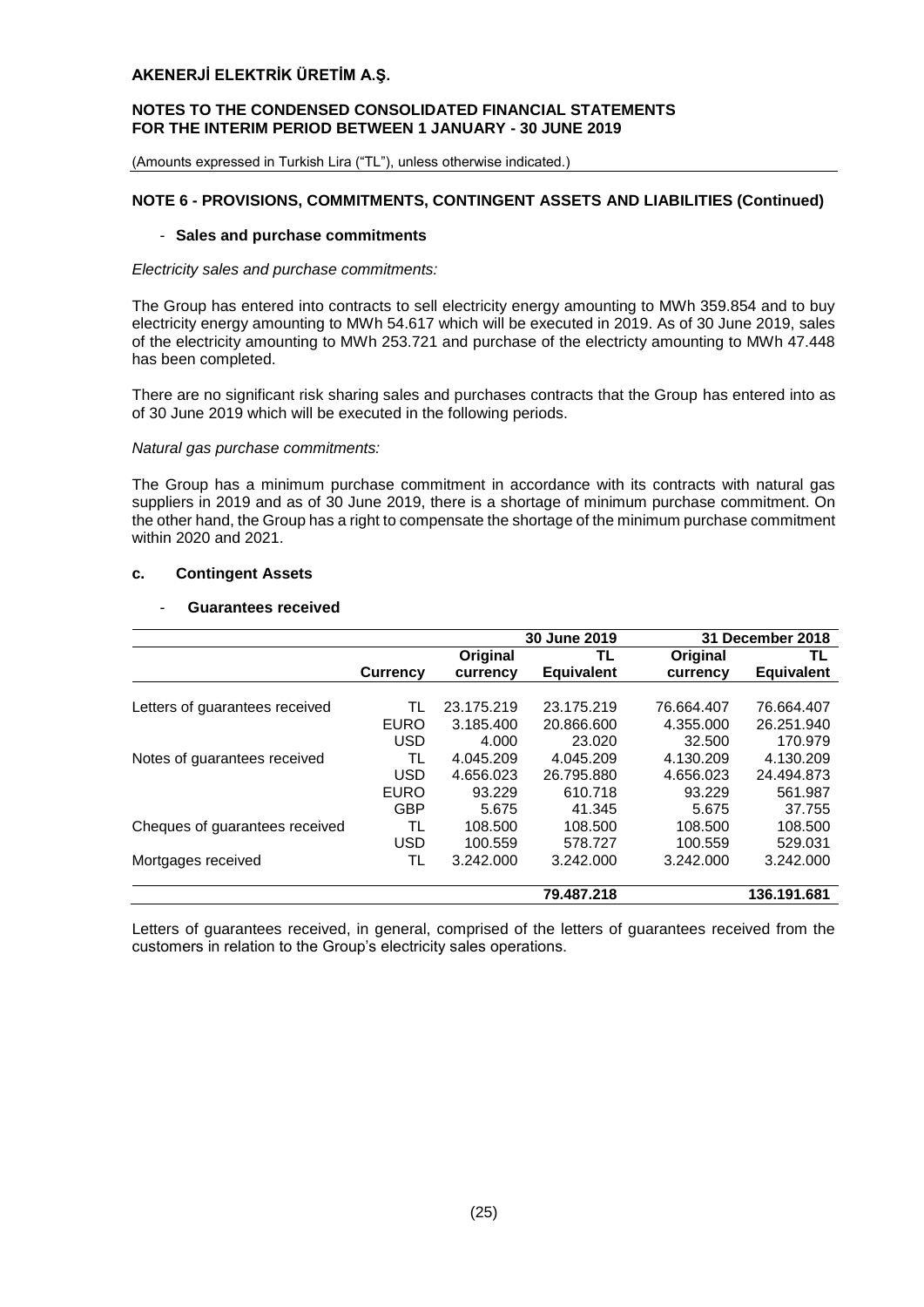#### **NOTES TO THE CONDENSED CONSOLIDATED FINANCIAL STATEMENTS FOR THE INTERIM PERIOD BETWEEN 1 JANUARY - 30 JUNE 2019**

(Amounts expressed in Turkish Lira ("TL"), unless otherwise indicated.)

#### **NOTE 7 - DERIVATIVE FINANCIAL INSTRUMENTS**

|                                         | 30 June 2019    |            |                 | 31 December 2018 |
|-----------------------------------------|-----------------|------------|-----------------|------------------|
|                                         | <b>Contract</b> | Fair       | <b>Contract</b> | Fair             |
|                                         | amount          | value      | amount          | value            |
| Forward contracts                       |                 |            |                 |                  |
| Short term                              |                 |            | 5.260.900       | 24.345           |
| Derivative financial assets             |                 |            | 5.260.900       | 24.345           |
|                                         |                 |            |                 |                  |
| Interest rate swaps                     |                 |            |                 |                  |
| Short term                              | 190.591.647     | 7.315.047  | 168.112.060     | 3.648.843        |
| Long term                               | 774.069.583     | 29.709.374 | 796.239.846     | 17.282.246       |
| Forward contracts                       |                 |            |                 |                  |
| Short term                              | 74.816.300      | 6.994.840  | 125.139.178     | 9.270.688        |
| <b>Derivative financial liabilities</b> | 1.039.477.530   | 44.019.261 | 1.089.491.084   | 30.201.777       |

At the time the derivative contract is concluded, the Group determines that a cash flow hedge is a cash flow hedge that arises from a particular risk in the cash flows of a recorded asset or liability or a transaction that is probable and a possible outcome of a particular risk.

Interest rate swap transactions that provided effective economic hedges under the Group risk management position and carrying the necessary conditions for hedge accounting, were accounted as hedging derivative financial instruments in the consolidated financial statements. The effective portion of the gains and losses of the derivative instruments designated as hedging instrument were accounted under equity as "Gains/(losses) on cash flow hedging". Due to the change in principle amount and repayment dates of Group's borrowings following the Loan Agreement signed on 30 September 2015, the Group ceased the hedge accounting for interest rate swap contracts.

When a hedging instrument sold, expired or when hedge no longer met the criteria for hedge accounting or when a pledged or forecasted transaction is no longer expected to be occurred, the Group continues to classify separately within equity as far as the commitments or possible future transactions will be realized.

The realization of promised or probable future transactions are recorded in the statement of profit or loss, if not realized, accumulated gains or losses are recognized as profit or loss in the consolidated financial statements. Since the Group has ceased to apply hedge accounting on 30 September 2015, the "Gains / (losses) on cash flow hedging", which is included in equity, has been recorded in the profit or loss statement for the duration of related contracts.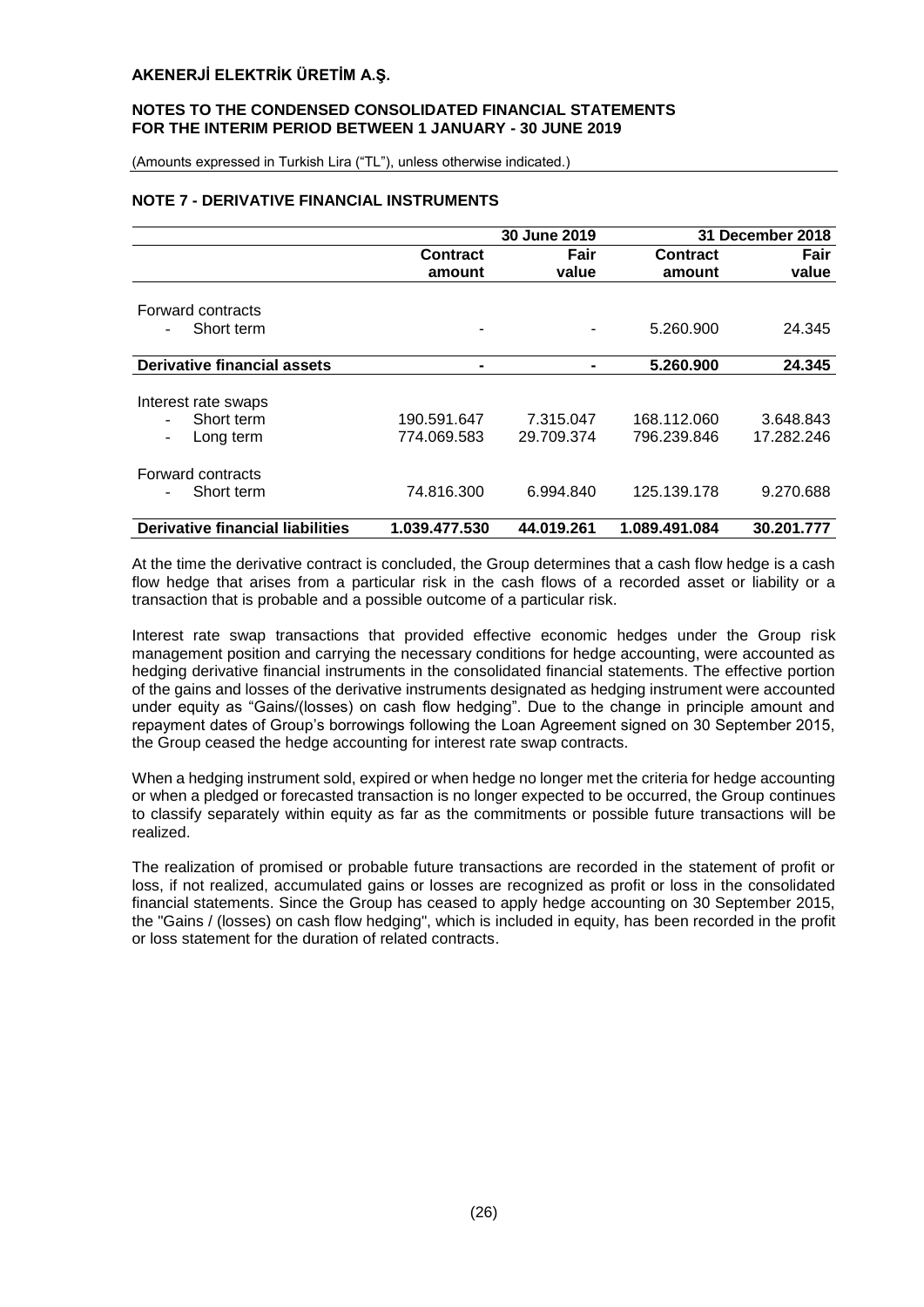#### **NOTES TO THE CONDENSED CONSOLIDATED FINANCIAL STATEMENTS FOR THE INTERIM PERIOD BETWEEN 1 JANUARY - 30 JUNE 2019**

(Amounts expressed in Turkish Lira ("TL"), unless otherwise indicated.)

## **NOTE 8 - EQUITY**

#### **Share capital**

Akenerji adopted the registered capital system applicable to the companies registered on the CMB and defined a limit to its registered capital for shares whose nominal value is TL1 ("One Turkish Lira"). As of 30 June 2019 and 31 December 2018 the share capital held is as follows:

|                                                | 30 June 2019  | 31 December 2018 |
|------------------------------------------------|---------------|------------------|
|                                                |               |                  |
| Limit on registered share capital (historical) | 1.500.000.000 | 1.500.000.000    |
| Issued capital                                 | 729.164.000   | 729.164.000      |

The Company's shareholders and shareholding structure as of 30 June 2019 and 31 December 2018 are as follows:

|                                                                  |                | 30 June 2019               |                | <b>31 December 2018</b>    |
|------------------------------------------------------------------|----------------|----------------------------|----------------|----------------------------|
|                                                                  | Share (%)      | Amount                     | Share (%)      | Amount                     |
| CEZ a.s.<br>Akkök Holding A.Ş.<br>Akarsu Enerji Yatırımları San. | 37,36<br>20.43 | 272.425.943<br>148.989.090 | 37,36<br>20,43 | 272.425.943<br>148.989.090 |
| ve Ticaret A.S.                                                  | 16.93          | 123.436.852                | 16.93          | 123.436.852                |
| Publicly held                                                    | 25,28          | 184.312.115                | 25,28          | 184.312.115                |
|                                                                  | 100.00         | 729.164.000                | 100,00         | 729.164.000                |
| Adjustment to share capital                                      |                | 101.988.910                |                | 101.988.910                |
| <b>Total paid-in capital</b>                                     |                | 831.152.910                |                | 831.152.910                |

The share capital of the Company consists of 72.916.400.000 shares with a nominal value of 1 Kr and no privilege rights are provided for any kind of shares.

#### **Share Premium**

Share premiums presented in the consolidated financial statements represent the proceeds from the excess of the amount of shares compared to their nominal values.

#### **Reserves**

|                | 30 June 2019 | 31 December 2018 |  |
|----------------|--------------|------------------|--|
| Legal reserves | 12.053.172   | 12.053.172       |  |
|                | 12.053.172   | 12.053.172       |  |

Turkish Commercial Code stipulates that the legal reserve is appropriated out of statutory profits at the rate of 5% per annum, until the total reserve reaches 20% of the Group's paid-in share capital. Other legal reserve is appropriated out of 10% of the distributable income after 5% dividend is paid to shareholders. Under the TCC, legal reserves can only be used for compensating losses, continuing operations in severe conditions or preventing unemployment and taking actions for relieving its effects in case general legal reserves does not exceed half of paid-in capital or issued capital.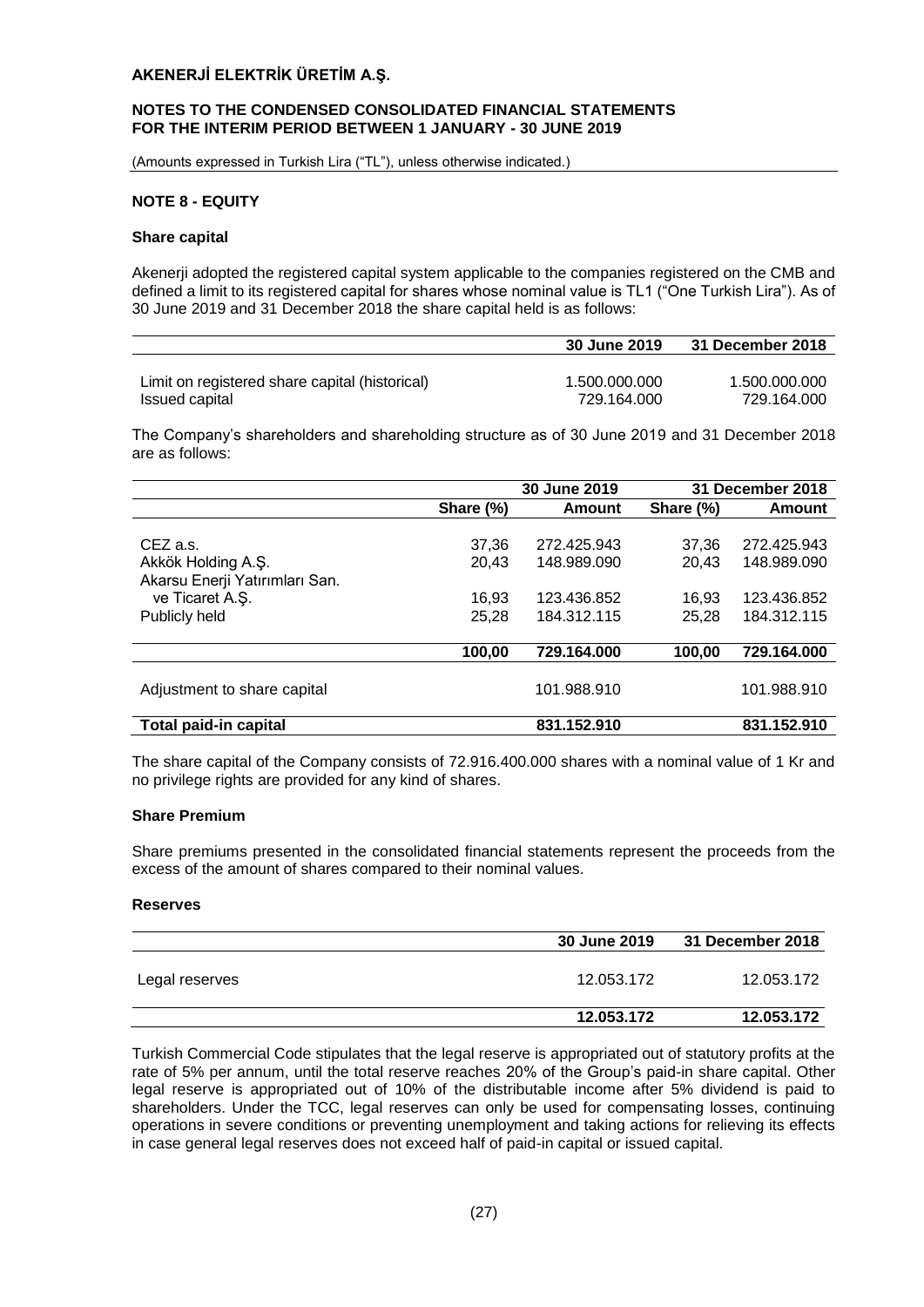#### **NOTES TO THE CONDENSED CONSOLIDATED FINANCIAL STATEMENTS FOR THE INTERIM PERIOD BETWEEN 1 JANUARY - 30 JUNE 2019**

(Amounts expressed in Turkish Lira ("TL"), unless otherwise indicated.)

#### **NOTE 9 - TAX ASSETS AND LIABILITIES**

|                                                                      | 30 June 2019         | 31 December 2018         |
|----------------------------------------------------------------------|----------------------|--------------------------|
| Current income tax expense<br>Less: Prepaid taxes                    | 124.507<br>(958.913) | 3.412.544<br>(3.839.594) |
| Current income tax liabilities /<br>(Current income tax assets), net | (834.406)            | (427.050)                |

#### *Corporation tax*

The Group is subject to corporate income tax effective in Turkey. Provisions are made in the accompanying financial statements for the estimated tax liabilities related to the Company's results for the current period.

In Turkey, the corporate tax rate is 20%. However, in accordance with the addition of temporary 10th article to the Corporate Tax Law, 22% corporate tax rate will be applied to the profits of the entities related to their to 2018, 2019 and 2020 tax periods (for the entities with special accounting period, tax periods commenced in the related year) rather than 20%. This rate is applicable to the tax base derived upon exemptions and deductions stated in the tax legislation and by addition of disallowable expenses to the commercial revenues of the companies with respect to the tax legislation. Losses can be carried for a maximum 5 years for deducted from the taxable profit to be incurred in future years. However, the losses cannot be deducted retrospectively from the retained earnings.

In Turkey, there is no application with the tax authorities on the tax reconciliation. The corporate tax declaration is declared until the evening of the 30th day of the fourth month following the end of the accounting period and paid until the end of the month.

Corporations are required to pay advance corporation tax quarterly at the rate of 20% on their corporate income (22% for the taxation periods 2018, 2019 and 2020). Advance tax is payable by the 17th of the second month following each calendar quarter end. Advance tax paid by corporations is credited against the annual corporation tax liability. The balance of the advance tax paid may be refunded or used to offset against other liabilities to the government.

#### *Income tax withholding*

Limited taxpayer that earn income through by a permanent establishment or permanent representative and paid to companies (dividends) resident in Turkey not subject to withholding tax. Dividend payments made to persons other than these are subject to 15% withholding tax. The profit included to the capital is not a profit distribution.

The details of tax income / expense for the period ended 30 June 2019 and 2018 are as follows:

|                                                                  | 1 January -<br><b>30 June 2019</b> | 1 Januarv -                | 1 April -<br>30 June 2018 30 June 2019 30 June 2018 | 1 April -               |
|------------------------------------------------------------------|------------------------------------|----------------------------|-----------------------------------------------------|-------------------------|
| Current year income tax expense<br>Deferred tax (expense)/income | (124.507)<br>47.209.170            | (1.433.056)<br>126.032.682 | (73.526)<br>16.011.154                              | (785.780)<br>88.563.762 |
|                                                                  | 47.084.663                         | 124.599.626                | 15.937.628                                          | 87.777.982              |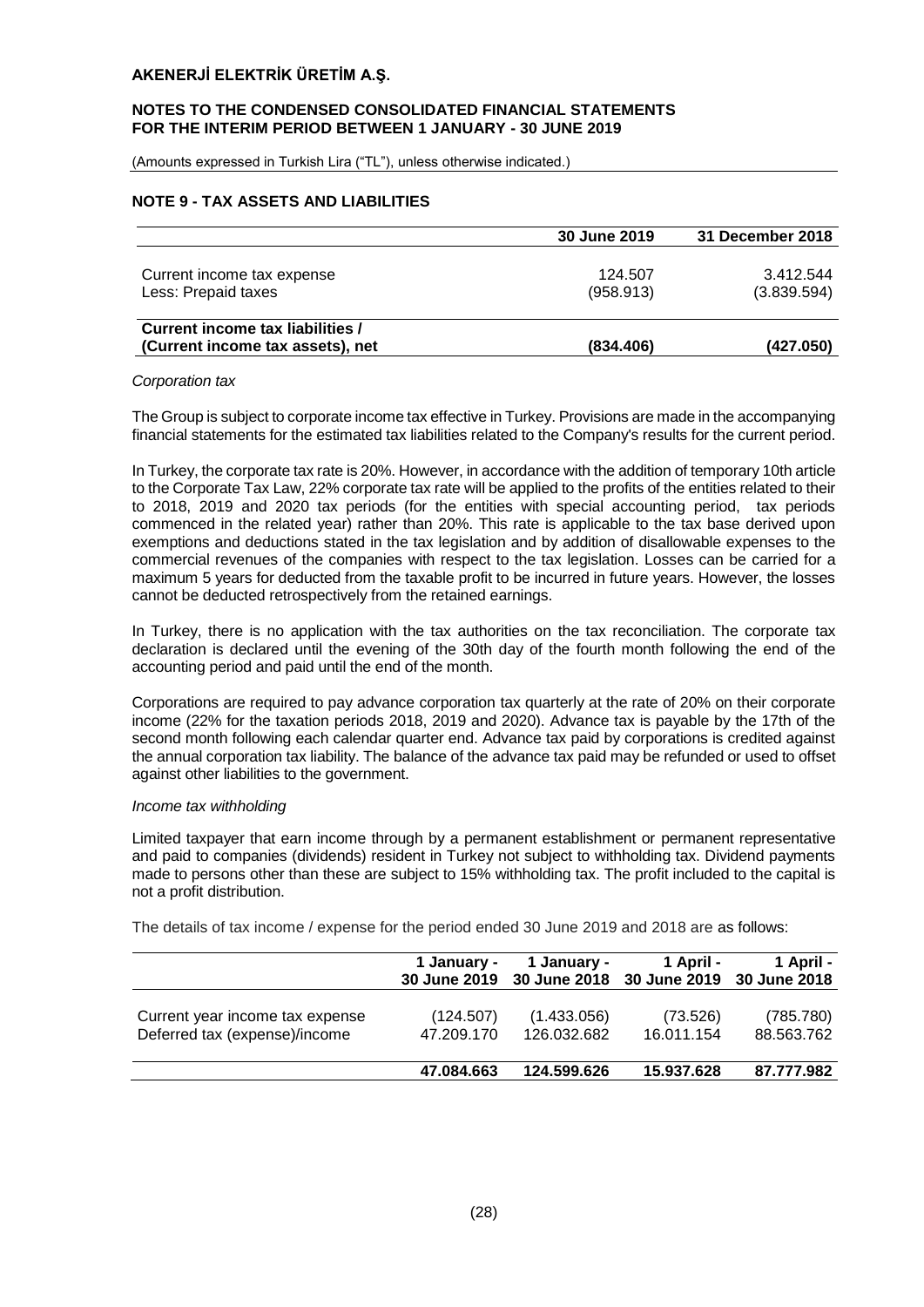#### **NOTES TO THE CONDENSED CONSOLIDATED FINANCIAL STATEMENTS FOR THE INTERIM PERIOD BETWEEN 1 JANUARY - 30 JUNE 2019**

(Amounts expressed in Turkish Lira ("TL"), unless otherwise indicated.)

#### **NOTE 9 - TAX ASSETS AND LIABILITIES (Continued)**

*Deferred taxes*

|                          |               | 30 June 2019 31 December 2018 |
|--------------------------|---------------|-------------------------------|
|                          |               |                               |
| Deferred tax assets      | 642.860       | 741.959                       |
| Deferred tax liabilities | (122.991.431) | (181.839.302)                 |
|                          |               |                               |
| Deferred tax assets, net | (122.348.571) | (181.097.343)                 |

The Group recognizes deferred tax assets and liabilities based upon temporary differences arising from its financial statements prepared in compliance with TAS/TFRS and its statutory tax financial statements. The temporary differences usually result from the recognition of revenue and expenses in different reporting periods according to TAS/TFRS and Tax Laws.

The tax rate applied in calculation of deferred tax asset and liabilities for the temporary differences expected to be closed by 2019 and 2020 is 22% and after 2020 is 20%. (2018: temporary differences expected to be closed in 2018, 2019 and 2020 22% and after 2020 is 20%).

The breakdown of cumulative temporary differences and the resulting deferred tax assets/liabilities provided using principal tax rates is as follows:

|                                                                                             |                                              | <b>Total temporary</b><br>differences |                                    | Deferred tax<br>assets / (liabilities) |
|---------------------------------------------------------------------------------------------|----------------------------------------------|---------------------------------------|------------------------------------|----------------------------------------|
|                                                                                             | 30 June<br>2019                              | 31 December<br>2018                   | 30 June<br>2019                    | 31 December<br>2018                    |
| Deferred tax assets on tax losses<br>Investment incentives (*)<br>Provision for litigations | (17.712.610)<br>(113.981.857)<br>(1.277.013) | (3.501.950)<br>(105.450.881)          | 3.578.159<br>22.796.371<br>255.403 | 700.390<br>21.090.176                  |
| Provision for employment<br>termination benefit                                             | (2.824.358)                                  | (2.133.623)                           | 564.872                            | 426.725                                |
| Provision for unused vacations<br>Adjustments to property, plant and                        | (892.434)                                    | (646.500)                             | 179.203                            | 130.340                                |
| equipment<br>Adjustments to borrowings                                                      | 721.016.723<br>27.870.592                    | 1.006.655.643<br>11.125.433           | (144.203.344)<br>(5.574.119)       | (201.331.129)<br>(2.225.087)           |
| Bonus provision                                                                             | (251.949)                                    | (510.823)                             | 54.884                             | 111.242                                |
| Deferred tax assets/(liabilities), net                                                      |                                              |                                       | (122.348.571)                      | (181.097.343)                          |

(\*) Within the scope of former Article 19 of Income Taxation Law, the related amount of investment incentive is mainly due to investment expenditures of Uluabat HEPP.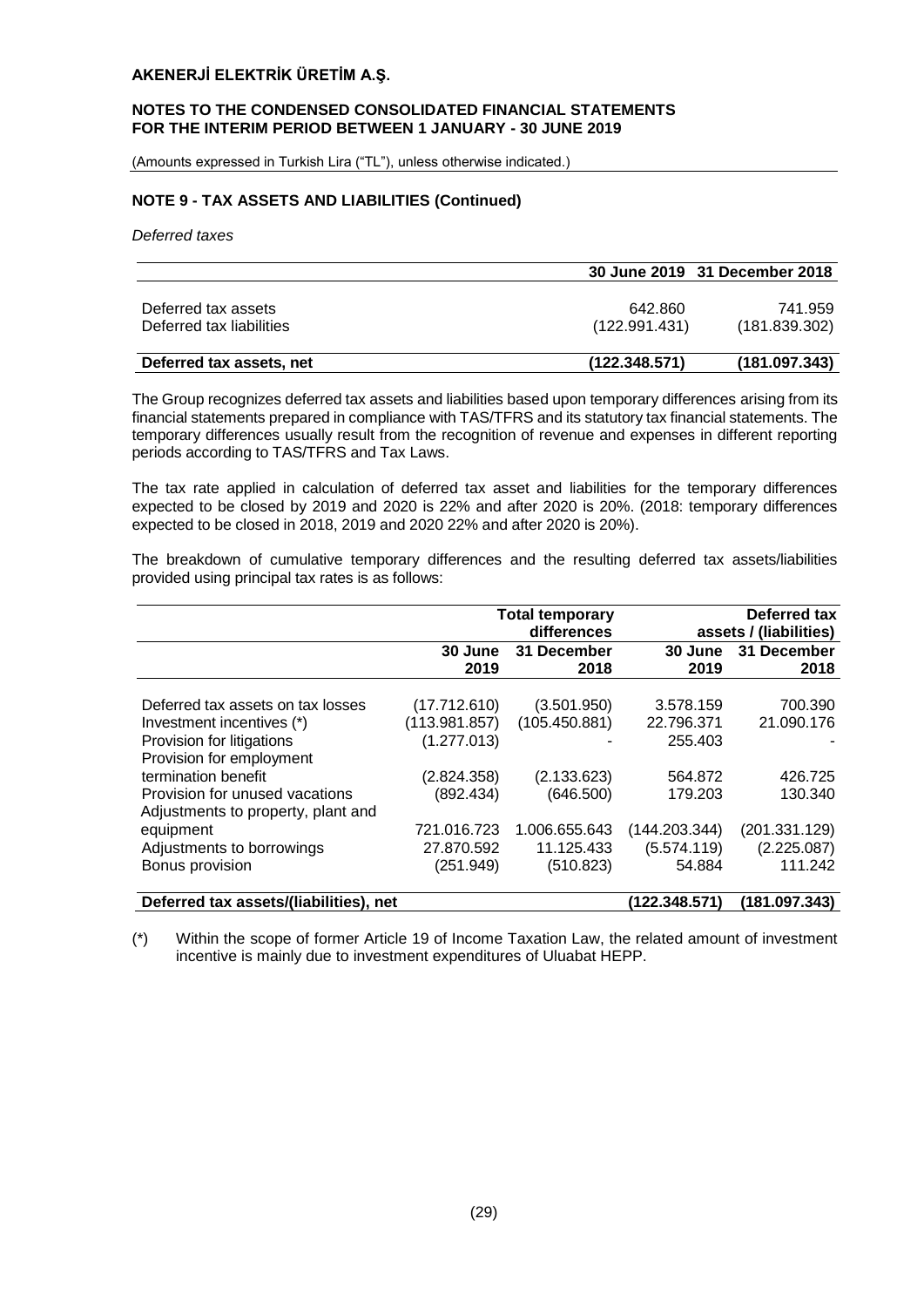## **NOTES TO THE CONDENSED CONSOLIDATED FINANCIAL STATEMENTS FOR THE INTERIM PERIOD BETWEEN 1 JANUARY - 30 JUNE 2019**

(Amounts expressed in Turkish Lira ("TL"), unless otherwise indicated.)

## **NOTE 9 - TAX ASSETS AND LIABILITIES (Continued)**

Details of tax losses on which deferred taxes are recognized, along with the year it is incurred and the maximum year it can be utilized, are provided below:

| <b>Year incurred</b> | Year can be used |            | 30 June 2019 31 December 2018 |
|----------------------|------------------|------------|-------------------------------|
|                      |                  |            |                               |
| 2017                 | 2022             | 1.781.864  | 3.501.950                     |
| 2019                 | 2024             | 15.930.746 |                               |
|                      |                  |            |                               |
|                      |                  | 17.712.610 | 3.501.950                     |

Details of tax losses on which deferred taxes are not recognized, along with the year it is incurred and the maximum year it can be utilized, are provided below:

| Year incurred | Year can be used | 30 June 2019 | 31 December 2018 |
|---------------|------------------|--------------|------------------|
|               |                  |              |                  |
| 2014          | 2019             | 109.461.080  | 109.461.080      |
| 2015          | 2020             | 51.724.908   | 51.724.908       |
| 2016          | 2021             | 104.375.065  | 104.375.065      |
| 2017          | 2022             | 86.943.115   | 86.943.115       |
| 2018          | 2023             | 296.812.402  | 296.794.861      |
|               |                  |              |                  |
|               |                  | 649.316.570  | 649.299.029      |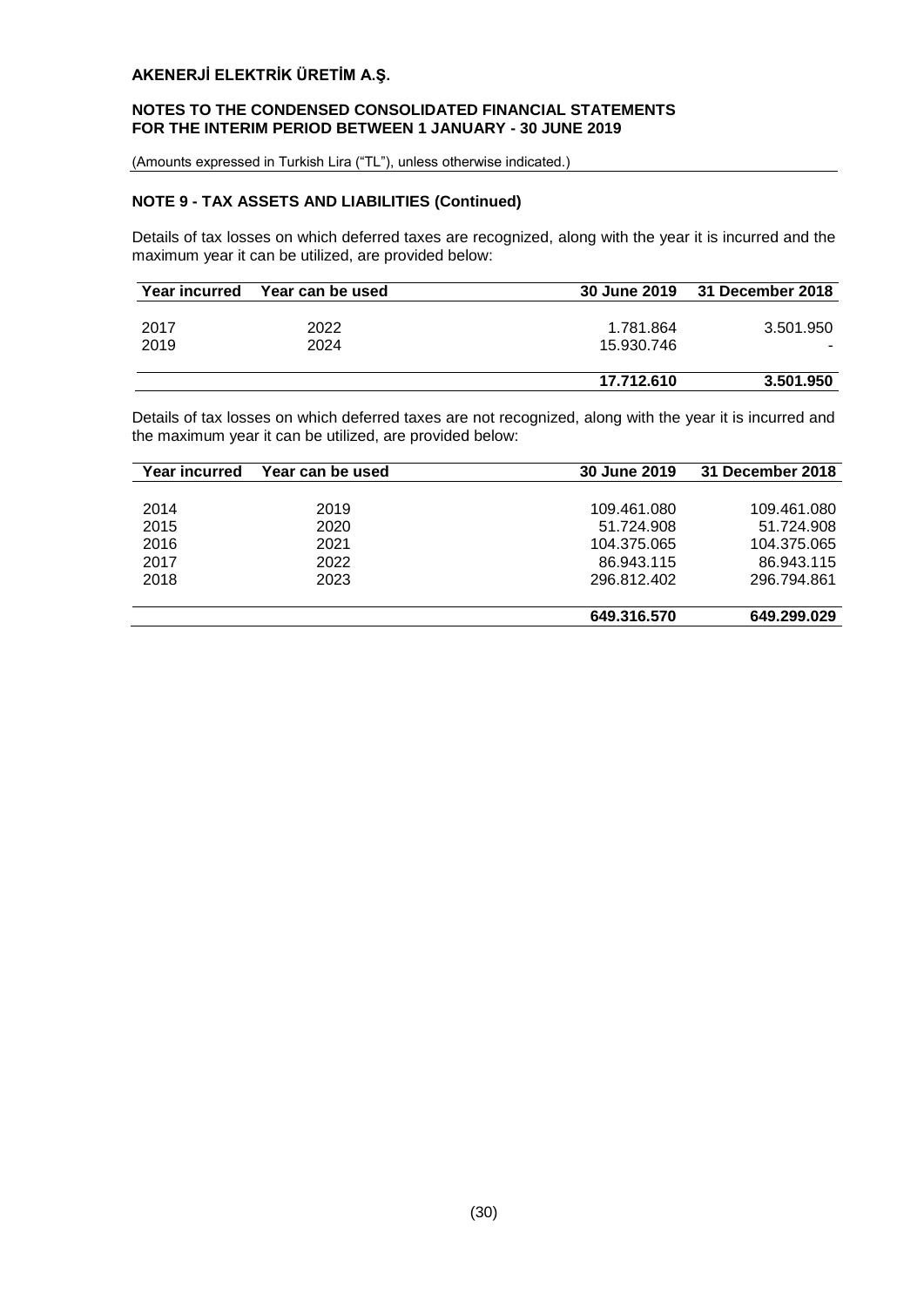## **NOTES TO THE CONDENSED CONSOLIDATED FINANCIAL STATEMENTS FOR THE INTERIM PERIOD BETWEEN 1 JANUARY - 30 JUNE 2019**

(Amounts expressed in Turkish Lira ("TL"), unless otherwise indicated.)

## **NOTE 10 – REVENUE AND COST OF SALES**

## **a. Revenue**

|                                           | 1 January - | January -   | 1 April -   | 1 April -   |
|-------------------------------------------|-------------|-------------|-------------|-------------|
|                                           | 30 June     | 30 June     | 30 June     | 30 June     |
|                                           | 2019        | 2018        | 2019        | 2018        |
| Electricity sales revenue                 | 670.656.499 | 802.309.399 | 303.455.533 | 363.254.377 |
| Revenue on sharing of instability savings | 79.329.682  | 53.482.728  | 34.624.453  | 30.304.317  |
| Revenue on seconder frequency control     | 64.639.466  | 23.274.649  | 40.940.580  | 12.844.932  |
| Revenue on capacity mechanism             | 35.176.353  | 31.130.881  | 20.846.856  | 20.659.862  |
| Revenue on loading instructions           | 40.906.733  | 21.600.669  | 25.432.933  | 7.900.359   |
| Other                                     | 5.289.814   | 1.164.670   | 4.456.124   | 884.798     |
|                                           | 895.998.547 | 932.962.996 | 429.756.479 | 435.848.645 |

## **b. Cost of sales**

|                                           | 1 January -<br>30 June<br>2019 | January -<br>1<br>30 June<br>2018 | 1 April -<br>30 June<br>2019 | 1 April -<br>30 June<br>2018 |
|-------------------------------------------|--------------------------------|-----------------------------------|------------------------------|------------------------------|
| Direct raw materials consumed and cost of |                                |                                   |                              |                              |
| electricity purchased (*)                 | 506.286.662                    | 726.718.231                       | 228.174.604                  | 336.553.579                  |
| Depreciation and amortisation expenses    | 128.308.454                    | 127.862.352                       | 64.306.468                   | 64.028.848                   |
| Personnel expenses                        | 14.624.735                     | 10.998.560                        | 7.652.615                    | 5.615.034                    |
| Maintenance and repair expenses           | 7.363.718                      | 10.045.778                        | 3.538.366                    | 5.600.973                    |
| Insurance expenses                        | 6.223.804                      | 5.997.894                         | 3.139.784                    | 3.015.591                    |
| Other materials and spare parts consumed  | 1.485.665                      | 4.376.189                         | 586.561                      | 3.697.991                    |
| Other                                     | 7.974.910                      | 1.281.883                         | 6.756.872                    | 571.478                      |
|                                           | 672.267.948                    | 887.280.887                       | 314.155.270                  | 419.083.494                  |

(\*) Direct raw materials consumed comprised of cost of natural gas purchased, cost of energy purchased, imbalance sharing costs, system usage costs, and etc.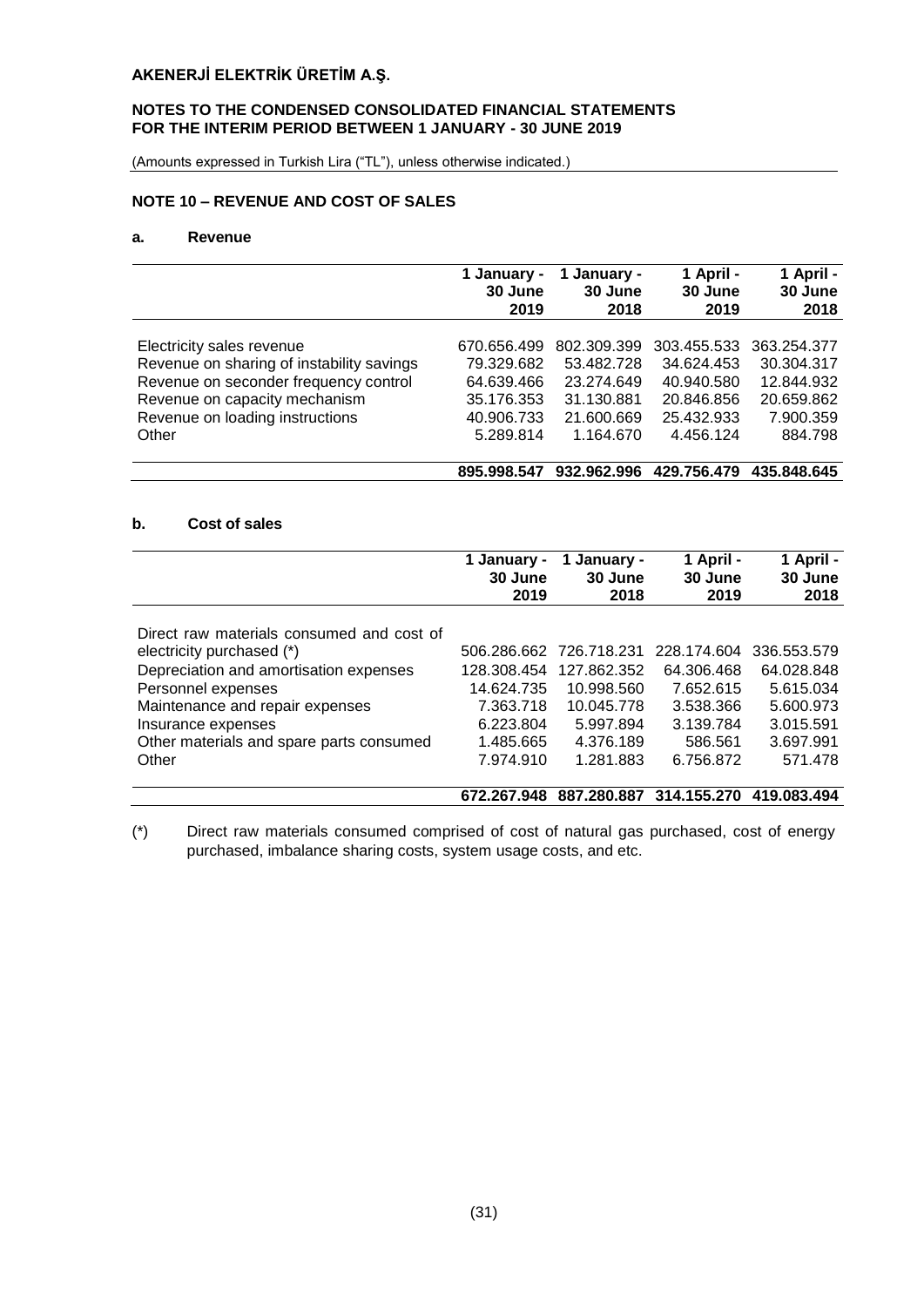#### **NOTES TO THE CONDENSED CONSOLIDATED FINANCIAL STATEMENTS FOR THE INTERIM PERIOD BETWEEN 1 JANUARY - 30 JUNE 2019**

(Amounts expressed in Turkish Lira ("TL"), unless otherwise indicated.)

#### **NOTE 11 – EXPENSES BY NATURE**

|                                            | 1 January -<br>30 June | 1 January -<br>30 June | 1 April -<br>30 June | 1 April -<br>30 June |
|--------------------------------------------|------------------------|------------------------|----------------------|----------------------|
|                                            | 2019                   | 2018                   | 2019                 | 2018                 |
| Direct raw materials consumed and cost of  |                        |                        |                      |                      |
| electricity purchased                      | 506.286.662            | 726.718.231            | 228.174.604          | 336.553.579          |
| Depreciation and amortization expenses (*) | 130.551.745            | 129.354.056            | 65.406.713           | 64.668.950           |
| Personnel expenses (**)                    | 26.440.926             | 19.717.010             | 13.551.634           | 9.360.373            |
| Maintenance and repair expenses            | 7.363.718              | 10.045.778             | 3.538.366            | 5.600.973            |
| Insurance expenses (***)                   | 6.266.678              | 6.097.343              | 3.154.908            | 3.063.735            |
| Taxes and duties                           | 3.668.002              | 1.578.673              | 1.705.731            | 790.938              |
| Consultancy expenses                       | 2.006.646              | 7.404.409              | 630.826              | 4.302.566            |
| <b>IT</b> expenses                         | 1.822.530              | 927.841                | 924.605              | 465.600              |
| Other materials and spare parts consumed   | 1.485.665              | 4.376.189              | 586.561              | 3.697.991            |
| Office expenses                            | 1.159.554              | 951.136                | 584.811              | 429.689              |
| Vehicle expenses                           | 609.978                | 713.967                | 346.138              | 366.950              |
| <b>Travel expenses</b>                     | 492.794                | 343.427                | 233.918              | 181.955              |
| Other expenses                             | 11.317.598             | 5.643.103              | 8.013.555            | 2.985.420            |

#### **699.472.496 913.871.163 326.852.370 432.468.719**

- (\*) Depreciation and amortization expenses amounting to TL 128.308.454 (30 June 2018: TL 127.862.352) is classified in cost of sales, TL 2.243.291 (30 June 2018: TL 1.491.704) of amortization and depreciation expenses is classified in general administrative expenses.
- (\*\*) Personnel expenses amounting to TL 14.624.735 (30 June 2018: TL 10.998.560) is classified in cost of sales, TL 11.816.191 (30 June 2018: TL 8.718.450) is classified in general and administrative expenses.
- (\*\*\*) Insurance expenses amounting to TL 6.223.804 (30 June 2018: TL 5.997.894) is classified in cost of sales, TL 42.874 (30 June 2018: TL 99.449) is classified in general and administrative expenses.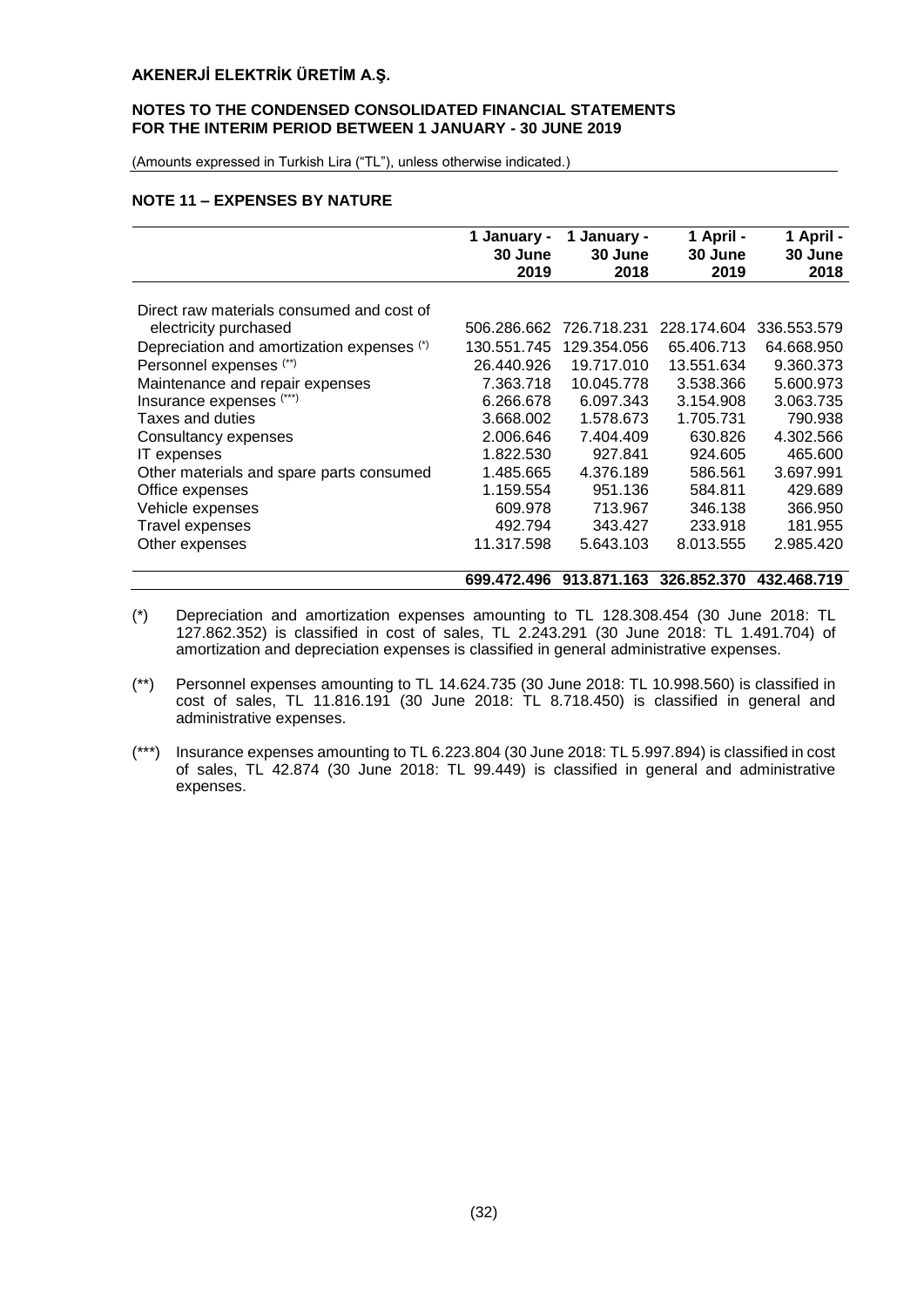#### **NOTES TO THE CONDENSED CONSOLIDATED FINANCIAL STATEMENTS FOR THE INTERIM PERIOD BETWEEN 1 JANUARY - 30 JUNE 2019**

(Amounts expressed in Turkish Lira ("TL"), unless otherwise indicated.)

#### **NOTE 12 - OTHER OPERATING INCOME AND EXPENSES**

#### **a. Other operating income**

|                                      | 1 January -  | 1 January -  | 1 April -    | 1 April -    |
|--------------------------------------|--------------|--------------|--------------|--------------|
|                                      | 30 June 2019 | 30 June 2018 | 30 June 2019 | 30 June 2018 |
|                                      |              |              |              |              |
| Gain on futures and options          |              |              |              |              |
| market transactions                  | 5.504.375    | 59.453       | 5.148.888    | 58.969       |
| Foreign exchange gains from          | 3.904.504    | 4.460.544    | 1.633.214    | 3.397.200    |
| trading activities                   |              |              |              |              |
| Provisions no longer required (*)    | 1.814.147    | 2.277.550    | 1.272.573    | 109.554      |
| Income from delay interest (**)      | 1.758.453    | 32.056       | 1.157.690    | 18.904       |
| Gain on risk sharing contracts (***) | 1.077.029    | 3.975.593    | 76.408       | 3.205.420    |
| Income from energy services          | 432.500      | 359,200      | 281.582      | 174.000      |
| Income from insurance                |              |              |              |              |
| compensations                        | 353.937      | 448.126      | 303.629      | 447.392      |
| Gain on option premiums              |              | 1.009.008    |              | 676.368      |
| Rediscount income from               |              |              |              |              |
| trading activities                   |              | 223.114      |              | (144.959)    |
| Other                                | 417.475      | 2.909.164    | 218.294      | 2.687.861    |
|                                      |              |              |              |              |
|                                      | 15.262.420   | 15.753.808   | 10.092.278   | 10.630.709   |

- (\*) As of 30 June 2019, TL 1.410.173 (30 June 2018: 473.750 TL) of the provisions no longer required comprised of released provisions of litigation provisions, TL 403.974 (30 June 2018: 1.802.175 TL) comprised of the released provisions of the personnel bonus provisions which is not realized and there are no released other provisions (30 June 2018: TL 1.625).
- (\*\*) Comprised of delay interests charges for trade receivables which are not collected at their due dates. As of 30 June 2019, the applied interest rate is 2,00% per month (30 June 2018: 1,40%).

#### **b. Other operating expenses**

|                                                    | 1 January -<br>30 June 2019 | 1 January -<br>30 June 2018 | 1 April -<br>30 June 2019 | 1 April -<br>30 June 2018 |
|----------------------------------------------------|-----------------------------|-----------------------------|---------------------------|---------------------------|
|                                                    |                             |                             |                           |                           |
| Foreign exchange losses from<br>trading activities | 16.104.714                  | 4.206.257                   | 5.352.106                 | 3.813.249                 |
| Losses on futures and options                      |                             |                             |                           |                           |
| market transactions                                | 6.952.433                   | 89.191                      | 6.510.942                 | 1.771                     |
| Rediscount expenses from<br>trading activities     | 1.686.555                   | 1.450.111                   |                           | 1.428.008                 |
| Provisions for litigations                         | 1.477.363                   | 73.657                      | 1.277.013                 | 73.657                    |
| Losses on risk sharing contracts (***)             | 557.846                     | 11.548.801                  | 268.944                   | 7.621.663                 |
| Expenses from energy services                      | 316.563                     | 399.285                     | 168.562                   | 151.732                   |
| Losses on option premiums                          |                             | 372.048                     |                           | 372.048                   |
| Other                                              | 182.265                     | 1.154.883                   | 40.514                    | 808.206                   |
|                                                    | 27.277.739                  | 19.294.233                  | 13.618.081                | 14.270.334                |

(\*\*\*) Gain and losses on risk sharing contracts consists of the gains and losses incurred under the "Risk Sharing Agreements". Risk sharing agreements are financial assets signed between parties based on electricity Market Clearance Price. In these agreements, the difference between the contract price and the simple average of Market Clearance Price is invoiced as settlement price in cash between the parties depending on the direction of current position. The purpose of these agreements is to compensate financial losses to occur due to daily Market Clearance Price fluctuations.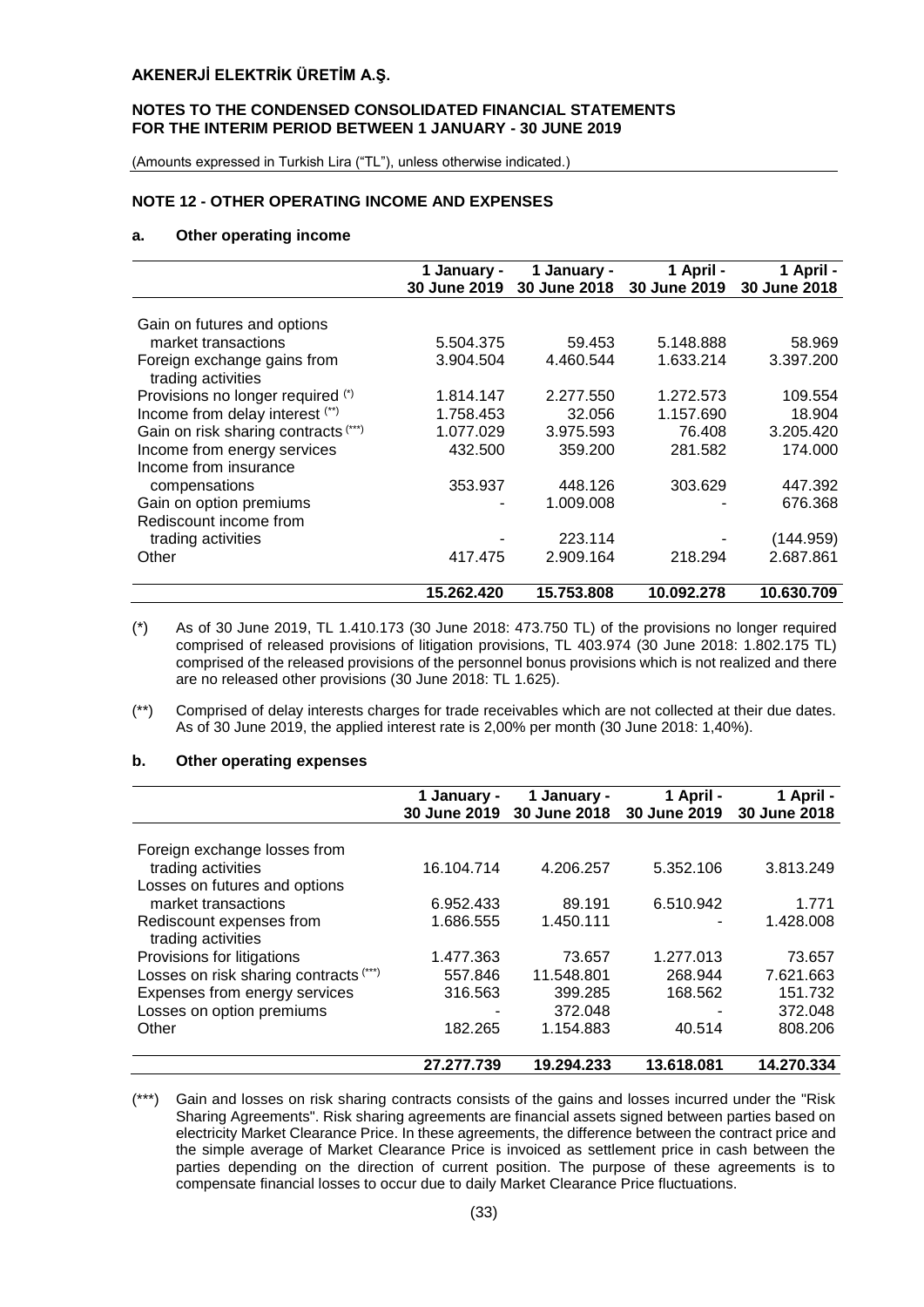#### **NOTES TO THE CONDENSED CONSOLIDATED FINANCIAL STATEMENTS FOR THE INTERIM PERIOD BETWEEN 1 JANUARY - 30 JUNE 2019**

(Amounts expressed in Turkish Lira ("TL"), unless otherwise indicated.)

#### **NOTE 13 – INCOME AND EXPENSES FROM INVESTING ACTIVITIES**

#### **a. Income from investing activities**

|                                                  | 1 January -<br>30 June 2019 | 1 January - | 1 April -<br>30 June 2018 30 June 2019 30 June 2018 | 1 April - |
|--------------------------------------------------|-----------------------------|-------------|-----------------------------------------------------|-----------|
| Dividend income                                  | 16.871                      | ۰           | 16.871                                              |           |
| Gain on sale of property, plant<br>and equipment | 149                         | 166.102     |                                                     | 127.119   |
|                                                  | 17.020                      | 166.102     | 16.871                                              | 127.119   |

#### **b. Expenses from investing activities**

|                                                    | 1 January - | 1 January -<br>30 June 2019 30 June 2018 30 June 2019 30 June 2018 | 1 April - | 1 April - |
|----------------------------------------------------|-------------|--------------------------------------------------------------------|-----------|-----------|
| Losses on sale of property, plant<br>and equipment | 130.291     |                                                                    |           |           |
|                                                    | 130.291     |                                                                    |           |           |

## **NOTE 14 - FINANCIAL INCOME AND EXPENSES**

#### **a. Financial income**

|                       | 1 January –<br>30 June 2019 | 1 January – | 1 April –<br>30 June 2018 30 June 2019 30 June 2018 | 1 April $-$ |
|-----------------------|-----------------------------|-------------|-----------------------------------------------------|-------------|
| Interest income       | 6.225.128                   | 1.631.060   | 4.240.116                                           | 879.653     |
| Gain on derivative    |                             |             |                                                     |             |
| financial instruments | 3.934.924                   | 19.968.697  | (4.814.963)                                         | 4.879.028   |
| Foreign exchange gain | 2.329.199                   | 7.841.748   | 357.508                                             | 1.872.911   |
|                       | 12.489.251                  | 29.441.505  | (217.339)                                           | 7.631.592   |

#### **b. Financial expenses**

|                                     | 1 January –<br>30 June 2019 | 1 January – | 1 April –<br>30 June 2018 30 June 2019 30 June 2018 | 1 April –   |
|-------------------------------------|-----------------------------|-------------|-----------------------------------------------------|-------------|
|                                     |                             |             |                                                     |             |
| Foreign exchange losses             | 345.567.530                 | 582.017.002 | 76.725.584                                          | 442.381.701 |
| Interest and commission<br>expenses | 236.031.655                 | 158.713.107 | 133.470.621                                         | 86.576.490  |
| Losses on derivative                |                             |             |                                                     |             |
| financial instruments               | 24.271.623                  | 2.977.034   | 11.607.537                                          | 1.916.563   |
| Other financial expenses (*)        | 13.584.007                  | 21.339.868  | 9.397.166                                           | 13.653.246  |
|                                     | 619.454.815                 | 765.047.011 | 231.200.908                                         | 544.528.000 |

(\*) For the period 1 January - 30 June 2019, TL 12.115.215 (1 January – 30 June 2018: TL 20.287.843) of the respective amount is comprised of the indexation difference of the liability due to Uluabat DSİ Water Use Agreement calculated by PPI.

(\*) For the period 1 January - 30 June 2019, TL 1.633.398 is comprised of the interest expense due to the operational lease liabilities.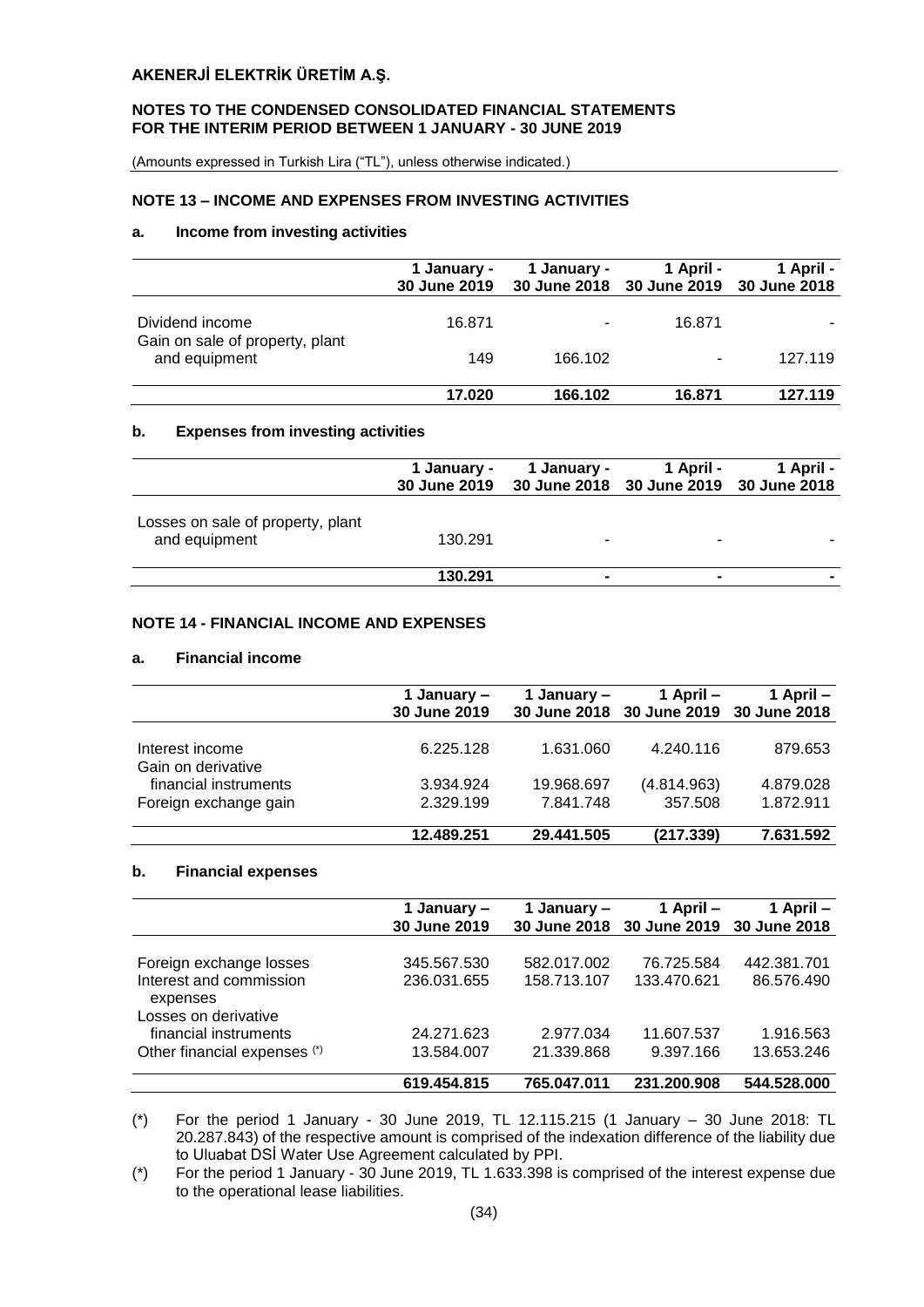#### **NOTES TO THE CONDENSED CONSOLIDATED FINANCIAL STATEMENTS FOR THE INTERIM PERIOD BETWEEN 1 JANUARY - 30 JUNE 2019**

(Amounts expressed in Turkish Lira ("TL"), unless otherwise indicated.)

## **NOTE 15 - RELATED PARTY DISCLOSURES**

The related party balances and transactions with related parties of the Group are as follows:

#### **a. Transaction with related parties**

#### - *Purchases from related parties*

|                                                                | 1 January - | 1 January - | 1 April - | 1 April -  |
|----------------------------------------------------------------|-------------|-------------|-----------|------------|
|                                                                | 30 June     | 30 June     | 30 June   | 30 June    |
|                                                                | 2019        | 2018        | 2019      | 2018       |
|                                                                |             |             |           |            |
| Sakarya Elektrik Perakende Satış A.Ş. ("Sepaş") (1) (****)     | 10.117.029  | 20.344.013  | 3.741.822 | 15.098.925 |
| Aktek Bilgi İlet. Tekn. San. ve Tic. A.Ş. ("Aktek") (2) (**)   | 2.494.605   | 1.753.753   | 1.628.746 | 1.155.019  |
| Aksa Akrilik Kimya Sanayi A.Ş. ("Aksa) (1) (**)                | 2.431.740   | 1.580.004   | 1.055.117 | 429.004    |
| Ak-Han Bak. Yön. Serv. Hiz. Güv. Mal. A. Ş. ("Ak-Han") 3) (**) | 1.419.639   | 1.060.287   | 755.563   | 552.700    |
| Dinkal Sigorta Acenteliği A.S. ("Dinkal") (4) (**)             | 1.102.122   | 16.507.162  | 16.985    | 15.785.388 |
| Cez a.s. $(5)(*)$                                              | 379.691     | 7.137       | 60.466    |            |
| Cez Trade Bulgaria Ead. (6) (***)                              | 350.498     |             | 106.228   |            |
| Akkök Holding A.Ş. ("Akkök") (7) (*)                           | 302.253     | 2.797.029   | (130.955) | 1.326.098  |
| Cez a.s. Turkey Daimi Tem.(***)                                | ۰           | 3.479.062   | (804.321) | 2.081.821  |
| Other                                                          | 53.978      | 40.358      | 26.989    | 19.725     |
|                                                                | 18.651.555  | 47.568.805  | 6.456.640 | 36.448.680 |

Comprised of IT services received.

(1) Comprised of sharing of instability savings.<br>
(2) Comprised of IT services received.<br>
(3) Comprised of building maintenance and ott<br>
(4) Comprised of the insurances purchased fro Comprised of building maintenance and other cost sharing invoices.

- (4) Comprised of the insurances purchased from several insurance companies by the intermediary of Dinkal.<br>(5) Comprised of purchases related to risk sharing contracts.
- (5) Comprised of purchases related to risk sharing contracts.
- Comprised of purchase of electricity and capacity.
- (7) Comprised of the consultancy and rent services received.

#### - *Sales to related parties*

|                                      | 1 January -<br>30 June | 1 January -<br>30 June | 1 April -<br>30 June | 1 April -<br>30 June |
|--------------------------------------|------------------------|------------------------|----------------------|----------------------|
|                                      | 2019                   | 2018                   | 2019                 | 2018                 |
| Sepaş <sup>(1)(****)</sup>           | 21.539.864             | 134.465.814            | 10.850.289           | 85.721.920           |
| Cez Trade Bulgaria Ead. (2) (***)    | 17.661.736             |                        | $-12.426.912$        |                      |
| Cez a.s $(3)(*)$                     | 15.387.917             | ۰                      | 6.143.337            |                      |
| Aksa $(1)$ $(*)$                     | 3.040.168              | 2.090.657              | 1.493.735            | 373.520              |
| Cez a.s. Turkey Daimi Tem. (4) (***) | 215.658                | 18.084                 | 204.334              | 10.131               |
| Akcez (5) (****)                     | 65.692                 | 123.306                | 48.573               | 109.311              |
| Other                                | 3.728                  | 122.156                | ٠                    | 45,000               |
|                                      | 57.914.763             | 136.820.017            | 31.167.180           | 86.259.882           |

- (1) Comprised of sharing of instability savings.<br>(2) Comprised of sales of electricity and capaci
- (2) Comprised of sales of electricity and capacity. (3) Comprised of sales of electricity and risk sharing contracts.<br>
(4) Comprised of rent services provided and foreign exchange<br>
(5) Comprised of consultancy services provided and cost sharing

Comprised of rent services provided and foreign exchange invoices issued.

Comprised of consultancy services provided and cost sharing invoices issued.

(\*) Shareholder.

Akkök Holding group company.

Cez a.s. group company.

Akkök Holding and Cez a.s. group company.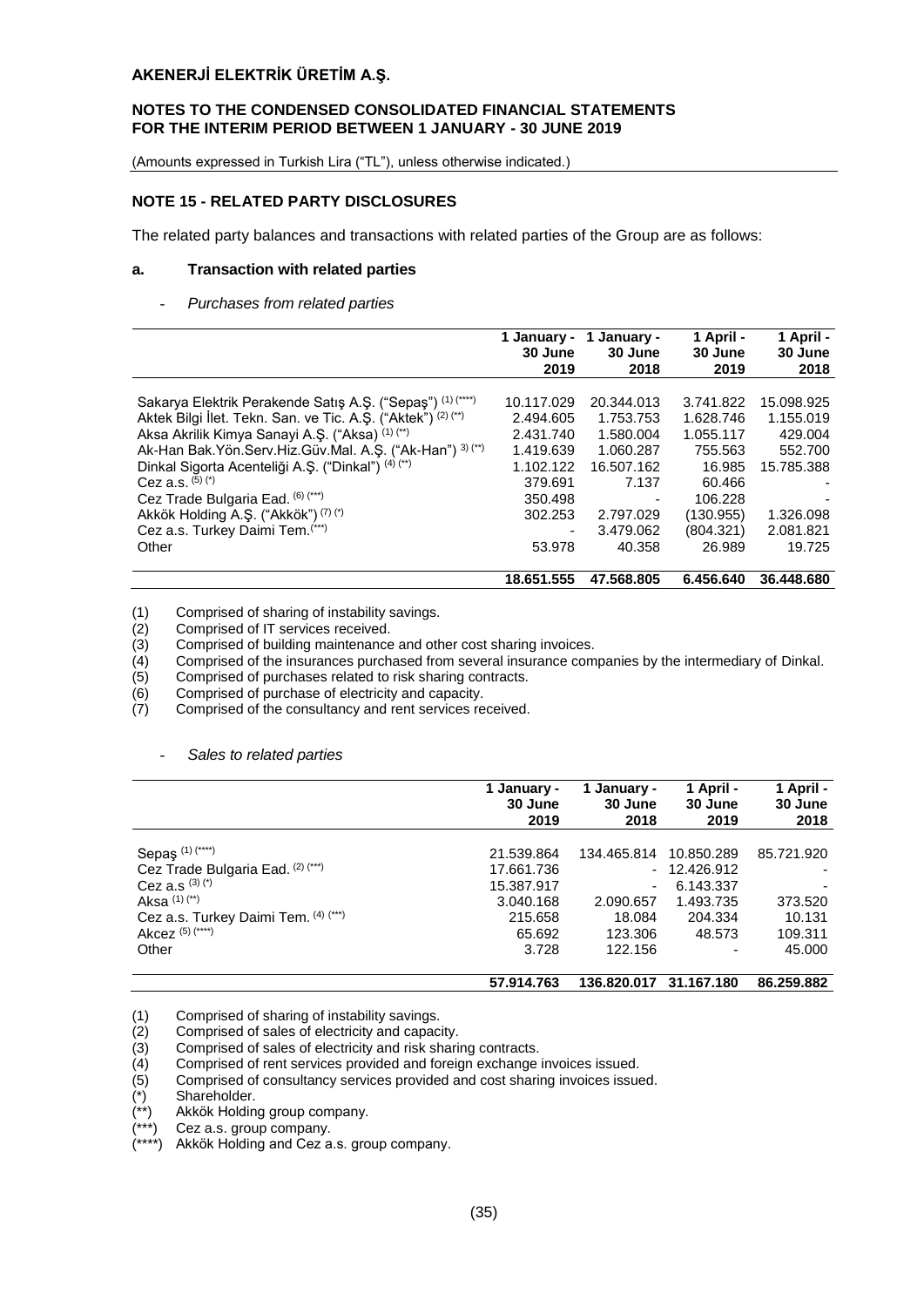## **NOTES TO THE CONDENSED CONSOLIDATED FINANCIAL STATEMENTS FOR THE INTERIM PERIOD BETWEEN 1 JANUARY - 30 JUNE 2019**

(Amounts expressed in Turkish Lira ("TL"), unless otherwise indicated.)

#### **NOTE 15 - RELATED PARTY DISCLOSURES (Continued)**

#### **b. Balances with related parties**

- *Short-term trade receivables from related parties*

|                                   | 30 June 2019 | 31 December 2018 |
|-----------------------------------|--------------|------------------|
|                                   |              |                  |
| Sepaş <sup>(1)(****)</sup>        | 5.425.852    | 6.495.163        |
| CEZ Trade Bulgaria Ead. (2) (***) | 857.358      | 793.429          |
| Cez a.s. $(3)(*)$                 | 445.728      | 117.727          |
| Aksa $(1)$ $(*)$                  | 399.667      | 282.504          |
| Other                             | 53,009       | 16.173           |
|                                   |              |                  |
|                                   | 7.181.614    | 7.704.996        |

(1) Comprised of receivables from sharing of instability savings.

- 
- (2) Comprised of receivables from sales of electricity and capacity.<br>
(3) Comprised of receivables from sales of electricity and risk shari Comprised of receivables from sales of electricity and risk sharing contracts.

The average maturity days of trade receivables from related parties is 20 days.

- *Other receivables from related parties*

|                   | <b>30 June 2019</b> | 31 December 2018 |
|-------------------|---------------------|------------------|
| Cez a.s. $(1)(*)$ | 1.310.140           | 602,800          |
|                   | 1.310.140           | 602.800          |

- (1) Comprised of cash collateral given amounting to EUR 200.000 within the scope of electricity exported (31 December 2018: comprised of EUR 100.000 cash collateral given).
	- *Short-term trade payables to related parties*

|                                                               | 30 June 2019 | 31 December 2018 |
|---------------------------------------------------------------|--------------|------------------|
|                                                               |              |                  |
| Akkök (1) (*)                                                 | 2.358.115    | 2.253.504        |
| CEZ a.s. Turkey Daimi Tem. (2) (***)                          | 1.379.543    | 4.607.288        |
| Sepaş $(3)$ $(***)$                                           | 939.127      | 5.252.676        |
| Aktek $(4)$ $(*)$                                             | 646.050      | 626.247          |
| Dinkal $(5)$ $(*)$                                            | 549.323      | 13.398.127       |
| Ak-Han $(6)$ $(*)$                                            | 520.281      | 256.486          |
| Aksa $(3)$ $(*)$                                              | 342.548      | 282.538          |
| Ak Havacılık ve Ulaştırma Hiz. A.Ş. ("Ak Havacılık") (7) (**) | 190.960      | 174.562          |
| Cez a.s. $(2)$ $(*)$                                          | 178.155      |                  |
| Other                                                         | 75.849       | 93.578           |
|                                                               | 7.179.951    | 26.945.006       |

- (1) Comprised of the payables related to consultancy and rent services received.<br>
(2) Comprised of the payables related to sharing of instability savings.<br>
(3) Comprised of the payables related to sharing of instability sa
- Comprised of the payables related to consultancy services received.
- Comprised of the payables related to sharing of instability savings.
- (4) Comprised of payables related to IT services received.
- (5) Comprised of the payables will be made to Dinkal for the insurances purchased from several insurance companies by the intermediary of Dinkal.
- (6) Comprised of the payables related to building maintenance and other cost sharing invoices received.
- (7) Comprised of payables related to aviation services received.
- (\*) Shareholder.
- Akkök Holding group company.
- Cez a.s. group company.
- Akkök Holding and Cez a.s. group company.

The average maturity days of trade payables from related parties is 30 days.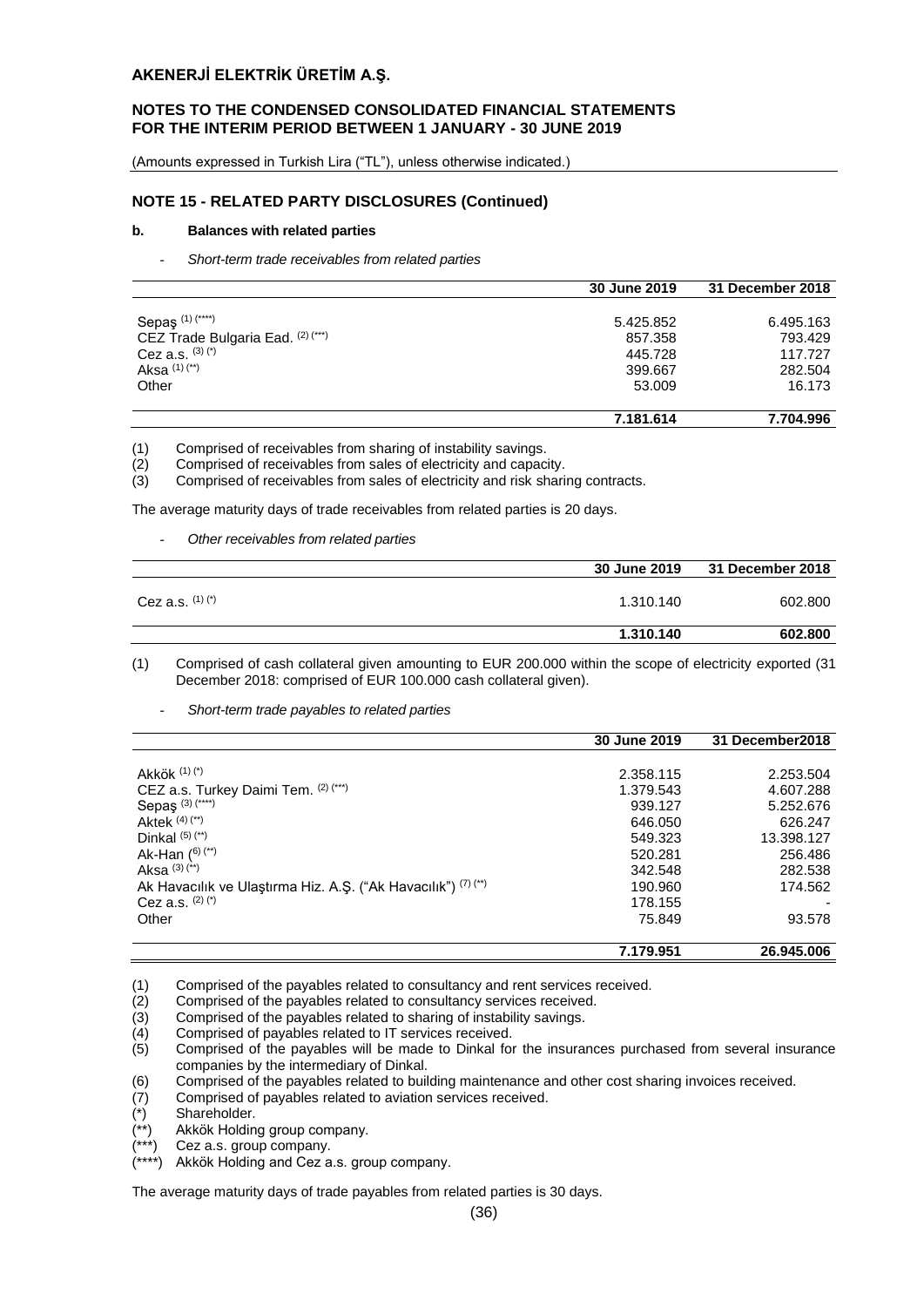#### **NOTES TO THE CONDENSED CONSOLIDATED FINANCIAL STATEMENTS FOR THE INTERIM PERIOD BETWEEN 1 JANUARY - 30 JUNE 2019**

(Amounts expressed in Turkish Lira ("TL"), unless otherwise indicated.)

## **NOTE 15 - RELATED PARTY DISCLOSURES (Continued)**

#### **c. Key management compensation**

For the purpose of these consolidated financial statements, key management compensation consists of the payments made to Group shareholders and top management (General Manager and Vice General Managers and directors).

|                       | 1 January -<br>30 June 2019 | 1 January -<br>30 June 2018 | 1 April -<br>30 June 2019 | 1 April -<br>30 June 2018 |
|-----------------------|-----------------------------|-----------------------------|---------------------------|---------------------------|
| Salaries and benefits | 1.647.562                   | 1.259.992                   | 886.533                   | 628.456                   |
| <b>Bonus</b>          | 1.531.960                   | 337.895                     | -                         |                           |
| Attendance fee        | 399.470                     | 446.694                     | 206.530                   | 230.557                   |
|                       | 3.578.992                   | 2.044.581                   | 1.093.063                 | 859.013                   |

## **NOTE 16 – NATURE AND LEVEL OF RISKS DERIVED FROM FINANCIAL INSTRUMENTS**

#### - *Foreign exchange risk*

The Group is exposed to foreign exchange risk through the impact of rate changes in the translation of foreign currency denominated assets and liabilities to local currency. Foreign exchange risk arises from future obligations as well as foreign currency denominated assets and liabilities. These risks are monitored and limited by the monitoring of the foreign currency position. In order to manage this risk, foreign exchange purchases are made from spot markets and derivative instruments are used. The management limits the foreign currency position of the Group through analyzing it.

The details of the foreign currency assets and liabilities as of 30 June 2019 and 31 December 2018 are as follows:

|                               | <b>30 June 2019</b> | 31 December 2018 |
|-------------------------------|---------------------|------------------|
|                               |                     |                  |
| Assets                        | 135.455.945         | 29.823.951       |
| Liabilities                   | 4.570.901.824       | 4.052.146.871    |
|                               |                     |                  |
| Net foreign currency position | (4.435.445.879)     | (4.022.322.920)  |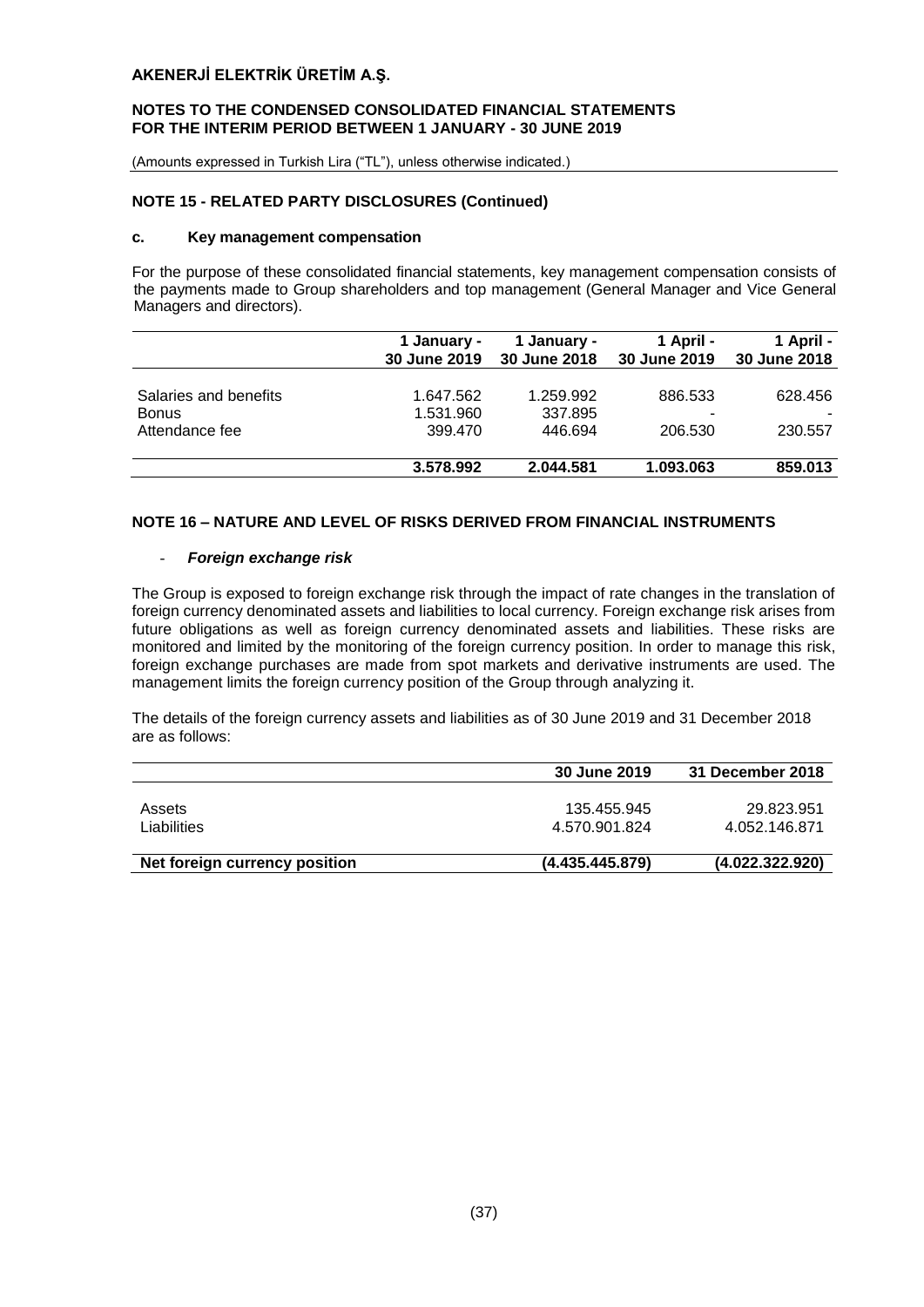#### **NOTES TO THE CONDENSED CONSOLIDATED FINANCIAL STATEMENTS FOR THE INTERIM PERIOD BETWEEN 1 JANUARY - 30 JUNE 2019**

(Amounts expressed in Turkish Lira ("TL"), unless otherwise indicated.)

#### **NOTE 16 - NATURE AND LEVEL OF RISKS DERIVED FROM FINANCIAL INSTRUMENTS (Continued)**

Assets and liabilities denominated in foreign currency held by the Group at 30 June 2019 and 31 December 2018 and their TL equivalent are as follows:

|                                            | 30 June 2019         |               |             | 31 December 2018 |                      |               |             |                          |
|--------------------------------------------|----------------------|---------------|-------------|------------------|----------------------|---------------|-------------|--------------------------|
|                                            | <b>TL Equivalent</b> | <b>USD</b>    | Euro        | Other            | <b>TL Equivalent</b> | <b>USD</b>    | Euro        | Other                    |
|                                            |                      |               |             |                  |                      |               |             |                          |
| Cash and cash equivalents                  | 119.166.401          | 15.474.603    | 4.596.225   | 3                | 9.860.630            | 489.375       | 1.208.476   | 208                      |
| Trade receivables from related parties     | 1.303.085            |               | 198.923     |                  | 911.156              |               | 151.154     |                          |
| Trade receivables from third parties       | 1.311.208            | 50            | 200.119     |                  | 8.319.357            |               | 1.380.119   |                          |
| Other receivables from third parties       | 11.035.404           | 1.917.500     |             |                  | 10.087.776           | 1.917.500     |             |                          |
| Derivative financial instruments           |                      |               |             |                  | 24.345               | 4.628         |             |                          |
| <b>Current assets</b>                      | 132.816.098          | 17.392.153    | 4.995.267   | 3 <sup>1</sup>   | 29.203.264           | 2.411.503     | 2.739.749   | 208                      |
|                                            |                      |               |             |                  |                      |               |             |                          |
| Other receivables from related parties     | 1.310.140            |               | 200.000     |                  | 602.800              |               | 100.000     |                          |
| Other receivables from third parties       | 1.329.707            | 3.400         | 200.000     |                  | 17.887               | 3.400         |             | $\overline{\phantom{a}}$ |
| <b>Non-current assets</b>                  | 2.639.847            | 3.400         | 400.000     | $\sim$           | 620.687              | 3.400         | 100.000     | $\blacksquare$           |
|                                            |                      |               |             |                  |                      |               |             |                          |
| <b>Total assets</b>                        | 135.455.945          | 17.395.553    | 5.395.267   | 3                | 29.823.951           | 2.414.903     | 2.839.749   | 208                      |
|                                            |                      |               |             |                  |                      |               |             |                          |
| Derivative financial instruments           | 14.309.887           | 2.486.471     |             |                  | 12.919.531           | 2.455.764     |             |                          |
| Short-term portion of long term borrowings | 1.194.914.611        | 207.627.080   |             |                  | 764.631.622          | 145.342.360   |             |                          |
| Leasing liabilities                        | 7.831.616            |               | 1.195.538   |                  | 6.711.449            |               | 1.113.379   |                          |
| Trade payables to related parties          | 2.389.316            | 48.512        | 322.122     |                  | 18.032.492           | 2.453.577     | 850.111     |                          |
| Trade payables to third parties            | 142.815.509          | 24.655.834    | 140.247     |                  | 80.791.171           | 15.114.065    | 211.942     |                          |
| <b>Current liabilities</b>                 | 1.362.260.939        | 234.817.897   | 1.657.907   | $\blacksquare$   | 883.086.265          | 165.365.766   | 2.175.432   | $\sim$                   |
|                                            |                      |               |             |                  |                      |               |             |                          |
| Derivative financial instruments           | 29.709.374           | 5.162.269     |             |                  | 17.282.246           | 3.285.036     |             |                          |
| <b>Borrowings</b>                          | 3.115.260.650        | 541.304.348   |             |                  | 3.037.597.911        | 577.391.304   |             |                          |
| Leasing liabilities                        | 63.668.559           |               | 9.719.353   |                  | 61.151.542           |               | 10.144.582  |                          |
| Trade payables to third parties            |                      |               |             |                  | 53.026.803           | 10.079.417    |             |                          |
| Other payables to third parties            | 2.302                | 400           |             |                  | 2.104                | 400           |             |                          |
| <b>Non-current liabilities</b>             | 3.208.640.885        | 546.467.017   | 9.719.353   | $\blacksquare$   | 3.169.060.606        | 590.756.157   | 10.144.582  | $\sim$                   |
|                                            |                      |               |             |                  |                      |               |             |                          |
| <b>Total liabilities</b>                   | 4.570.901.824        | 781.284.914   | 11.377.260  | $\blacksquare$   | 4.052.146.871        | 756.121.923   | 12.320.014  | $\sim$                   |
| Net foreign currency assets/(liabilities)  | (4.435.445.879)      | (763.889.361) | (5.981.993) | 3                | (4.022.322.920)      | (753.707.020) | (9.480.265) | 208                      |
|                                            |                      |               |             |                  |                      |               |             |                          |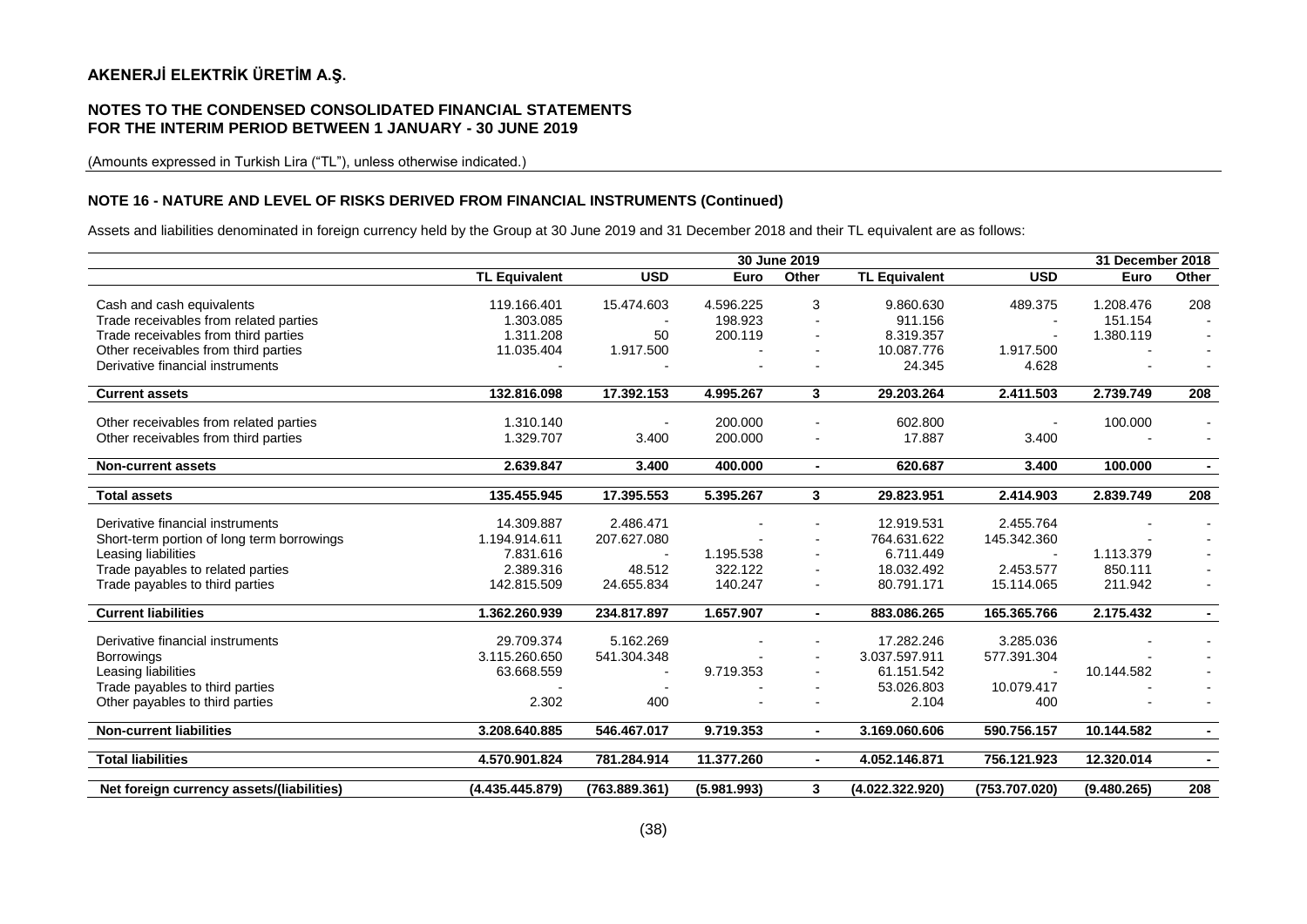## **NOTES TO THE CONDENSED CONSOLIDATED FINANCIAL STATEMENTS FOR THE INTERIM PERIOD BETWEEN 1 JANUARY - 30 JUNE 2019**

(Amounts expressed in Turkish Lira ("TL"), unless otherwise indicated.)

## **NOTE 16 - NATURE AND LEVEL OF RISKS DERIVED FROM FINANCIAL INSTRUMENTS (Continued)**

The Group is mainly exposed to foreign exchange risk through the impact of rate changes in the translation of USD and EUR denominated assets and liabilities to local currency. As of 30 June 2019 and 31 December 2018, had the TL appreciated or depreciated by 20% against USD and EUR with all other variables held constant, the effect over current period consolidated net income would be as follows:

|                                                                 |               |                     |              | 30 June 2019        |
|-----------------------------------------------------------------|---------------|---------------------|--------------|---------------------|
|                                                                 |               | <b>Profit /Loss</b> |              | <b>Equity</b>       |
|                                                                 | Appreciation  | Depreciation        | Appreciation | <b>Depreciation</b> |
|                                                                 | οf            | оf                  | οf           | οf                  |
|                                                                 | foreign       | foreign             | foreign      | foreign             |
|                                                                 | currency      | currency            | currency     | currency            |
| +/- 20% fluctuation of USD rate<br>1- USD net asset / liability | (879.251.932) | 879.251.932         |              |                     |
| 2- Part of hedged from USD risk (-)                             |               |                     |              |                     |
| 3- USD net effect $(1+2)$                                       | (879.251.932) | 879.251.932         |              |                     |
| +/- 20% fluctuation of EUR rate                                 |               |                     |              |                     |
| 4- EUR net asset / liability                                    | (7.837.248)   | 7.837.248           |              |                     |
| 5- Part of hedged from EUR risk (-)                             |               |                     |              |                     |
| $6$ - EUR net effect $(4+5)$                                    | (7.837.248)   | 7.837.248           |              |                     |
| +/- 20% fluctuation of other currencies                         |               |                     |              |                     |
| 7- Other currencies net asset / liability                       | 4             | (4)                 |              |                     |
| 8- Part of hedged from other currencies risk (-)                |               |                     |              |                     |
| 9- Other currencies net effect (7+8)                            | 4             | (4)                 |              |                     |
| Total (3+6+9)                                                   | (887.089.176) | 887.089.176         |              |                     |

|                                                                     |               |                     |              | 31 December 2018    |
|---------------------------------------------------------------------|---------------|---------------------|--------------|---------------------|
|                                                                     |               | <b>Profit /Loss</b> |              | <b>Equity</b>       |
|                                                                     | Appreciation  | <b>Depreciation</b> | Appreciation | <b>Depreciation</b> |
|                                                                     | οf            | οf                  | οf           | οf                  |
|                                                                     | foreign       | foreign             | foreign      | foreign             |
|                                                                     | currency      | currency            | currency     | currency            |
| +/- 20% fluctuation of USD rate                                     |               |                     |              |                     |
| 1- USD net asset / liability<br>2- Part of hedged from USD risk (-) | (793.035.452) | 793.035.452         |              |                     |
| 3- USD net effect (1+2)                                             | (793.035.452) | 793.035.452         |              |                     |
| +/- 20% fluctuation of EUR rate                                     |               |                     |              |                     |
| 4- EUR net asset / liability                                        | (11.429.407)  | 11.429.407          |              |                     |
| 5- Part of hedged from EUR risk (-)                                 |               |                     |              |                     |
| 6- EUR net effect $(4+5)$                                           | (11.429.407)  | 11.429.407          |              |                     |
| +/- 20% fluctuation of other currencies                             |               |                     |              |                     |
| 7- Other currencies net asset / liability                           | 277           | (277)               |              |                     |
| 8- Part of hedged from other currencies risk (-)                    |               |                     |              |                     |
| 9- Other currencies net effect (7+8)                                | 277           | (277)               |              |                     |
| Total (3+6+9)                                                       | (804.464.582) | 804.464.582         |              |                     |